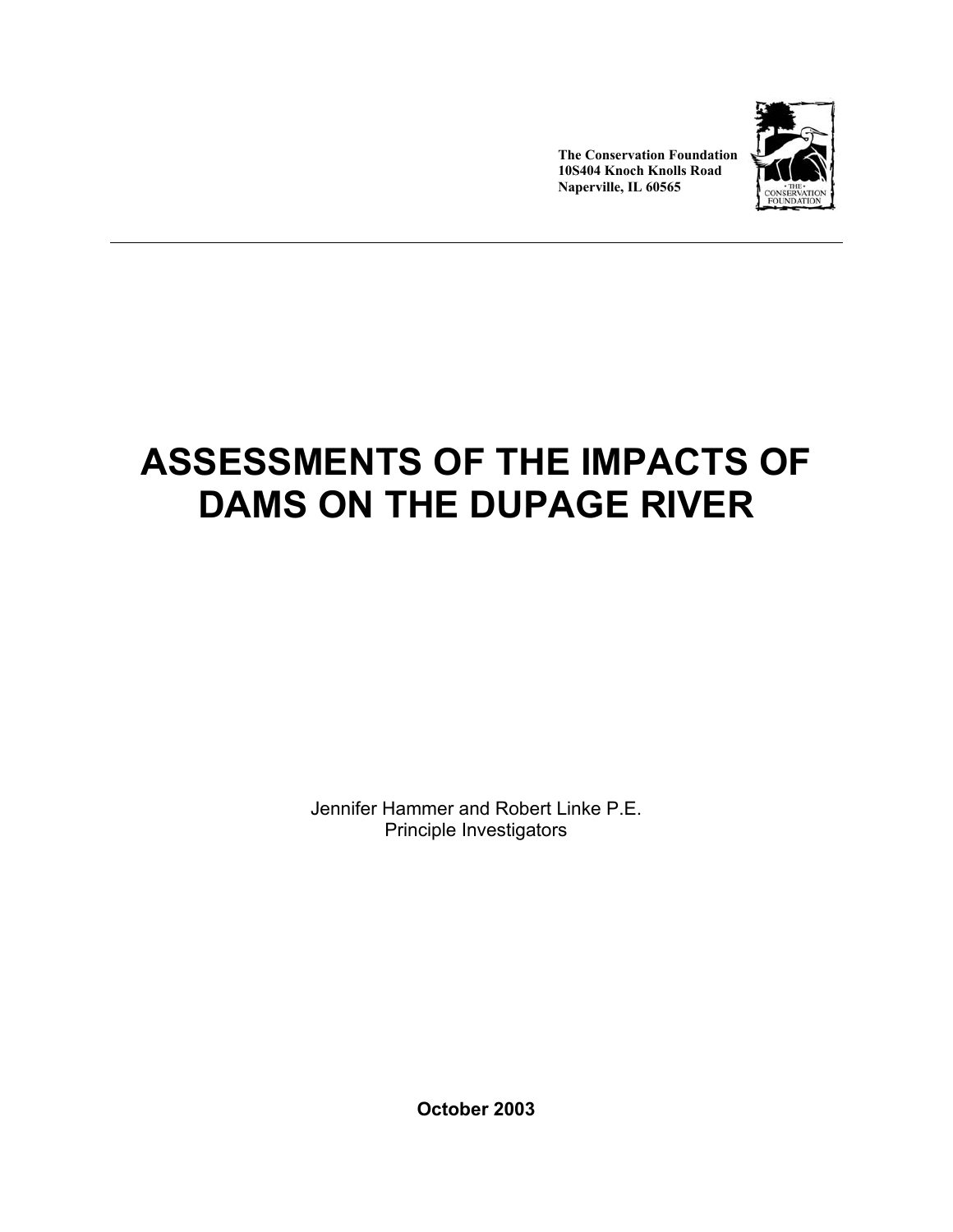### **ACKNOWLEDGMENTS**

We would like to acknowledge the Illinois Department of Natural Resources (IDNR) Conservation 2000 program for project funding and the U.S. Environmental Protection Agency (USEPA) Region 5 Water Division for providing extensive in-kind participation in the project. The Conservation Foundation provided staff and the DuPage River Coalition Ecosystem Partnership provided support for the project. Steve Pescitelli from the IDNR assisted in fish collection, data analysis and report editing. Don LaBrose from the Forest Preserve District of DuPage County assisted in fish collection and provided historical data. Nancy Williamson coordinated activities with the C2000 program of the IDNR. Ed Hammer coordinated all activities with USEPA, water quality habitat sampling and developed the Quality Assurance Project Plan. Danielle Tillman assisted with the QAPP development water quality sampling and coordinated macroinvertebrate collections. Other USEPA Region 5 staff assisting with the study included: John Dorkin and George Azevedo (sediment sampling), Dave Pfeiffer and Nancy Thomas (water quality sampling) Terrance Patterson (GPS), Dertera Collins (data management) and the Central Regional Laboratory (water quality and sediment analysis). The Illinois Environmental Protection Agency analyzed chlorophyll data.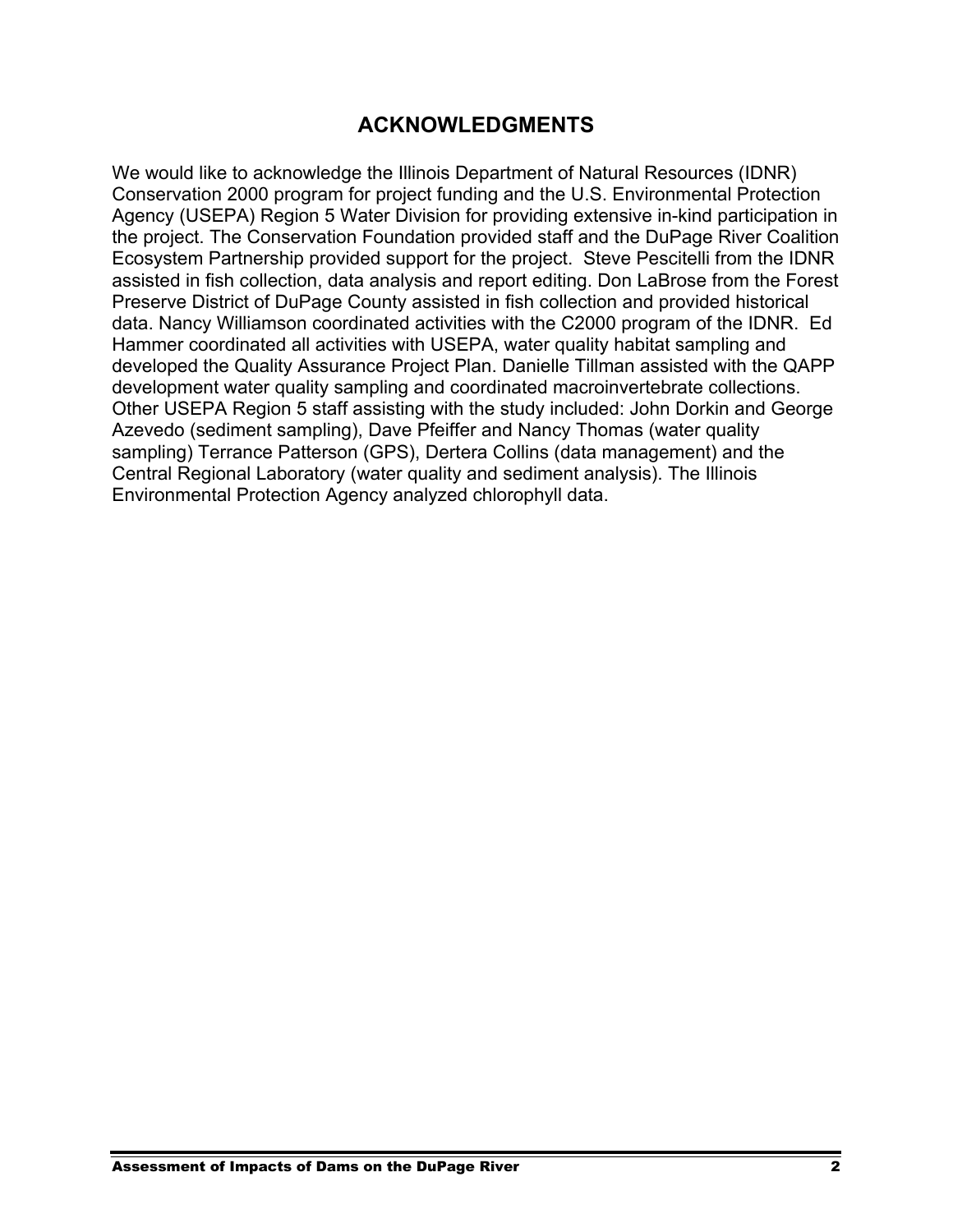# **TABLE OF CONTENTS**

| <b>METHODS</b> |    |
|----------------|----|
|                |    |
|                |    |
|                |    |
|                |    |
|                |    |
|                |    |
|                |    |
|                |    |
|                |    |
|                | 23 |
|                | 27 |
|                |    |
|                |    |
|                | 33 |
|                |    |

### **LIST OF FIGURES**

|                                                                                                                                                                                                                                                       | 5  |
|-------------------------------------------------------------------------------------------------------------------------------------------------------------------------------------------------------------------------------------------------------|----|
|                                                                                                                                                                                                                                                       |    |
| Figure 1.3 DuPage River Watershed Map with dams on the West Branch and main                                                                                                                                                                           |    |
| stem noted.<br>. 6                                                                                                                                                                                                                                    |    |
| Figure 1.4 Profile of the DuPage River and West Branch and locations of dams7                                                                                                                                                                         |    |
|                                                                                                                                                                                                                                                       | 10 |
| Figure 1.6. Index of Biotic Integrity for downstream free flowing (DS FF) and upstream<br>impounded (US IMP) habitats each dam location for the DuPage River Dam Study.                                                                               | 21 |
| Figure 1.7. Index of Biotic Integrity (IBI) for free-flowing stations only at each sampling<br>location (CH = Channahon Dam, SP = Shepley Road, SH = Shorewood Dam, FR =<br>Ferguson Road, FA = Fawell Dam, MID = McDowell Grove Dam, DR = Diel Road, | 22 |
| Figure 1.8. Mean abundance, No. of species and IBI for each habitat type for all<br>locations (DS FF = downstream free-flowing; US IMP = upstream impounded; MID<br>$FF = mid segment free-flowing)$ .                                                | 22 |
| Figure 1.9. Macroinvertebrate Community Index (MCI) by habitat type, downstream                                                                                                                                                                       |    |
| free flowing (DS FF), impoundments (IMP), and mid segment free flowing (MID FF).                                                                                                                                                                      | 24 |
| Figure 1.10. Qualitative Habitat Evaluation Index (QHEI) compared with the                                                                                                                                                                            |    |
|                                                                                                                                                                                                                                                       | 24 |
|                                                                                                                                                                                                                                                       |    |
|                                                                                                                                                                                                                                                       |    |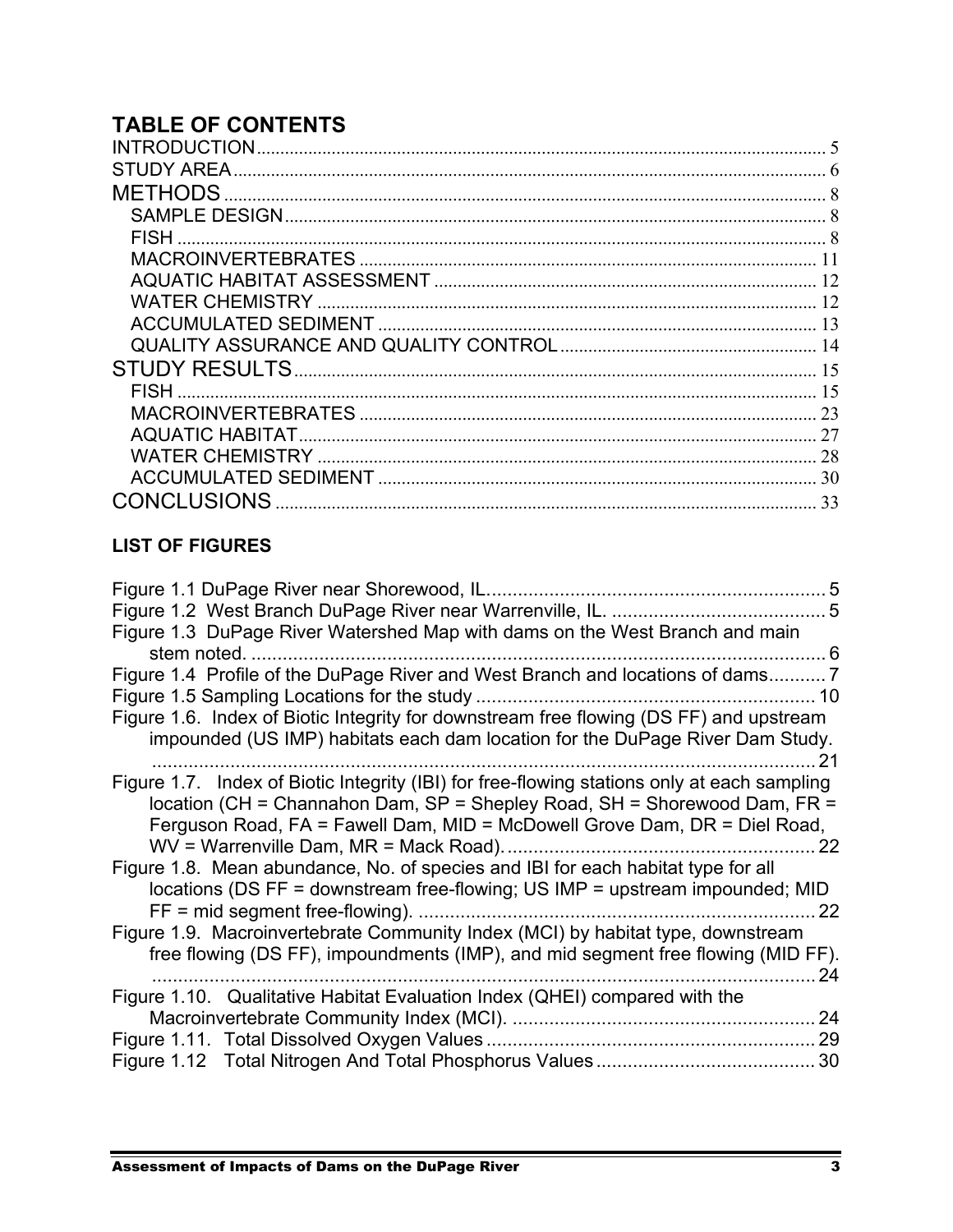### **LIST OF TABLES**

| Table 1.1 Sampling locations                                                                         |  |
|------------------------------------------------------------------------------------------------------|--|
| Table 1.2 Fish community station locations, habitat type, river mile above mouth and collection      |  |
| dates (DS FF = downstream free-flowing; US IMP = upstream impounded; MD FF = mid                     |  |
| 9                                                                                                    |  |
| Table 1.3. Water quality parameters collected at 12 sampling stations 13                             |  |
| Fish species occurrence by river segment for those species whose distribution was<br>Table 1.4.      |  |
| affected by dams, for the DuPage River Dam Study (data from current study combined with              |  |
| 16                                                                                                   |  |
| Table 1.5 Summary of fish collection results at each station. (DS FF = downstream free               |  |
| flowing; US IMP = upstream impoundment; MD FF = mid segment free flowing.). 18                       |  |
| Table 1.6 Index of Biotic Integrity (IBI) and species numbers at each sampling location.             |  |
| (DS FF =downstream free flowing; US IMP = upstream impoundment; MD FF = mid                          |  |
| segment free flowing.)<br>19                                                                         |  |
| Table 1.7 Distribution of fish species by habitat type (DS FF = downstream free-                     |  |
| flowing; US IMP = upstream impounded; MD FF = mid segment free-flowing) 20                           |  |
| Table 1.8. Macroinvertebrate Community Index<br>25                                                   |  |
| Table 1.9. Macroinvertebrates collected at downstream free flowing (DS FF), mid segment free flowing |  |
| (MID FF) and at the Channahon, McDowell and Warrenville impoundments 26                              |  |
| 27                                                                                                   |  |
| Table 1.11. Volume of bulk sediments accumulated behind the four dams studied Sediment               |  |
| depths were determined by probing at 31-42 locations within approximately 1,000 feet of              |  |
| the dam. Sediment volume estimates were made with GIS interpolation software (ESRI,                  |  |
| 31                                                                                                   |  |
| Table 1.12 Mean grain size analysis (percent by weight) and specific gravity (g/cm3)                 |  |
| for impounded and free flowing areas above and below the four dams<br>32                             |  |

#### **APPENDICIES**

| Appendix B. Sediment quality characteristics of core and ponar samples.  39 |  |
|-----------------------------------------------------------------------------|--|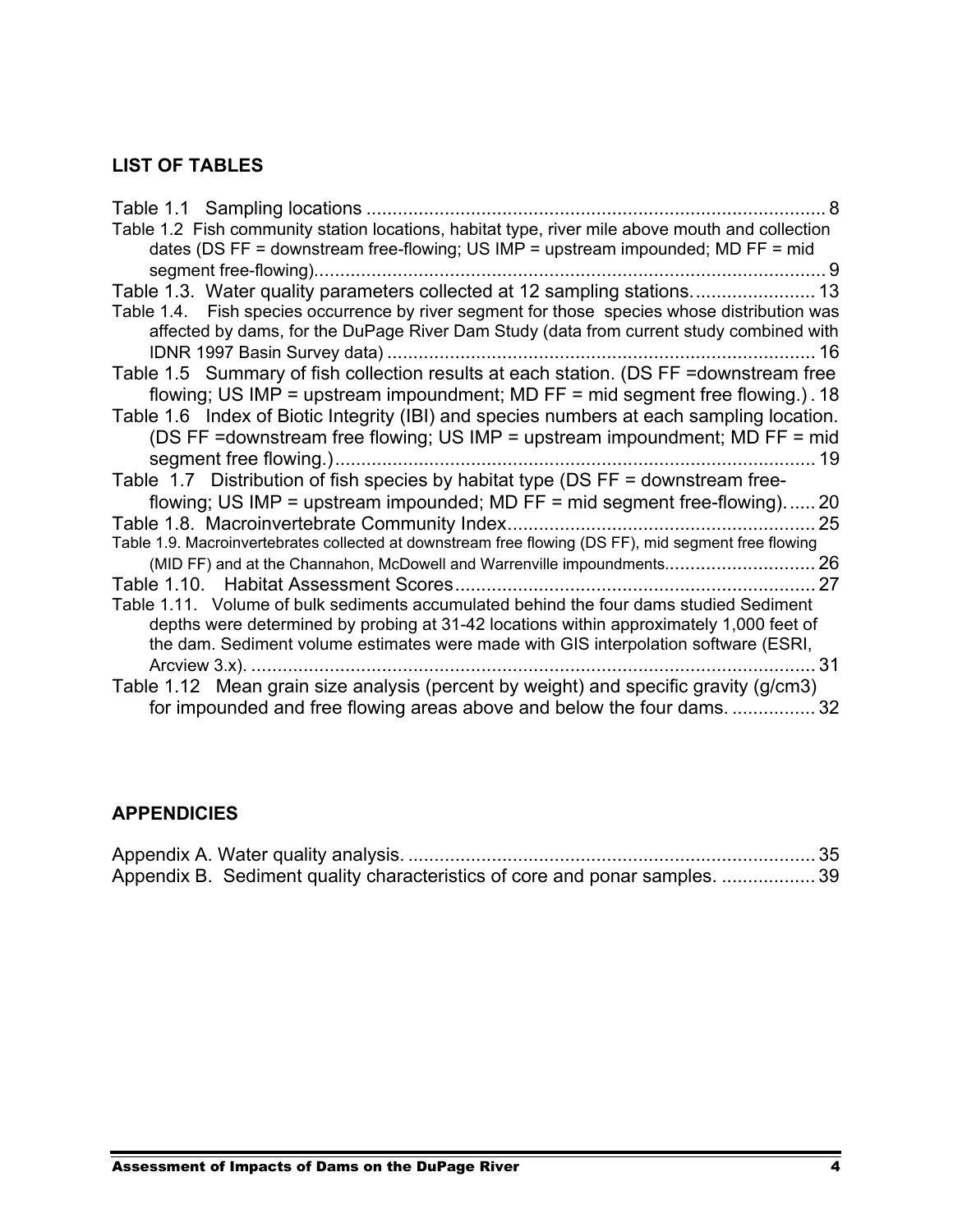#### **INTRODUCTION**

The DuPage River is a large tributary to the Des Plaines River, which originates in northwestern Cook County and joins the Des Plaines near the border between Kendall and Will Counties southwest of the greater Chicago metropolitan area. This 376 square mile watershed is heavily urbanized, with 48.5% of the total surface area being developed (IDNR CTAP, 1999). The DuPage is divided into three main catchments or subwatersheds; the West Branch DuPage

River (124 sq. mi.) and the East Branch DuPage River (80 sq. mi.) drain much of central and western DuPage County and flow south into the main stem DuPage River (168 sq. mi.), which extends along the western edge of Will County to the confluence with the Des Plaines River. Most of the development and urbanization in the watershed is within the East and West Branches in DuPage County, whereas the main stem watershed of the DuPage River in Will County is largely agricultural.



**Figure 1.1 DuPage River near Shorewood, IL.** 

Although water quality has improved dramatically in the watershed over the last twenty years, much of the river remains classified as an "Impaired Water" by the Illinois EPA due to excess nutrients, salinity & chlorides, and suspended solids. These problems are indicative of a watershed under stress from human impacts on the landscape. The purpose of this study is to assess one such impact, namely the impact of man-made dams on fish passage, recreational uses and water quality.



**Figure 1.2 West Branch DuPage River near Warrenville, IL.** 

Physical assessments of the dams were made to provide information on structure, safety and recreational use of the river and the impoundments around each dam. Biological assessment data is used to provide an understandable water quality endpoint of relevance to society: the biological integrity of waterbodies. Fish and macroinvertebrates are good water quality indicators because they spend all or most of their lives in the water and are good integrators of environmental conditions.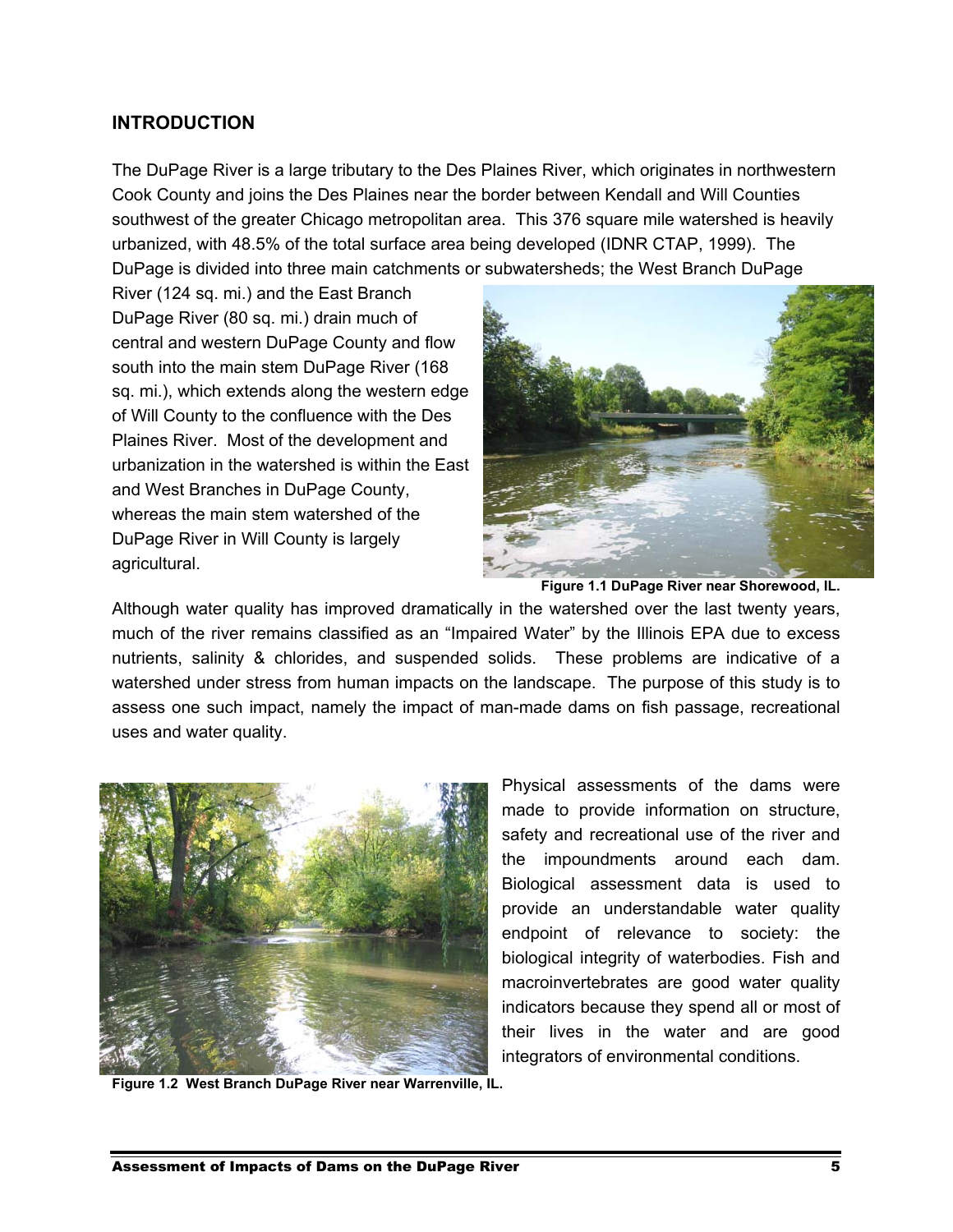#### **STUDY AREA**

This assessment is limited to the dams located on the main stem DuPage River and West Branch DuPage river. The dams on these reaches are shown in Figure 1. The first dam on the DuPage River is the Channahon Dam, located less than 0.5 miles from the DuPage's confluence with the Des Plaines River in the I&M Canal State Park in Channahon. This 9 foot high dam has effectively disconnected the DuPage River from the Des Plaines River, from a biological standpoint. The impoundment behind this dam extends upstream 4.1 miles and covers and area of 75 acres. The environment within the impoundment is characterized as a deep and slow-moving channel with little or no flow



diversity, silty deposits over a rocky substrate. These conditions have resulted in a poor macroinvertebrate population and relatively low fish diversity.

> **Figure 1.3 DuPage River Watershed Map with dams on the West Branch and main stem noted.**

Approximately ten miles upstream of the Channahon Dam is the river's second dam, located in the Hammel Woods Forest Preserve just north of Route 52 in Shorewood (River Mile 10.59). This dam, known as the Hammel Woods Dam, is very small; only 2.3 feet in height. The impoundment created by this dam is therefore very small, having a length of only 1600 feet (0.3 mi.) and a surface area of 5.2 acres. The small nature of this dam and it's impoundment, along with the relatively steep gradient of the river is this area has resulted in a condition in which the river ecosystem is relatively unaffected by the dam, although this dam is considered to have the most threat to public safety due to its dangerous hydraulics.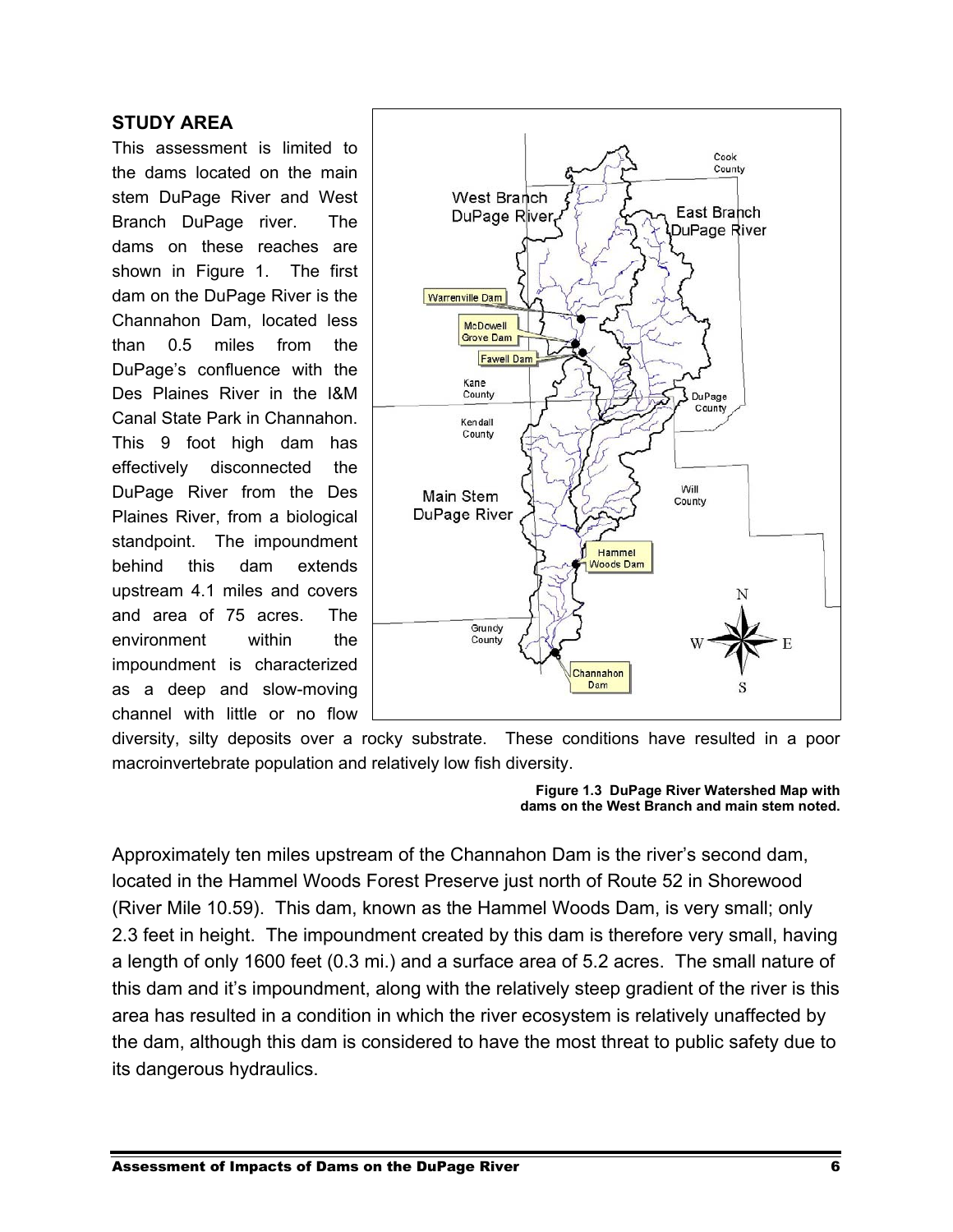Moving upriver into the West Branch subcatchment, a third dam is located at river mile 36 on the West Branch DuPage River. Known as the Fawell Dam, it can be found north of Ogden Avenue in Naperville. This dam could not be included in the study because it was undergoing major reconstruction, which precluded the investigators from collecting the data needed to analyze the impacts of the dam on both water quality and the biological resources in this segment of the river.

The next upstream dam on the West Branch is the McDowell Grove Dam, located at river mile 36.55 within the McDowell Grove Forest Preserve. This 4 foot high dam has an impoundment length of 2900 feet and a surface area of approximately 8 acres. Much of the impoundment is filled with fine-grained silts resulting in a mean depth of about 1.5 feet. The impoundment behind the McDowell Grove Dam contains a vast amount of fine-grained silt and sand which as blanketed most of the natural habitat on the channel bottom, resulting in poor fish and macroinvertebrate communities.

The upstream most dam on the West Branch DuPage River is located at river mile 38.8 in the Warrenville Grove Forest Preserve with the City of Warrenville. The impoundment has a length of 1.2 miles and a surface area of 16.9 acres. The characteristics of the impoundment are very similar to those observed a McDowell Grove Dam, as its slack water has caused large amounts of sediment to settle out and smother the natural aquatic habitat (coarse sand, gravel and cobbles).



**Figure 1.4 Profile of the DuPage River and West Branch and locations of dams**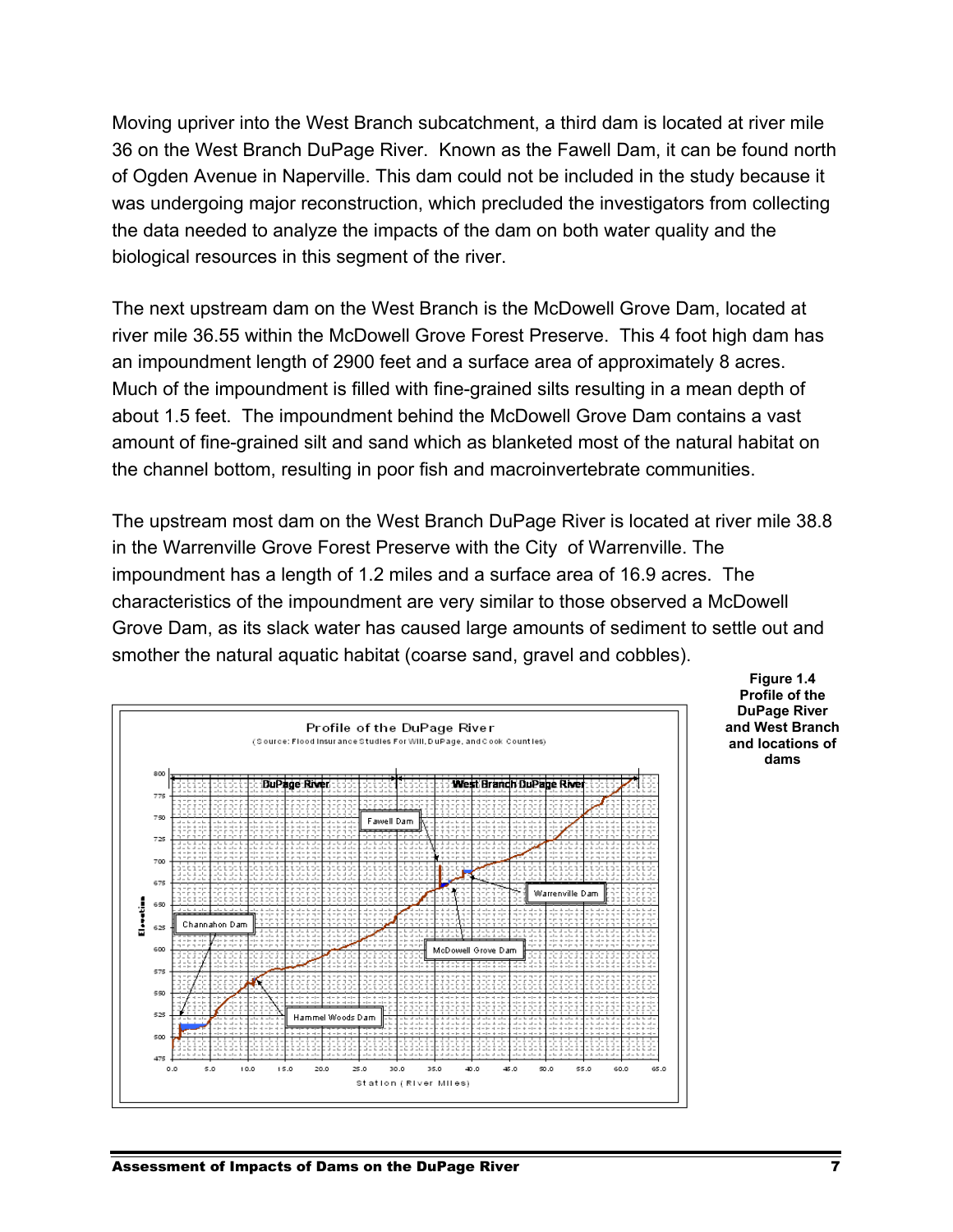## **METHODS**

#### **SAMPLE DESIGN**

Three stations were established at each of the four dams included in this study. The first station, a segment of the river upstream of the impoundment, was intended to represent the free-flowing areas of the river. The second station,  $50 - 500$  feet upstream of the dam depending on safety precautions, represented the impoundments, and the third station, immediately downstream of the direct influence of the dam, represented free flowing segments below the dams. Station locations are listed in Table 1.1.

| $1.4010$ $1.1000111$ $1.100011$ |                                                                            |              |                             |
|---------------------------------|----------------------------------------------------------------------------|--------------|-----------------------------|
| <b>Stream</b>                   | <b>Sample Location</b>                                                     | Latitude     | Longitude                   |
|                                 | West Branch DuPage Downstream of Mack Rd, Warrenville, IL                  |              | 41.841614702 - 88.198674109 |
|                                 | West Branch DuPage Warrenville Dam Pool, Warrenville, IL                   | 41.822003431 | -88.172691208               |
|                                 | West Branch DuPage Downstream Warrenville Dam, Warrenville, IL             |              | 41.821250483 - 88.172310686 |
|                                 | West Branch DuPage Downstream Diehl Rd, Naperville, IL                     |              | 41.804503191 - 88.177334898 |
|                                 | West Branch DuPage McDowell Dam Pool, McDowell Woods, Naperville, IL       |              | 41.794836165 - 88.187256224 |
|                                 | West Branch DuPage Downstream McDowell Dam, McDowell Woods, Naperville, IL |              | 41.794271674 -88.187083569  |
| DuPage River                    | Upstream of 119th St, NW of Plainfield, IL                                 |              | 41.667037179 -88.182991860  |
| DuPage River                    | Hammel Dam Pool, Hammel Woods, Shorewood, IL                               |              | 41.522500323 -88.192986806  |
| DuPage River                    | Downstream Hammel Dam, Hammel Woods, Shorewood, IL                         |              | 41.521871183 - 88.194284600 |
| DuPage River                    | Downstream Shepley Rd, N. of Channahon, IL                                 |              | 41.467749111 - 88.209758132 |
| DuPage River                    | Channahon Dam Pool, Channahon, IL                                          |              | 41.422349465 - 88.229098538 |
| DuPage River                    | Downstream Channahon Dam, Channahon, IL                                    |              | 41.421085553 - 88.227716359 |

Table 1.1 Sampling locations

#### **FISH**

Fish community sampling was performed to assess the localized effects of dams on stream quality, and system-wide effects of dams on species distribution. A total of 11 stations were sampled during summer 2000 (Table 1.2) on the West Branch and main stem of the DuPage River. Two additional stations were sampled in September 2001 to supplement species distribution data. Stations were located in free-flowing areas downstream, and impounded areas upstream of each dam at Channahon, Shorewood, McDowell Grove, and Warrenville (Figure X.1), Due to access problems, samples were taken only in the downstream area of the Fawell Dam. Fish collections were also made at four stations in free-flowing areas away from the dams in order to provide additional information on species distribution (Figure 1.5). Sample design, and station labeling followed protocols established by Santucci and Gephart (2003) for a similar study evaluating the effects of dams on Fox River fish communities:

- MID FF = mid segment stations in free-flowing reaches away from dams.
- DS FF = downstream free-flowing reaches immediately below dams.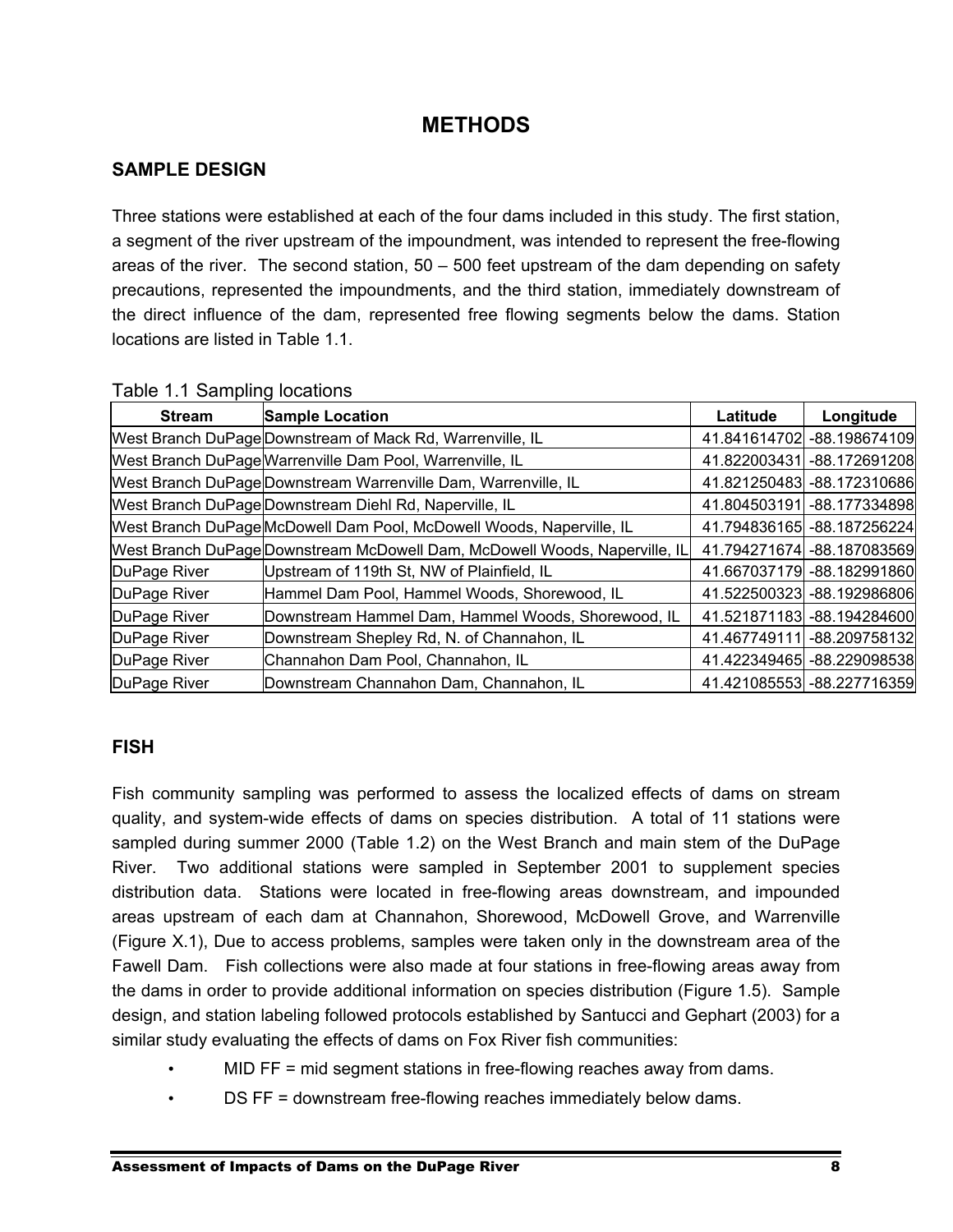US IMP = upstream-impounded areas immediately above dams.

Stations were 300-2000 feet in length, depending on width of the stream and accessible area available.

| Table 1.2 Fish community station locations, habitat type, river mile above mouth and collection |
|-------------------------------------------------------------------------------------------------|
| dates (DS FF = downstream free-flowing; US IMP = upstream impounded; MD FF =                    |
| mid segment free-flowing).                                                                      |

| <b>River</b> | <b>Station Location</b>  | <b>Habitat</b><br><b>Type</b> | <b>River mile</b><br>above mouth | <b>Sampling</b><br><b>Date</b> |
|--------------|--------------------------|-------------------------------|----------------------------------|--------------------------------|
| DuPage       | Channahon below dam      | DS FF                         | 0.9                              | 9/8/00                         |
|              | Channahon above dam      | US IMP                        | 1.1                              | 9/8/00                         |
|              | <b>Shepley Road</b>      | MD FF                         | 5.6                              | 9/27/01                        |
|              | Hammel Woods above dam   | DS FF                         | 10.5                             | 9/7/00                         |
|              | Hammel Woods below dam   | US IMP                        | 10.7                             | 9/7/00                         |
|              | 119 <sup>th</sup> Street | MD FF                         | 24.0                             | 9/27/01                        |
| West Branch  | Fawell below dam         | DS FF                         | 36.0                             | 7/26/00                        |
|              | McDowell Grove below dam | DS FF                         | 36.4                             | 7/26/00                        |
|              | McDowell Grove above dam | US IMP                        | 36.5                             | 8/3/00                         |
|              | Diehl Road               | MD FF                         | 37.6                             | 7/26/00                        |
|              | Warrenville below dam    | DS FF                         | 38.7                             | 8/3/00                         |
|              | Warrenville below dam    | US IMP                        | 38.8                             | 8/3/00                         |
|              | Mack Road                | MD FF                         | 41.2                             | 7/25/00                        |

Boat electro-fishing was utilized for fish collection at locations with water depth greater than 1.6 meters, using a boat equipped with a 3500 watt - 3 phase generator (AC). Where habitat and water depths permitted, supplemental collections were made at boat sites with a backpack electro-fishing unit. Areas too shallow for boat access were sampled using a small floating "barge" equipped with remote probes. For all techniques, larger fish specimens were weighed, measured and returned to the stream. Smaller individuals were preserved and identified in the laboratory. In addition to determining species distribution and abundance at each station, stream conditions were evaluated using the Index of Biotic Integrity (IBI, Smogor 2000). The IBI is a widely used stream quality measurement based on the fish community, taking into account the number and types of species present, their tolerance to degradation, food, habitat and spawning preferences. These attributes are evaluated using 10 different parameters, or metrics, each with a possible score of 0-6. Scoring is based on comparison to established reference conditions for unmodified streams of similar size and region of the State. Total IBI scores range from 0-60, with higher scores indicating better quality.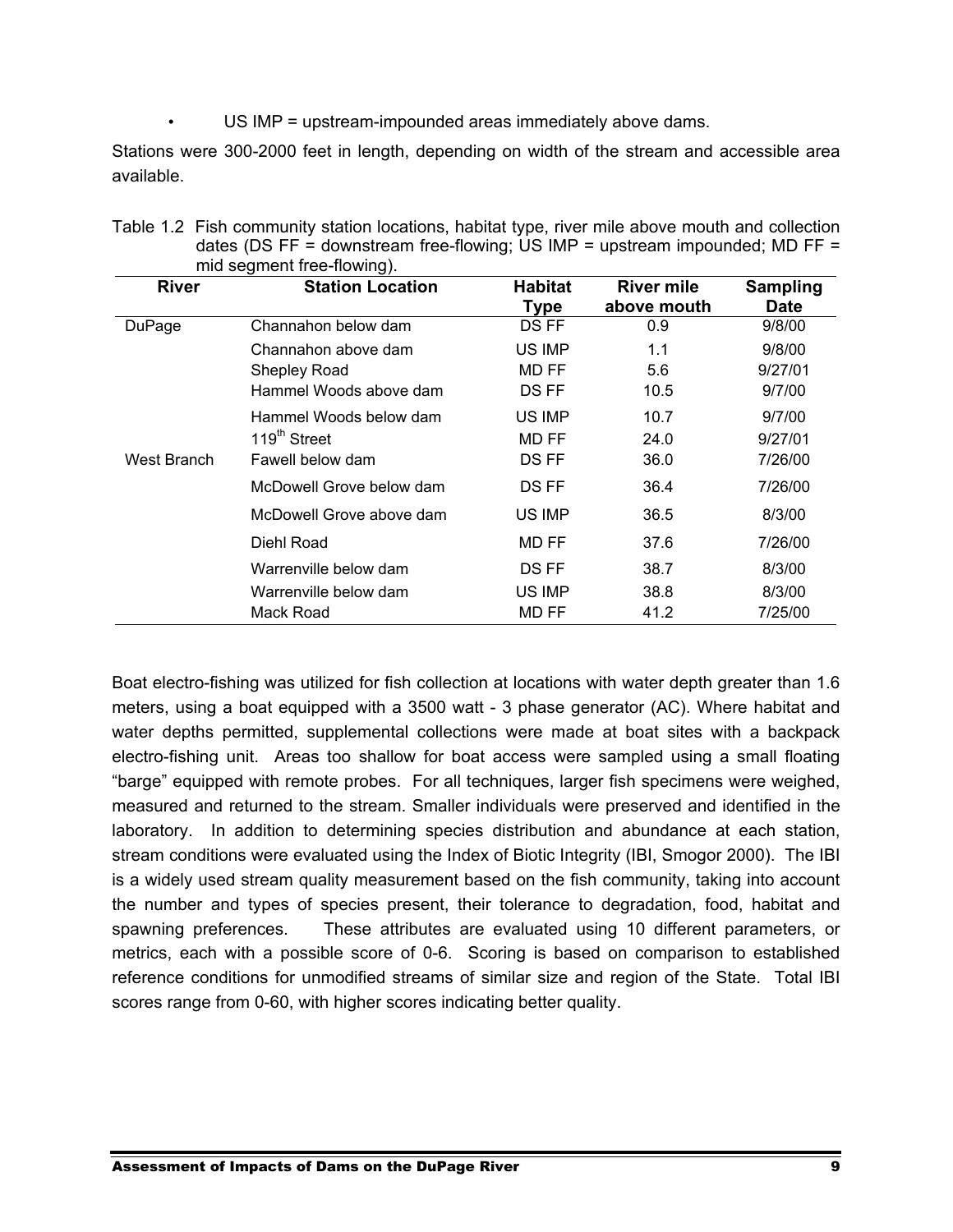The IBI is the basis for determining the letter-based Biological Stream Characterization (BSC, Bertrand et al. 1996), which includes the following IBI ranges and descriptors:

- 51-60 = A (Unique Aquatic Resource);
- 41-50 = B (Highly Valued Aquatic Resource);
- 31-40 = C (Moderate Aquatic Resource);
- 21-30 = D (Limited Aquatic Resource);
- 0-20 = E (Restricted Aquatic Resource).



**Figure 1.5 Sampling Locations for the study**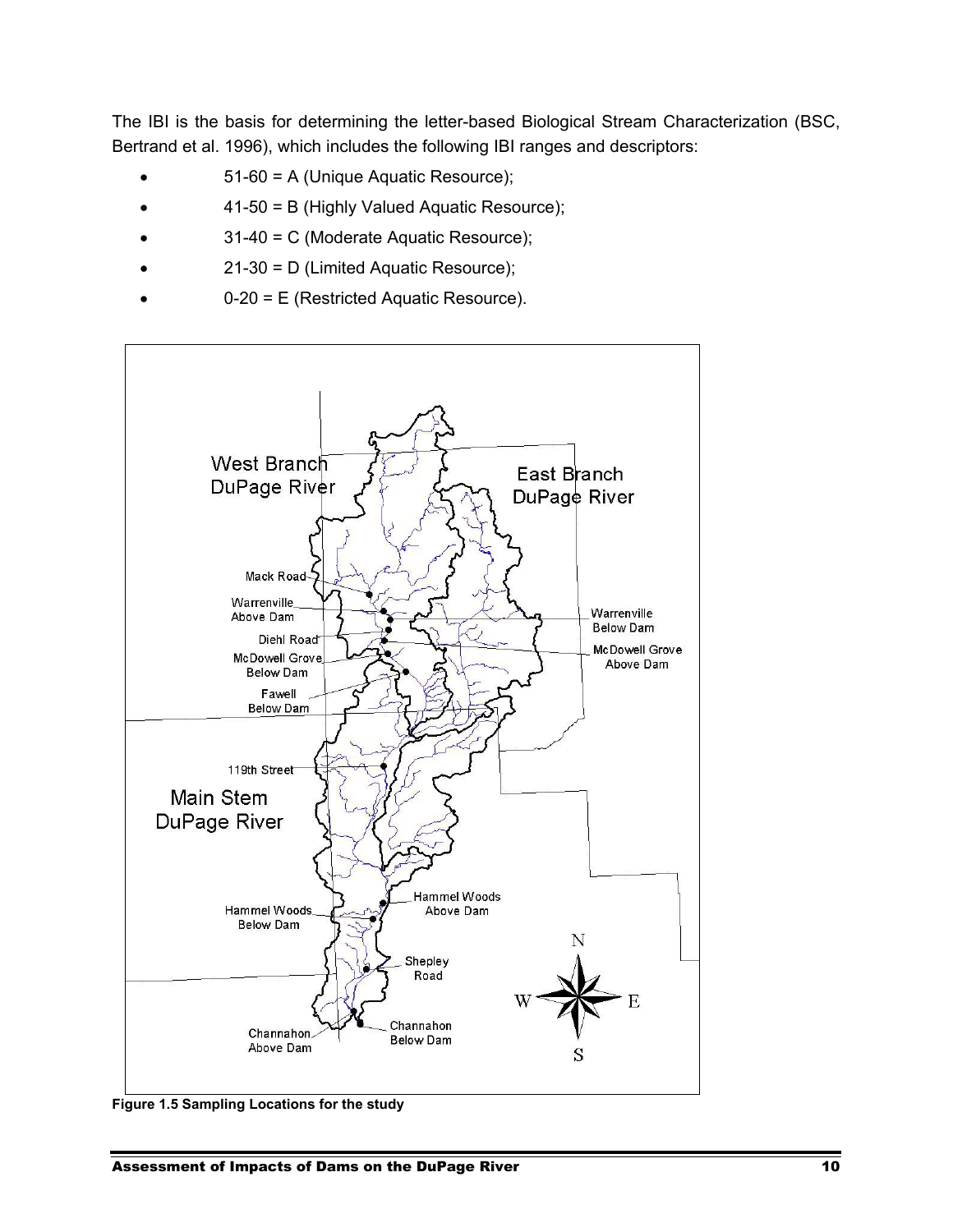Previous sampling in the DuPage Watershed includes a recent survey conducted at 6 stations by the Illinois Department of Natural Resources (DNR) in 1997 (unpublished data). These data were combined with results from the current study for analysis of species distribution.

#### **MACROINVERTEBRATES**

Macroinvertebrates were collected using both hand picking and D-frame kick nets. Forceps were used to pick invertebrates from various substrate including rocks, logs and submerged vegetation, while the kick nets were used in areas with faster moving water where the substrate could be kicked up and the invertebrates carried into the nets. One hour of sampling was completed for each site. Sampling time was divided proportionally according to available habitat types. A canoe was used where the water was too deep or too silted to wade.

Samples were preserved in 90% ethanol in the field. In the lab the samples were cleared of debris and sent to Mike Winnell of Freshwater Benthic Services in Michigan for identification to the lowest level of taxonomic resolution.

A multi-metric macroinvertebrate condition index (MCI), developed by Victor J. Santucci Jr. from Max McGraw Wildlife Foundation (Santucci & Gephard 2003), was used to analyze the data collected and is described below.

The MCI is based on the U.S.EPA Rapid Bioassessment Protocols (Barbour et al. 1999). The index has seven metrics: the number of total taxa, EPT taxa (Ephemeroptera, Plecoptera, and Trichoptera), and intolerant taxa; the percentages of EPT individuals, Chironomidae individuals (midge larvae) and clinger organisms; and the Macroinvertebrate Biotic Index (MBI). Intolerant taxa were those with tolerance ratings 4 (range 0-11) based on the latest Illinois macroinvertebrate tolerance list (IEPA 1995). Clinger organisms were filterfeeding insects that permanently attach to substrates (Merritt & Cummins 1996). This group of organisms is typically intolerant of poor water quality conditions (Barbour et al. 1999) The MBI is the Illinois version of the Hilsenhoff Biotic Index (Hilsenhoff 1987). It provides an overall community tolerance rating based on the mean of tolerance values weighted by organism abundance.

Values for individual metrics were calculated and then adjusted to the same scale and direction of expected response to increase perturbation (with  $95<sup>th</sup>$  percentiles of the data) and summed across the metrics to obtain a total condition index score for each station (Barbour et al. 1999). The range of values for the MCI was 0 to 700, with higher scores indicating higher quality macroinvertebrate community. The MCI was not appropriate for making comparisons to other studies or gauging ecological health relative to other rivers because only DuPage River kick-netting and hand picking data were used in its development. However the index provides a measure for documenting relative differences in macroinvertebrate communities among DuPage River sample stations.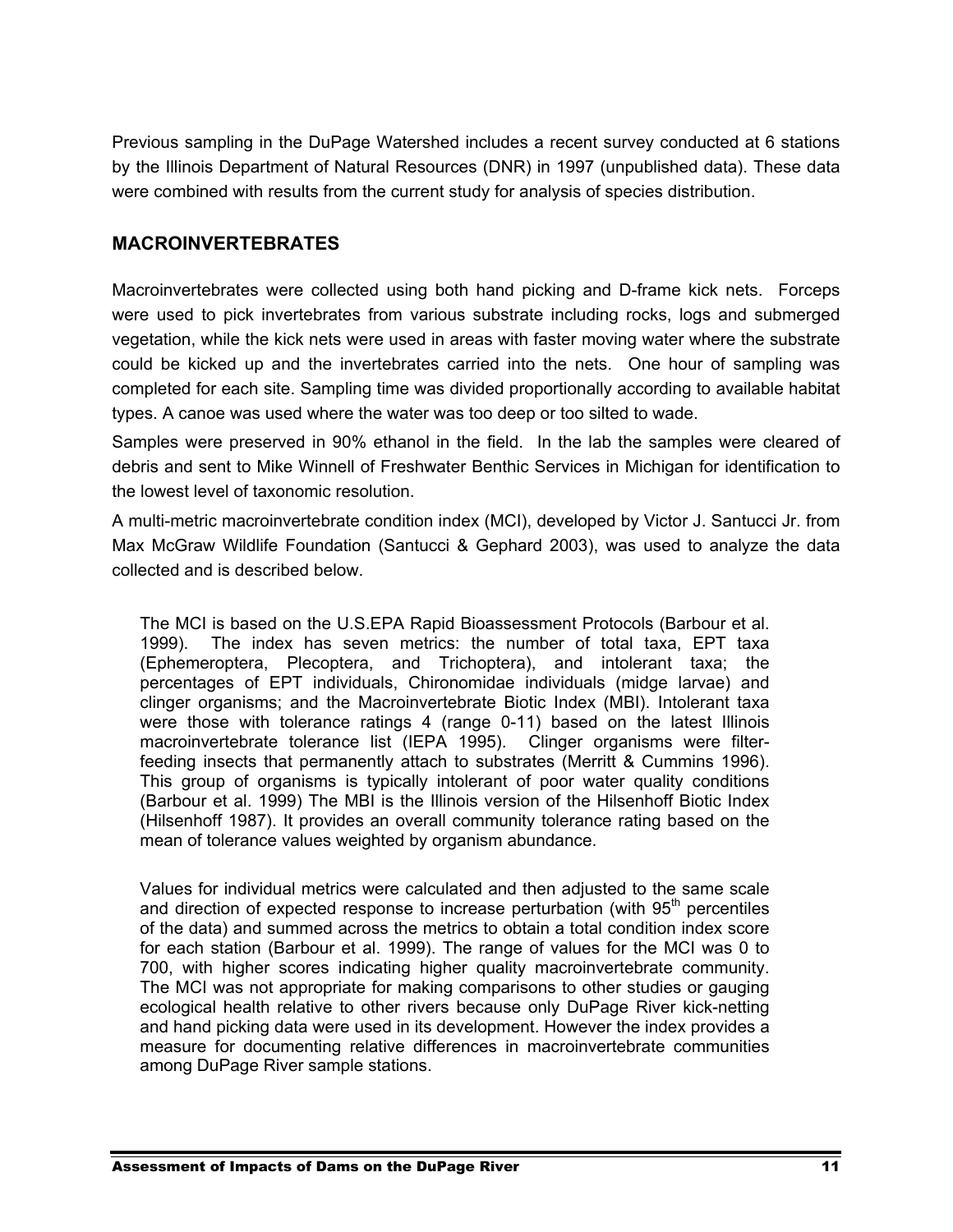#### **AQUATIC HABITAT ASSESSMENT**

Physical in-stream habitat was assessed at all sampling locations using both the Illinois Environmental Protection Agency (IEPA) Stream Habitat Assessment Protocol (SHAP) and Ohio Environmental Protection Agency's Qualitative Habitat Evaluation Index (QHEI). The assessments were completed by wading or canoeing the length of the fish sampling stations.

The SHAP combines 15 metrics that assess the quality and quantity of available aquatic habitat. The field metrics include Bottom Substrate, Deposition, Substrate Stability, In-stream Cover, Pool Substrate Characterization, Pool Quality, Pool Variability, Canopy Cover, Bank Vegetation Stability, Top of Bank Land Use, Flow Related Refugia, Channel Alteration, and Channel Sinuosity. Width/Depth Ratio and Hydrologic Diversity are calculated in the office. The metrics are summed for each station resulting in a score ranging from 15-208. The scores are then rated as Excellent (>= 142), Good (<142 & >=100), Fair (<100 & >= 59) and Poor (<59).

The QHEI uses six metrics to evaluate the quantity and quality of available aquatic habitat. The metrics include Substrate Type, In-stream Cover, Channel Morphology, Riparian Zone and Bank Erosion, Pool/Glide and Riffle/Run Quality and Gradient. The metrics are summed for each station resulting in a score of 0-100. Scores over 60 typically represent streams with good habitat that should support a diverse fish community. Index scores between 46 and 60 generally indicate degraded habitats that may or may not meet warm water criteria for supporting aquatic life. Scores below 46 typically represent severely degraded habitats that do not support quality fisheries. (Ohio EPA )

#### **WATER CHEMISTRY**

To determine the effects of algal respiration and photosynthesis on parameters chosen for this study samples were collected before sunrise and in the late afternoon at each sampling location, in anticipation of the extremes in the diurnal fluctuation of dissolved oxygen (DO). Water quality monitoring probes were set in each pool to record dissolved oxygen, temperature, pH and conductivity every fifteen minutes for a twenty-four hour period.

Because DO was the primary water quality variable of interest in this study, it was sampled most intensively. Using a Yellow Springs Instruments portable meter (YSI 95), DO and temperature were measured at three points in three transects across the pool of the dam. Measurements were taken at three depths (surface, mid-depth, and about 0.3 m from the bottom) at each point. If water was less than 1 m deep, only two measurements were taken. Measurements were also taken at three points across a single transect at the upstream and downstream sites. All measurements were collected before dawn and in the late afternoon. A Hydrolab Data Logger was placed in each pool approximately 0.3 meters above the substrate for a 24-hour period.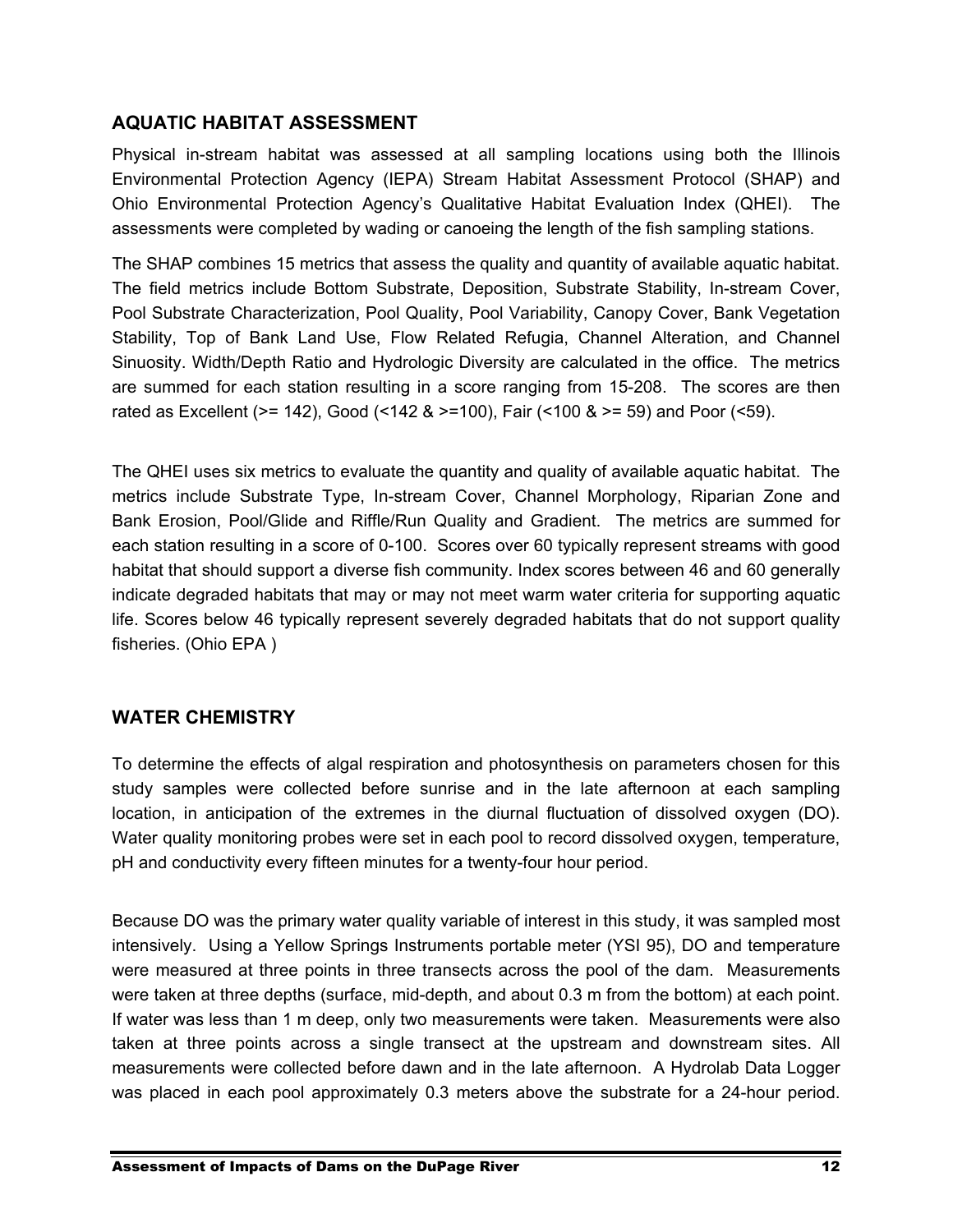Readings for Dissolved Oxygen, temperature, pH and conductivity were recorded every five minutes for the duration.

| Recoded in the field                  |                                |  |  |  |  |  |  |
|---------------------------------------|--------------------------------|--|--|--|--|--|--|
| Dissolved Oxygen (mg/L & % saturated) | рH                             |  |  |  |  |  |  |
| Temperature (celcius)                 | Conductivity (uS/cm)           |  |  |  |  |  |  |
| Turbidity (NTU)                       |                                |  |  |  |  |  |  |
| Analyzed in the laboratory            |                                |  |  |  |  |  |  |
| Total Organic Carbon (mg/L)           | Total Phosporus (mg P/L)       |  |  |  |  |  |  |
| Suspended Solids (mg/L)               | Chlorophyll-a corrected (ug/L) |  |  |  |  |  |  |
| Ammonia Nitrogen (mg N/L)             | Chlorophyll-b (ug/L)           |  |  |  |  |  |  |
| Total Kjeldahl Nitrogen (mg N/L)      | Chlorophyll-c (ug/L)           |  |  |  |  |  |  |
| Nitrate/Nitrite mg N/L                | Pheophytin-a (ug/L)            |  |  |  |  |  |  |
| Total Dissolved Phosphorus (mg P/L)   |                                |  |  |  |  |  |  |

| Table 1.3. Water quality parameters collected at 12 sampling stations. |  |  |  |  |  |  |
|------------------------------------------------------------------------|--|--|--|--|--|--|
|------------------------------------------------------------------------|--|--|--|--|--|--|

Nutrient, suspended solids, turbidity and chlorophyll samples were collected by taking grab samples at the center of flow and 0.3 meters below the surface of the water at each sampling location. Individual sample bottles were filled and preserved in the field and placed in coolers with ice. Nutrient and suspended solids samples were delivered to the USEPA lab within 48 hours after collection. Turbidity samples were analyzed in the field with a Turbidity meter. Chlorophyll samples were filtered after each round of collection and frozen until all sampling was concluded; they were then delivered to Illinois EPA for analysis. All parameters measured are listed in Table 1.3.

#### **ACCUMULATED SEDIMENT**

In order to assess current ecological conditions in the impounded areas and predict future conditions under a variety of dam modification or removal alternatives three objectives needed to be met. The first was to determine the quality of bulk sediment deposits that might be disturbed by dam modifications; the second was to determine the quantity of bulk sediment deposits that might be disturbed by dam modifications; and the third was to determine the quality of surficial sediment deposits (biota exposure layer) as they currently exist in the study area upstream and downstream of each dam.

To characterize the quality of the sediment a minimum of three hand-driven, 2-inch diameter, lexan tube core samples were taken within 50-100 feet above and below each dam. Each core sample was self-composited (vertically homogenized eliminating all horizon integrity) into a stainless steel bowl, mixed with a stainless steel spatula in the field, and placed in jars on ice until delivered to the USEPA Lab in Chicago. Samples were analyzed for metals, ABN's,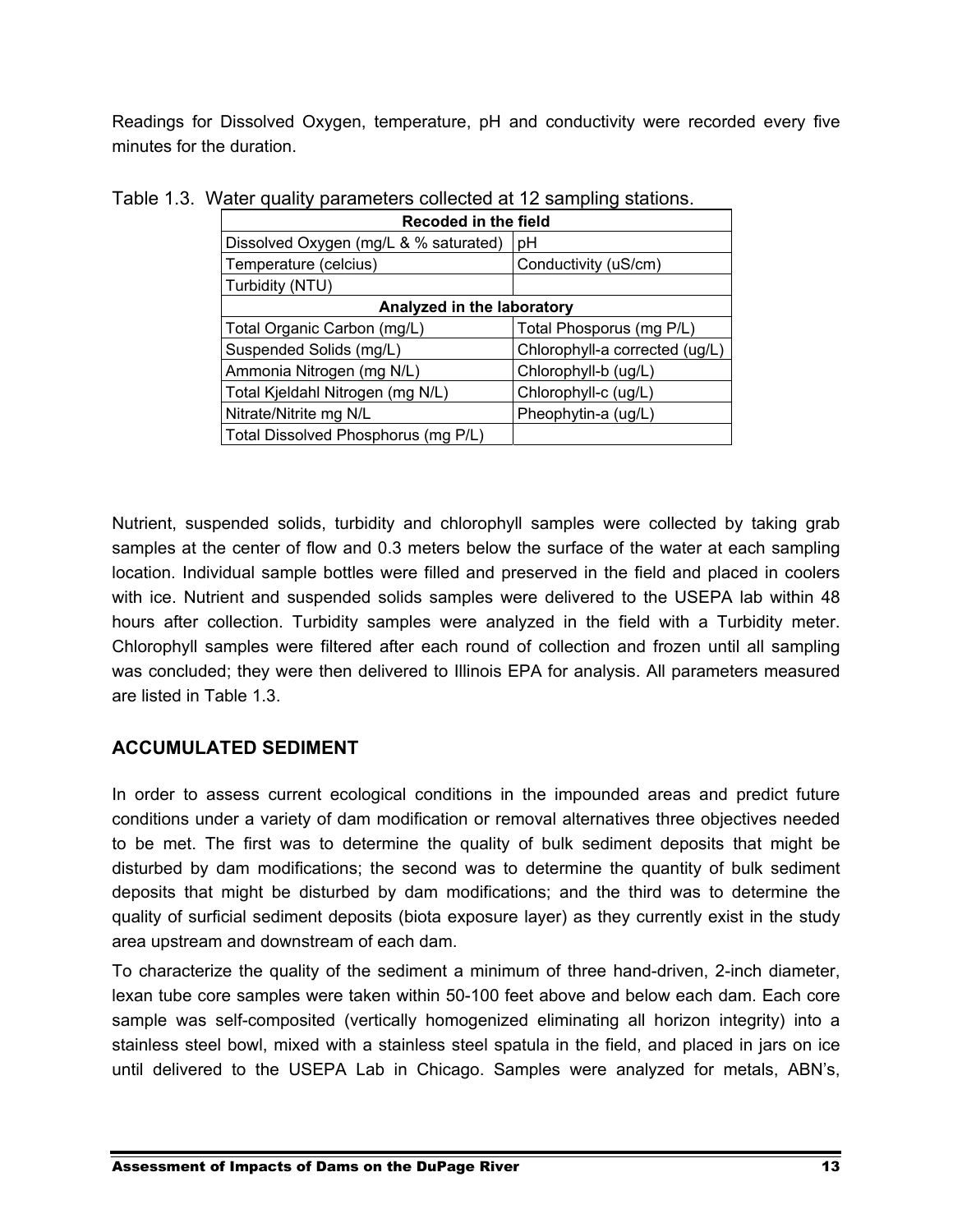pesticides and PCB's, ammonia nitrogen, Kjedahl nitrogen, total organic carbon, and grain size. All sampling locations were recorded with hand-held GPS units.

To provide a rough estimate of the volume of sediment behind each dam sediment was probed with a  $\frac{1}{2}$ " steel pipe at 20-40 locations within 1000-2000 feet above and below each dam. Three transects at approximately 50-100 feet, 500-1000 feet and 1000-2000 feet distances upstream and downstream of the dam were sampled by zigzagging across the transect. Water depth to the top of the sediment and sediment depth to the bottom of pipe penetration were measured to the nearest 0.25 feet and recorded on an electronic data-logger with locational GPS data.

To assess the quality of the surficial sediment ponar grab samples were collected along the right-middle-left of three transects above and below the dams at distances of 50-100 feet, 500- 1000 feet and 1000-2000 feet for a total of nine grabs above and nine below. The three grabs collected in each transect were composited in the field and placed in jars on ice until delivered to the USEPA lab in Chicago. The result was three upstream samples and three downstream samples for each dam. All sampling locations were recorded with hand-held GPS units.

#### **QUALITY ASSURANCE AND QUALITY CONTROL**

A Quality Assurance Project Plan was completed and approved by the USEPA before sampling commenced. All sampling equipment was cleaned using non-phosphate soap between stations to eliminate cross contaminations of samples. Duplicate and blank samples were collected to monitor precision of sampling techniques and laboratory operations. The duplicate was collected at the same time and location as every tenth sample. Blank samples were filled in the field using de-ionized water provided by the USEPA laboratory at the same time the duplicates were collected. Duplicate samples evaluate the variation in concentrations of constituents in the samples due to sampling and processing methods. Contamination of sampling equipment and processing water are assessed by the blank samples. The USEPA laboratory provided all sample bottles. YSI meters and Hydrolab data-loggers were calibrated daily or before each new deployment using standards provided by the USEPA laboratory.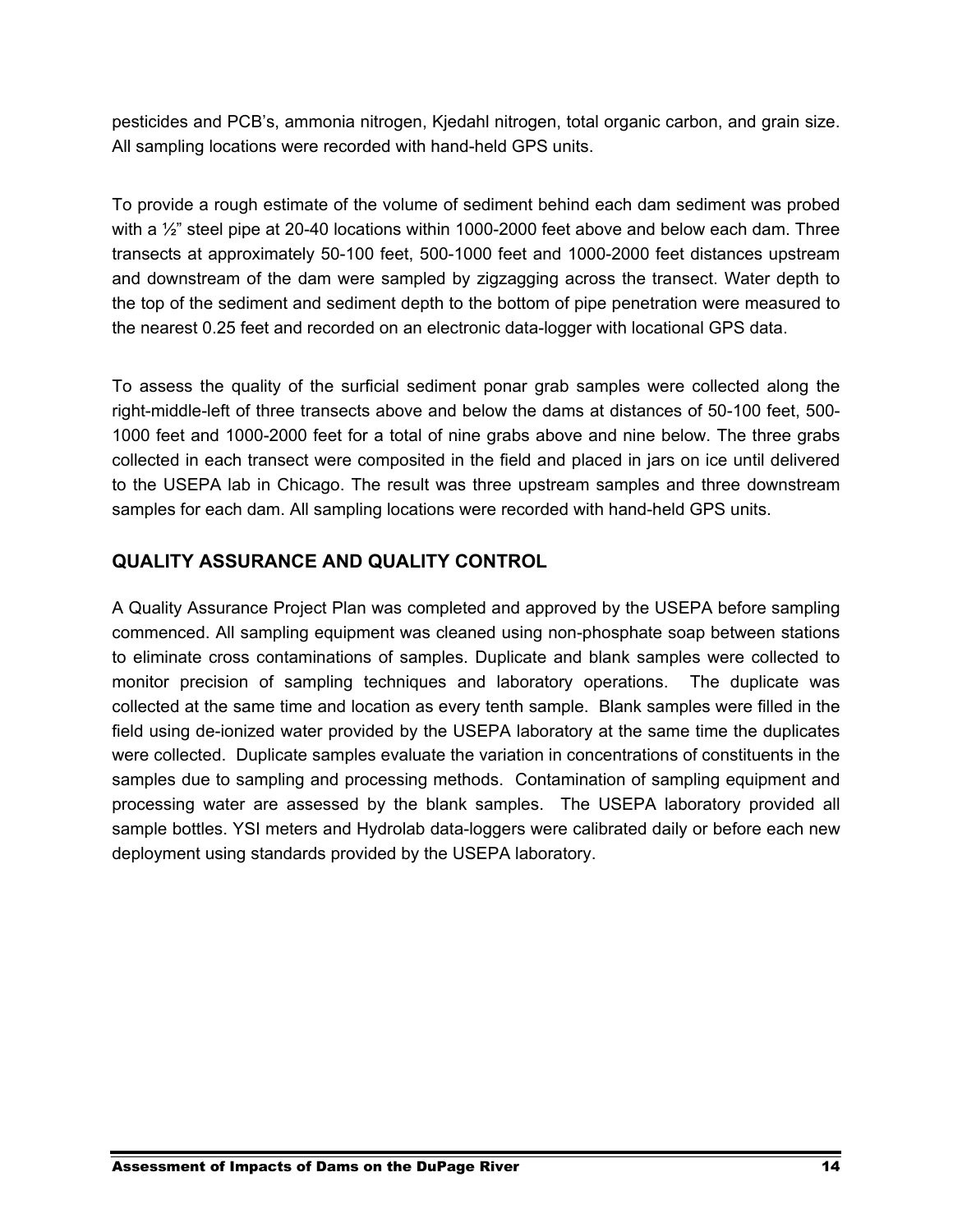### **STUDY RESULTS**

#### **FISH**

For all stations combined, a total of 2,351fish, representing 41 species were collected, including two non-native species, carp and goldfish (Table 1.5). One hybrid taxa (bluegill X green sunfish) was also found. Although the mosquito fish is native to Illinois, the natural range is limited to southern half of the State. No endangered or threatened species were collected in this study.

Cyprinids (minnows and carp) were the most abundant and diverse family present, with 13 species accounting for 47% (1,109) of the total collection (Table 1.5). Centrarchids (sunfishes) were also abundant comprising 40% (945) of the total. The five most common species in order of abundance were: sand shiner, green sunfish, bluegill, spotfin shiner, and bluntnose minnow (Table 1.5). These species made up 68% of the fish sampled. Species abundance and composition for this study were similar to those found in the survey conducted in 1997 (Illinois Department of Natural Resources, unpublished data).

In order to evaluate the system-wide effects of dams on fish distribution, we determined species occurrences within each river segment created by the existing dams. For this analysis, data from the 1997 survey (IDNR unpublished data) were also included. Out of the 41 species collected from the main stem and the West Branch of the DuPage River, 18 species (42%) were found throughout the river system, and did not appear to be affected by the dams. In contrast, 23 of the 41 total species (58%) did appear to be affected by the dams, primarily by blocking upstream movement. Table 1.4 shows the distribution of the 23 affected species in each river segment between dams. The area downstream of the Channahon Dam, which is directly connected to the Illinois River, had the most diverse species assemblage, with all 23 affected species present. The number of species diminished upstream of Channahon, and Shorewood Dams (Table 1.4). Upstream of Fawell Dam, none of the 23 species were found in the 1997 or 2000 collections.

Historically, the DuPage River system experienced severe water quality degradation (IEPA 1983). The absence of intolerant species in the upper watershed may be due to the past water quality conditions, and the inability of species to re-colonize this area through recruitment from downstream areas of higher fish diversity. Results of our current study and more recent IEPA data (IEPA 2002), indicate that water quality in the DuPage River system has improved in recent years, however, the dams block movement of fish into the previously degraded areas, presenting an impediment to restoration efforts in the watershed.

In addition to system-wide effects, dams are known to have localized impacts on fish communities due to degraded habitat and water quality conditions in the upstream impounded area (Santucci and Gephart 2003, Kenehl et al. 1999). For the DuPage River, a total of 26 species, representing 65% of all species collected, were found only at the free-flowing stations downstream of the dams, and did not occur in the upstream impounded areas (Table 1.5).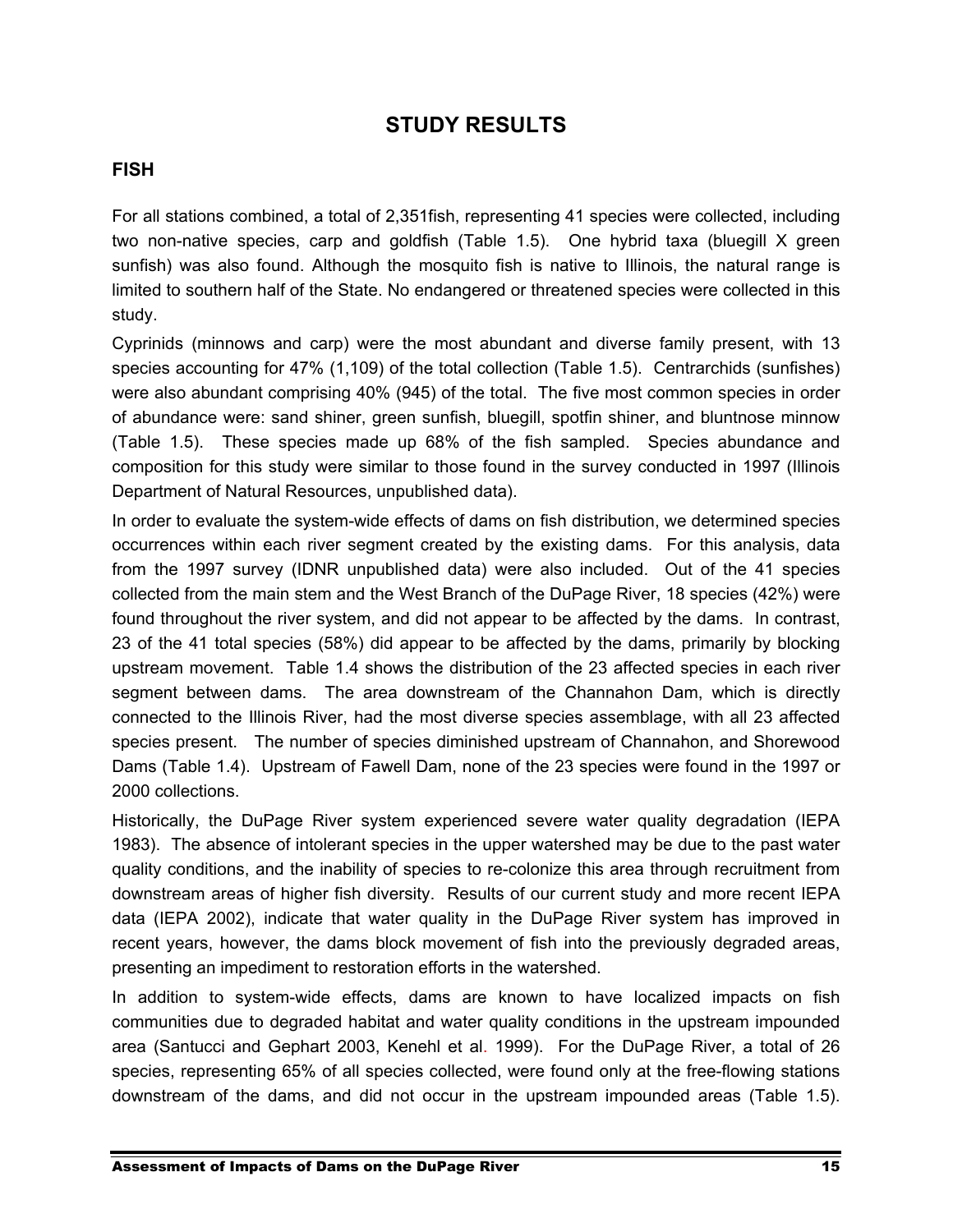With the exception of golden shiner, all species found in the impounded areas were also found in the free-flowing areas. For all stations combined, free-flowing areas held roughly twice as many species as the impounded areas upstream of the dams (Table 1.5).

Table 1.4. Fish species occurrence by river segment for those species whose distribution was affected by dams, for the DuPage River Dam Study (data from current study combined with IDNR 1997 Basin Survey data)

| <b>River Segment</b>         |                   |           |               |               |                                         |                 |  |  |
|------------------------------|-------------------|-----------|---------------|---------------|-----------------------------------------|-----------------|--|--|
|                              |                   |           |               |               |                                         |                 |  |  |
|                              | <b>Downstream</b> | Channahon | Shorewood     | <b>Fawell</b> | <b>McDowell</b>                         | <b>Upstream</b> |  |  |
| <b>COMMON NAME</b>           | Channahon         | Shorewood | <b>Fawell</b> |               | <b>McDowell Warrenville Warrenville</b> |                 |  |  |
| Northern pike                |                   |           |               |               |                                         |                 |  |  |
| Hornyhead chub               |                   |           |               |               |                                         |                 |  |  |
| Central stoneroller          |                   |           |               |               |                                         |                 |  |  |
| Suckermouth minnow           |                   |           |               |               |                                         |                 |  |  |
| <b>Emerald shiner</b>        |                   |           |               |               |                                         |                 |  |  |
| Striped shiner               |                   |           |               |               |                                         |                 |  |  |
| <b>Bigmouth shiner</b>       |                   |           |               |               |                                         |                 |  |  |
| Quillback                    |                   |           |               |               |                                         |                 |  |  |
| Northern hog sucker          |                   |           |               |               |                                         |                 |  |  |
| Shorthead redhorse           |                   |           |               |               |                                         |                 |  |  |
| Golden redhorse              |                   |           |               |               |                                         |                 |  |  |
| Silver redhorse              |                   |           |               |               |                                         |                 |  |  |
| Channel catfish              |                   |           |               |               |                                         |                 |  |  |
| Flathead catfish             |                   |           |               |               |                                         |                 |  |  |
| Stonecat                     |                   |           |               |               |                                         |                 |  |  |
| Tadpole madtom               |                   |           |               |               |                                         |                 |  |  |
| <b>Blackstripe topminnow</b> |                   |           |               |               |                                         |                 |  |  |
| Rock bass                    |                   |           |               |               |                                         |                 |  |  |
| Longear sunfish              |                   |           |               |               |                                         |                 |  |  |
| Slenderhead darter           |                   |           |               |               |                                         |                 |  |  |
| Johnny darter                |                   |           |               |               |                                         |                 |  |  |
| <b>Banded darter</b>         |                   |           |               |               |                                         |                 |  |  |
| Freshwater drum              |                   |           |               |               |                                         |                 |  |  |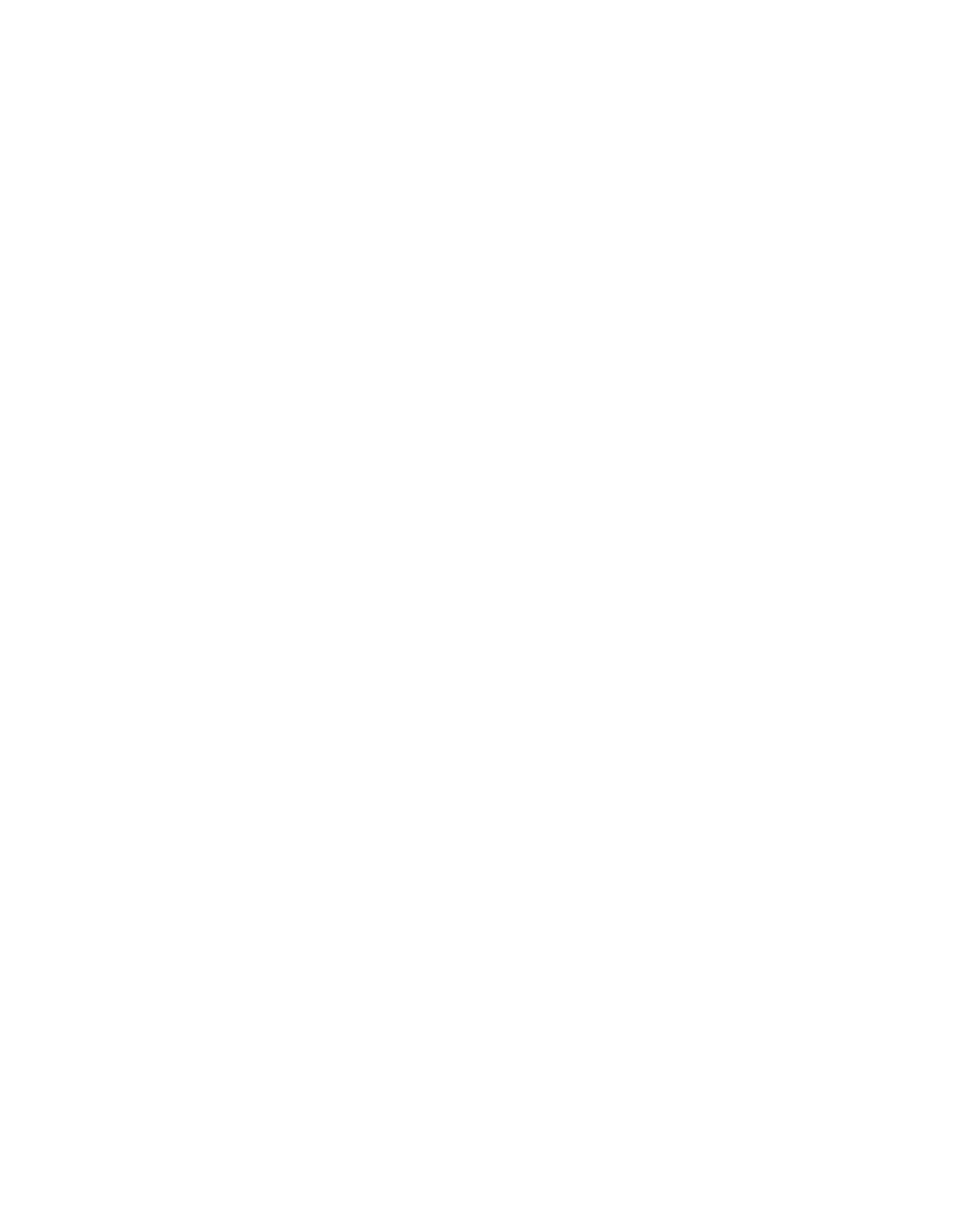|                                    |                         |                                | <b>Channahon Dam</b> | <b>Shepley</b><br>Road |                  | <b>Hammel Woods Dam</b> | 119th<br><b>Street</b>      | Fawell<br>Dam |                   | <b>McDowell Grove</b><br>Dam | Diel Rd.          |                                        | Warrenville Dam         | Mack Rd.                |
|------------------------------------|-------------------------|--------------------------------|----------------------|------------------------|------------------|-------------------------|-----------------------------|---------------|-------------------|------------------------------|-------------------|----------------------------------------|-------------------------|-------------------------|
|                                    |                         |                                |                      |                        |                  |                         |                             |               |                   |                              |                   |                                        |                         |                         |
| <b>COMMON NAME</b><br>Gizzard shad | Total No.<br>29         | <b>DS FF</b><br>$\overline{7}$ | US IMP<br>16         | <b>MD FF</b><br>0      | <b>DSFF</b><br>0 | US IMP<br>0             | <b>MD FF</b><br>$\mathbf 0$ | DS FF<br>0    | <b>DS FF</b><br>0 | <b>US IMP</b><br>0           | <b>MD FF</b><br>0 | <b>DSFF</b><br>$\overline{\mathbf{c}}$ | US IMP<br>4             | <b>MD FF</b><br>0       |
| Goldfish                           | $\overline{2}$          | 0                              | 0                    | 0                      | 0                | 0                       | 1                           | 0             | 0                 | 0                            | 0                 | $\mathbf{1}$                           | $\mathbf 0$             | 0                       |
| Carp                               | 158                     | 3                              | 4                    | 8                      | 13               | 28                      | 36                          | 7             | 5                 | 16                           | 2                 | $\overline{2}$                         | 23                      | 11                      |
| Golden shiner                      | 1                       | 0                              | 0                    | 0                      | 0                | 0                       | $\mathbf 0$                 | 0             | 0                 | 0                            | 0                 | 0                                      | $\mathbf{1}$            | 0                       |
| Creek chub                         | 11                      | 1                              | 0                    | 0                      | 0                | 0                       | 0                           | 0             | 0                 | 0                            | 8                 | 1                                      | 0                       | 1                       |
| Hornyhead chub                     | $\overline{\mathbf{c}}$ | 0                              | 0                    | $\overline{2}$         | 0                | 0                       | 0                           | 0             | 0                 | 0                            | 0                 | 0                                      | $\mathbf 0$             | 0                       |
| Central stoneroller                | 10                      | $\overline{\mathbf{c}}$        | 0                    | 7                      | 0                | 0                       | 1                           | 0             | 0                 | 0                            | 0                 | 0                                      | 0                       | 0                       |
| Suckermouth<br>minnow              | 9                       | 4                              | 0                    | 5                      | 0                | 0                       | 0                           | 0             | 0                 | 0                            | 0                 | 0                                      | 0                       | 0                       |
| Striped shiner                     | 3                       | 3                              | 0                    | 0                      | 0                | 0                       | 0                           | 0             | 0                 | 0                            | 0                 | 0                                      | $\mathbf 0$             | 0                       |
| Spotfin shiner                     | 301                     | 15                             | 0                    | 0                      | 0                | 0                       | 8                           | 14            | 111               | 6                            | 80                | 37                                     | $\mathbf{1}$            | 29                      |
| Fathead minnow                     | $\overline{2}$          | 0                              | 0                    | 0                      | 0                | 0                       | 0                           | 0             | 0                 | 0                            | 0                 | 2                                      | $\mathbf 0$             | 0                       |
| <b>Bluntnose minnow</b>            | 208                     | 9                              | 0                    | 3                      | 0                | 4                       | 33                          | 5             | 75                | 4                            | 5                 | 19                                     | $\mathbf{1}$            | 50                      |
| <b>Bigmouth shiner</b>             |                         | 1                              | 0                    | 0                      | 0                | 0                       | $\mathbf 0$                 | $\mathbf 0$   | 0                 | 0                            | 0                 | 0                                      | $\mathbf 0$             | $\pmb{0}$               |
| Sand shiner                        | 401                     | 0                              | 0                    | 0                      | 0                | 0                       | 0                           | 0             | 56                | 0                            | 227               | 4                                      | 0                       | 114                     |
| Quillback                          | 5                       | 0                              | 0                    | 0                      | 0                | 0                       | 5                           | 0             | 0                 | 0                            | 0                 | 0                                      | $\mathbf 0$             | 0                       |
| White sucker                       | 85                      | 0                              | 0                    | 5                      | 0                | $\overline{\mathbf{c}}$ | 42                          | 8             | 1                 | 2                            | 15                | 1                                      | 4                       | 5                       |
| Northern<br>hog sucker             | 17                      | 3                              | 0                    | 2                      | 4                | 5                       | 2                           | 1             | 0                 | 0                            | 0                 | 0                                      | $\mathbf 0$             | 0                       |
| Shorthead redhorse                 | 28                      | 8                              | $\mathsf 0$          | 12                     | 1                | $\pmb{0}$               | 3                           | 4             | 0                 | 0                            | 0                 | $\mathbf 0$                            | $\mathbf 0$             | $\pmb{0}$               |
| Golden redhorse                    | 15                      | 11                             | 0                    | 4                      | 0                | $\pmb{0}$               | $\mathbf 0$                 | 0             | 0                 | 0                            | 0                 | $\mathbf 0$                            | 0                       | $\pmb{0}$               |
| Silver redhorse                    |                         | $\mathbf{1}$                   | 0                    | 0                      | 0                | $\pmb{0}$               | $\mathbf 0$                 | 0             | 0                 | 0                            | 0                 | $\mathbf 0$                            | 0                       | $\pmb{0}$               |
| Channel catfish                    | 13                      | 3                              | 0                    | 3                      | 2                | $\overline{\mathbf{c}}$ | $\mathbf 0$                 | 3             | 0                 | 0                            | 0                 | $\mathbf 0$                            | 0                       | $\pmb{0}$               |
| Yellow bullhead                    | 14                      | 0                              | 0                    | 6                      | 0                | 0                       | 5                           | 1             | 0                 | 0                            | 0                 | 0                                      | 0                       | $\sqrt{2}$              |
| <b>Flathead catfish</b>            |                         | 0                              | 0                    | 0                      | 1                | 0                       | $\mathbf 0$                 | 0             | 0                 | 0                            | 0                 | 0                                      | 0                       | $\mathbf 0$             |
| Stonecat                           |                         | 0                              | 0                    | $\mathbf{1}$           | 0                | 0                       | $\mathbf 0$                 | 0             | 0                 | 0                            | 0                 | 0                                      | 0                       | 0                       |
| Tadpole madtom                     | 21                      | 0                              | 0                    | 3                      | 0                | 0                       | 18                          | 0             | 0                 | 0                            | 0                 | 0                                      | 0                       | $\mathbf 0$             |
| Blackstripe<br>topminnow           | 44                      | 3                              | $\overline{7}$       | 19                     | 0                | 3                       | 12                          | 0             | 0                 | 0                            | 0                 | 0                                      | 0                       | $\mathbf 0$             |
| Mosquitofish                       | 14                      | 6                              | 0                    | 0                      | 0                | 0                       | 3                           | $\mathbf 0$   | 0                 | 0                            | 0                 | 4                                      | 1                       | 0                       |
| Yellow bass                        | 5                       | 0                              | 0                    | 0                      | 0                | 0                       | $\mathbf 0$                 | 0             | 5                 | 0                            | 0                 | 0                                      | 0                       | 0                       |
| <b>Black crappie</b>               | 12                      | $\overline{2}$                 | 0                    | 0                      | 3                | 1                       | $\mathbf{1}$                | 1             | 0                 | 1                            | 0                 | $\overline{2}$                         | $\mathbf{1}$            | 0                       |
| Rock bass                          | 35                      | 0                              | 0                    | 28                     | 5                | 0                       | $\overline{2}$              | $\mathbf 0$   | 0                 | 0                            | 0                 | 0                                      | $\mathbf 0$             | 0                       |
| Largemouth bass                    | 53                      | $\overline{\mathbf{c}}$        | $\overline{7}$       | 6                      | 0                | 0                       | 4                           | 4             | 5                 | $\overline{7}$               | 2                 | 6                                      | 8                       | $\overline{\mathbf{c}}$ |
| Smallmouth bass                    | 44                      | 1                              | 0                    | 12                     | 3                | 0                       | 5                           | 2             | 5                 | 0                            | 3                 | 5                                      | 0                       | 8                       |
| Green sunfish                      | 382                     | 2                              | 0                    | 57                     | 15               | 5                       | 13                          | 29            | 147               | 11                           | 72                | 11                                     | 5                       | 15                      |
| Sunfish hybrid                     | 27                      | 1                              | 0                    | 0                      | 2                | 0                       | 0                           | 12            | 6                 | 1                            | 5                 | 0                                      | 0                       | 0                       |
| Bluegill                           | 304                     | 4                              | 11                   | 18                     | 14               | 15                      | 13                          | 62            | 12                | 57                           | 68                | 24                                     | $\overline{\mathbf{c}}$ | 4                       |
| Longear sunfish                    | 15                      | 0                              | $\mathbf{1}$         | 14                     | 0                | $\pmb{0}$               | $\mathsf 0$                 | 0             | 0                 | $\pmb{0}$                    | 0                 | $\pmb{0}$                              | $\pmb{0}$               | 0                       |
| Orangespotted<br>sunfish           | 68                      | 0                              | 0                    | $\overline{2}$         | 0                | 9                       | 0                           | 10            | 17                | 8                            | 5                 | 3                                      | $\boldsymbol{9}$        | 5                       |
| Slenderhead darter                 | 1                       | $\mathbf{1}$                   | 0                    | 0                      | 0                | $\pmb{0}$               | $\mathsf 0$                 | 0             | $\pmb{0}$         | $\pmb{0}$                    | 0                 | $\pmb{0}$                              | $\pmb{0}$               | 0                       |
| Johnny darter                      | $\overline{\mathbf{c}}$ | $\pmb{0}$                      | $\pmb{0}$            | 0                      | 0                | $\pmb{0}$               | $\overline{2}$              | 0             | 0                 | $\pmb{0}$                    | 0                 | $\mathbf 0$                            | 0                       | 0                       |
| <b>Banded darter</b>               | 4                       | $\pmb{0}$                      | $\pmb{0}$            | 4                      | 0                | 0                       | $\mathsf 0$                 | 0             | 0                 | $\pmb{0}$                    | 0                 | $\mathbf 0$                            | 0                       | $\pmb{0}$               |
| Freshwater drum                    | $\overline{2}$          | $\mathbf{1}$                   | $\pmb{0}$            | $\pmb{0}$              | $\mathbf{1}$     | $\pmb{0}$               | $\mathsf 0$                 | 0             | 0                 | $\pmb{0}$                    | 0                 | $\pmb{0}$                              | 0                       | $\pmb{0}$               |
|                                    | 2351                    | 94                             | 46                   | 221                    | 64               | 74                      | 209                         | 163           | 445               | 113                          | 492               | 124                                    | 60                      | 246                     |
|                                    | 41                      | 23                             | 6                    | 22                     | 11               | 10                      | 20                          | 14            | 11                | 9                            | 11                | 16                                     | 12                      | 12                      |

#### Table 1.5 Summary of fish collection results at each station. (DS FF =downstream free flowing; US IMP = upstream impoundment; MD FF $=$  mid segment free flowing.)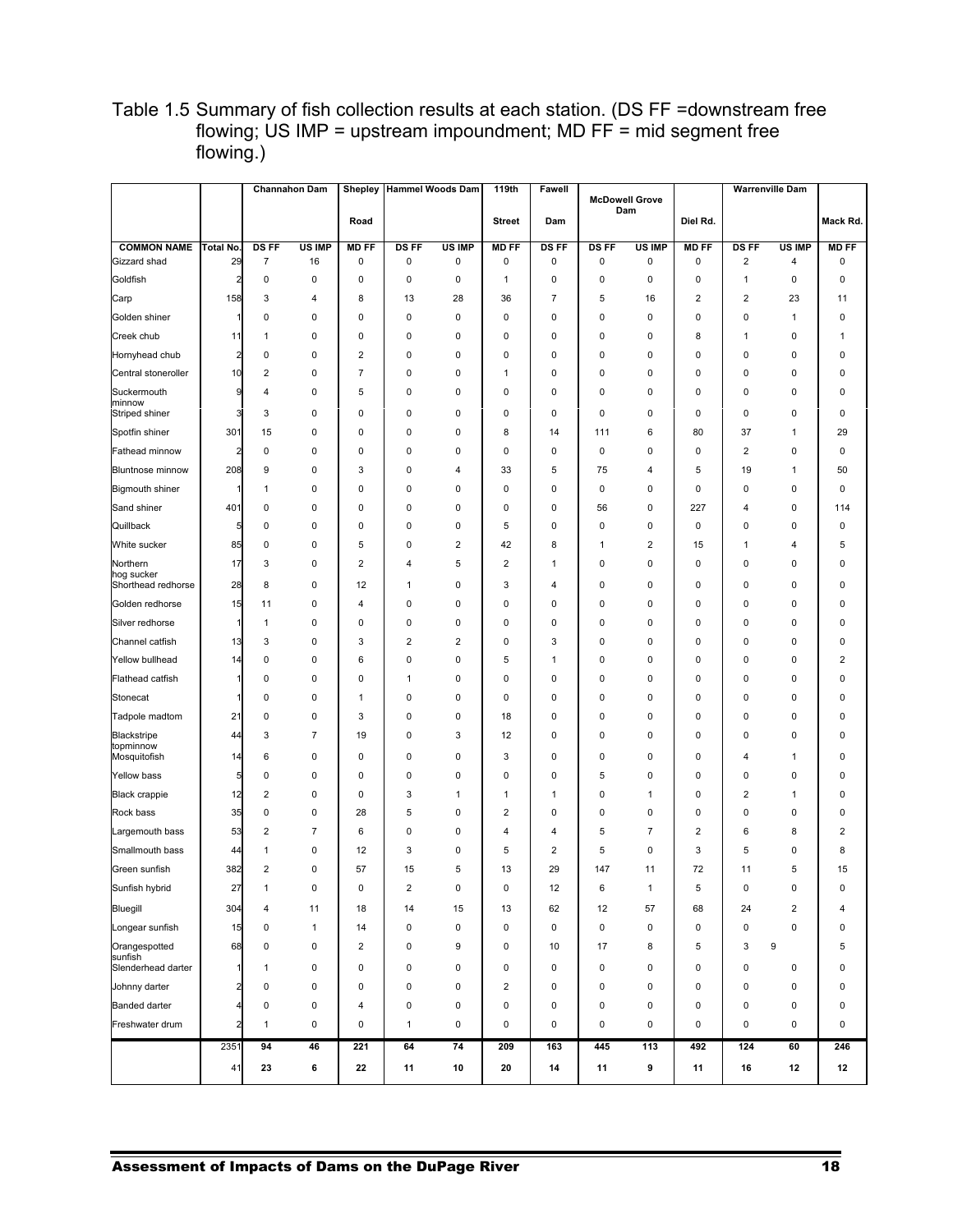Table 1.6 Index of Biotic Integrity (IBI) and species numbers at each sampling location. (DS FF =downstream free flowing; US IMP = upstream impoundment; MD FF = mid segment free flowing.)

| <b>River</b> | <b>Station Location</b>  | <b>Habitat</b><br>Type | <b>IBI</b> | No.<br><b>Species</b> |
|--------------|--------------------------|------------------------|------------|-----------------------|
| DuPage       | Channahon below dam      | DS FF                  | 48         | 23                    |
|              | Channahon above dam      | US IMP                 | 14         | 6                     |
|              | <b>Shepley Road</b>      | <b>MD FF</b>           | 42         | 22                    |
|              | Shorewood below dam      | DS FF                  | 28         | 11                    |
|              | Shorewood above dam      | US IMP                 | 21         | 10                    |
|              | Ferguson Road            | MD FF                  | 33         | 20                    |
| West Branch  | Fawell below dam         | DS FF                  | 27         | 14                    |
|              | McDowell Grove below dam | DS FF                  | 18         | 11                    |
|              | McDowell Grove above dam | US IMP                 | 17         | 9                     |
|              | Diel Road                | MD FF                  | 19         | 11                    |
|              | Warrenville below dam    | DS FF                  | 22         | 16                    |
|              | Warrenville above dam    | US IMP                 | 18         | 12                    |
|              | Mack Road                | MD FF                  | 19         | 12                    |

Free-flowing communities included game species such as smallmouth bass and rock bass, as well as many intolerant varieties such as darters and suckers. The area upstream of the Shorewood Dam was the only area containing intolerant stream species (smallmouth bass and northern hogsucker). Based on observations conducted during sampling, and results of the habitat study (QHEI, Table 1.10), the area upstream of the Shorewood Dam exhibits freeflowing characteristics due to the low height of the dam (3.2 feet) and the accumulation of coarser bedload sediments such as sand and gravel.

Local effects were evaluated by comparing IBI for the downstream free-flowing (DS FF) and upstream impounded (US IMP) areas at four dams (Tables 1.4 and 1.6). As expected, the DS FF area at Channahon Dam had a higher IBI (48) than the US IMP area (IBI = 16). Due to the low height of the dam (as noted above), the difference in IBI between US IMP and DS FF at Shorewood was minimal. Although the upstream dams at McDowell Grove (height 5.1 feet) and Warrenville (8.0 feet) are high enough to create distinct impounded areas, there was little difference in IBI between DS FF and US IMP at these dams. The effectiveness of the IBI in evaluating stream quality was greatly reduced at these upstream dam locations due to the overall low species numbers, and generally degraded nature of the fish communities, which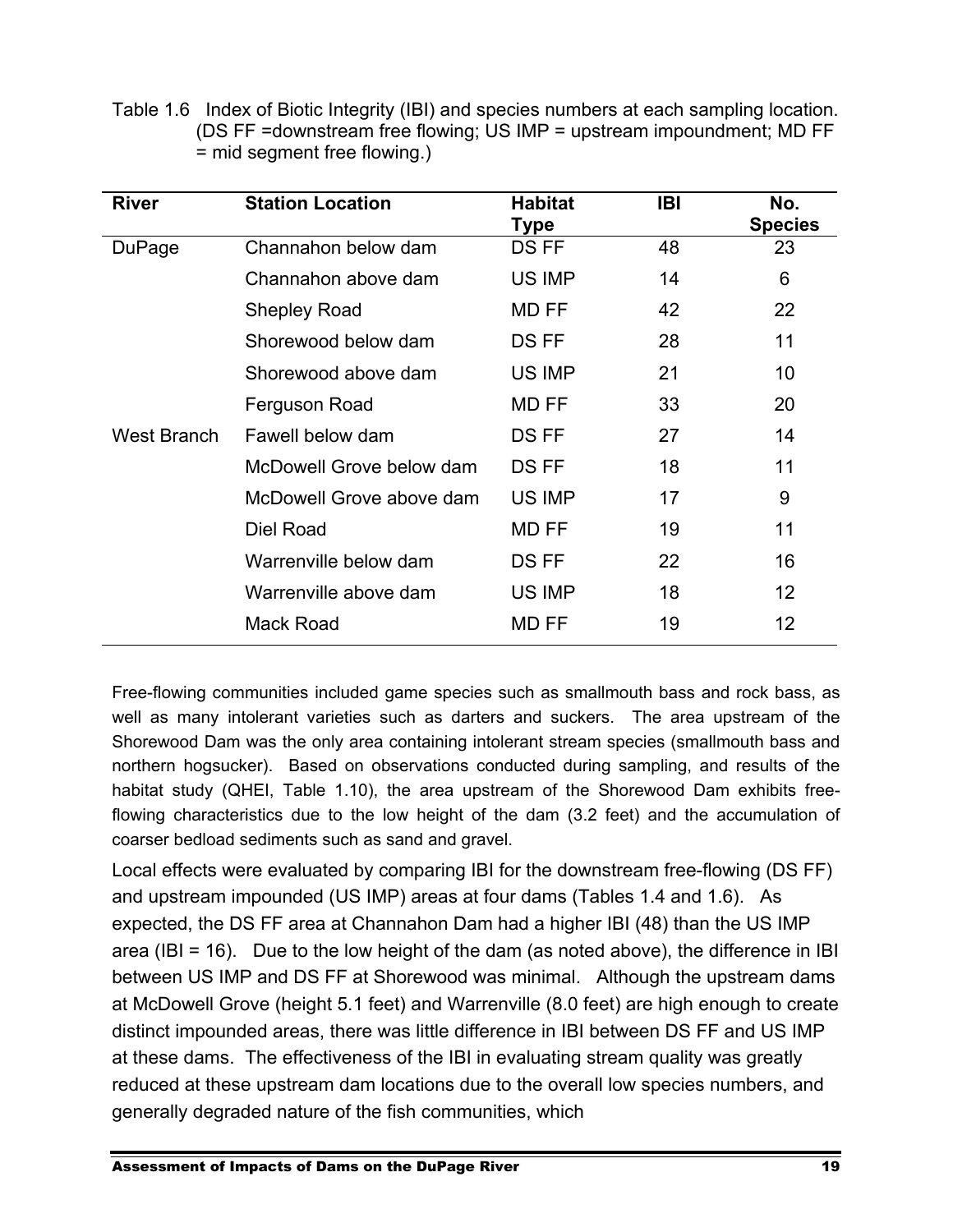| <b>FAMILY</b>   | <b>COMMON NAME</b>    | <b>SCIENTIFIC NAME</b>   | <b>MD FF</b> | <b>DS FF</b>                     | US IMP    |
|-----------------|-----------------------|--------------------------|--------------|----------------------------------|-----------|
| Clupeidae       | Gizzard shad          | Dorosoma cepedianum      | $\pmb{+}$    | $\bf{+}$                         | ٠         |
| Cyprinidae      | Goldfish              | Carassius auratus        | $\ddot{}$    |                                  |           |
|                 | Carp                  | Cyprinus carpio          | $\ddot{}$    | $\ddot{}$                        | ÷         |
|                 | Golden shiner         | Notemigonus crysoleucas  |              |                                  |           |
|                 | Creek chub            | Semotilus atromaculatus  | $+$          | $\begin{array}{c} + \end{array}$ |           |
|                 | Hornyhead chub        | Nocomis biguttatus       | $\ddot{}$    |                                  |           |
|                 | Central stoneroller   | Campostoma anomalum      | $+$          | $\begin{array}{c} + \end{array}$ |           |
|                 | Suckermouth minnow    | Phenacobius mirabilis    | +            | $\ddot{}$                        |           |
|                 | Striped shiner        | Luxilus chrysocephalus   |              | $+$                              |           |
|                 | Spotfin shiner        | Cyprinella spiloptera    | $\ddot{}$    | $\ddot{}$                        |           |
|                 | Fathead minnow        | Pimephales promelas      |              | $+$                              |           |
|                 | Bluntnose minnow      | Pimephales notatus       | $+$          | $\ddot{}$                        | $\ddot{}$ |
|                 | Bigmouth shiner       | Notropis dorsalis        |              | $\ddot{}$                        |           |
|                 | Sand shiner           | Notropis ludibundus      | $\ddot{}$    | $+$                              |           |
| Catostomidae    | Quillback             | Carpiodes cyprinus       |              | $\ddot{}$                        |           |
|                 | White sucker          | Catostomus commersoni    | $\ddot{}$    | $\ddot{}$                        |           |
|                 | Northern hog sucker   | Hypentelium nigricans    | $\ddot{}$    | $+$                              |           |
|                 | Shorthead redhorse    | Moxostoma macrolepidotum | $\ddot{}$    | $\ddot{}$                        |           |
|                 | Golden redhorse       | Moxostoma erythrurum     | $\ddot{}$    | $+$                              |           |
|                 | Silver redhorse       | Moxostoma anisurum       |              | $\ddot{}$                        |           |
| Ictaluridae     | Channel catfish       | Ictalurus punctatus      | $\ddot{}$    | $\ddot{}$                        |           |
|                 | Yellow bullhead       | Ameiurus natalis         | $+$          | $+$                              |           |
|                 | Flathead catfish      | Pylodictis olivaris      |              | $\ddot{}$                        |           |
|                 | Stonecat              | Noturus flavus           | $\ddot{}$    |                                  |           |
|                 | Tadpole madtom        | Noturus gyrinus          | $\ddot{}$    |                                  |           |
| Cyprinodontidae | Blackstripe topminnow | Fundulus notatus         | $\ddot{}$    | $+$                              |           |
| Poeciliidae     | Mosquitofish          | Gambusia affinis         | $+$          | $+$                              |           |
| Percichthyidae  | Yellow bass           | Morone mississippiensis  |              | +                                |           |
| Centrachidae    | <b>Black crappie</b>  | Pomoxis nigromaculatus   | $\ddot{}$    | $\ddot{}$                        |           |
|                 | Rock bass             | Ambloplites rupestris    | $\ddot{}$    | $\ddot{}$                        |           |
|                 | Largemouth bass       | Micropterus salmoides    | $\ddot{}$    | $\ddot{}$                        | $\ddot{}$ |
|                 | Smallmouth bass       | Micropterus dolomieu     | $\ddot{}$    | $+$                              |           |
|                 | Green sunfish         | Lepomis cyanellus        | +            | $\ddot{}$                        |           |
|                 | Sunfish hybrid        | Lepomis hybrid           | $\ddot{}$    | $+$                              |           |
|                 | Bluegill              | Lepomis macrochirus      | $\ddot{}$    | $\begin{array}{c} + \end{array}$ |           |
|                 | Longear sunfish       | Lepomis megalotis        |              | $+$                              |           |
|                 | Orangespotted sunfish | Lepomis humilis          | $+$          | $+$                              |           |
| Percidae        | Slenderhead darter    | Percina phoxocephala     |              | ÷                                |           |
|                 | Johnny darter         | Etheostoma nigrum        | $\ddot{}$    |                                  |           |
|                 | Banded darter         | Etheostoma zonale        | $\ddot{}$    |                                  |           |
|                 | Freshwater drum       | Aplodinotus grunniens    | $\ddot{}$    |                                  |           |
|                 |                       | total no. species        | 31           | 33                               | 15        |

#### Table 1.7 Distribution of fish species by habitat type (DS FF = downstream freeflowing; US IMP = upstream impounded; MD FF = mid segment free-flowing).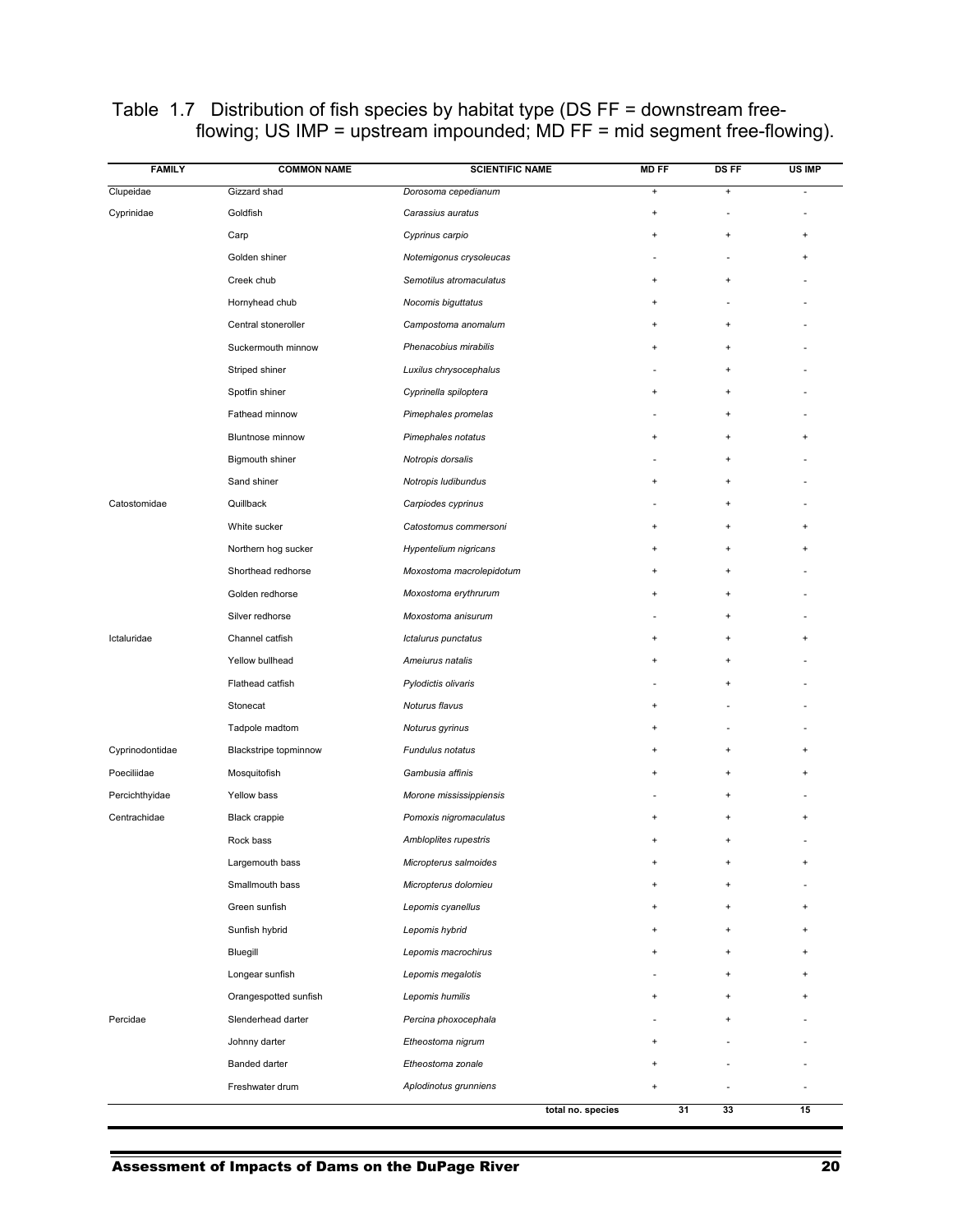effectively masked the difference between the DS FF and US IMP. For example, we examined IBI scores for all free-flowing areas only, from Channahon Dam to Mack Road, and found decreasing stream quality moving from the downstream to upstream areas (Table 1.4). The number of species also decreased in the upstream areas (Table 1.7)





Despite the similarity in IBIs for the upstream and downstream areas at McDowell Grove and Warrenville Dams, the effects of the dams were still apparent as indicated by the total abundance of fish collected. The total number of fish collected at DS FF was 2X greater than US IMP at the McDowell Grove Dam, while DS FF was 4X greater than US IMP at Warrenville (Table 1.5). The mean abundance for all dams was lower for the US IMP areas, compared to the DS FF (Figure 1.5). MID FF areas appeared to be more productive than the DS FF area as indicated by the mean abundance.

Overall, the mean number of species and mean IBI for all dam locations (n=4) were higher for DS FF areas than for US IMP (Figure X.5). Poor habitat, as determined by measured indices (Table XX), and water quality (Table XX) appeared to be the primary factors affecting fish communities in the upstream impounded areas of the dams (with the exception of the low dam at Shorewood).

The local and system-wide effects on fish communities observed in this for the DuPage River, are similar to those found in the Fox River Dam study (Santucci and Gephard 2003). Other studies conducted in Illinois (Pescitelli and Rung 1997) and Wisconsin (Kenehl et al 1997) have also documented the negative effects of low-head dams on stream quality.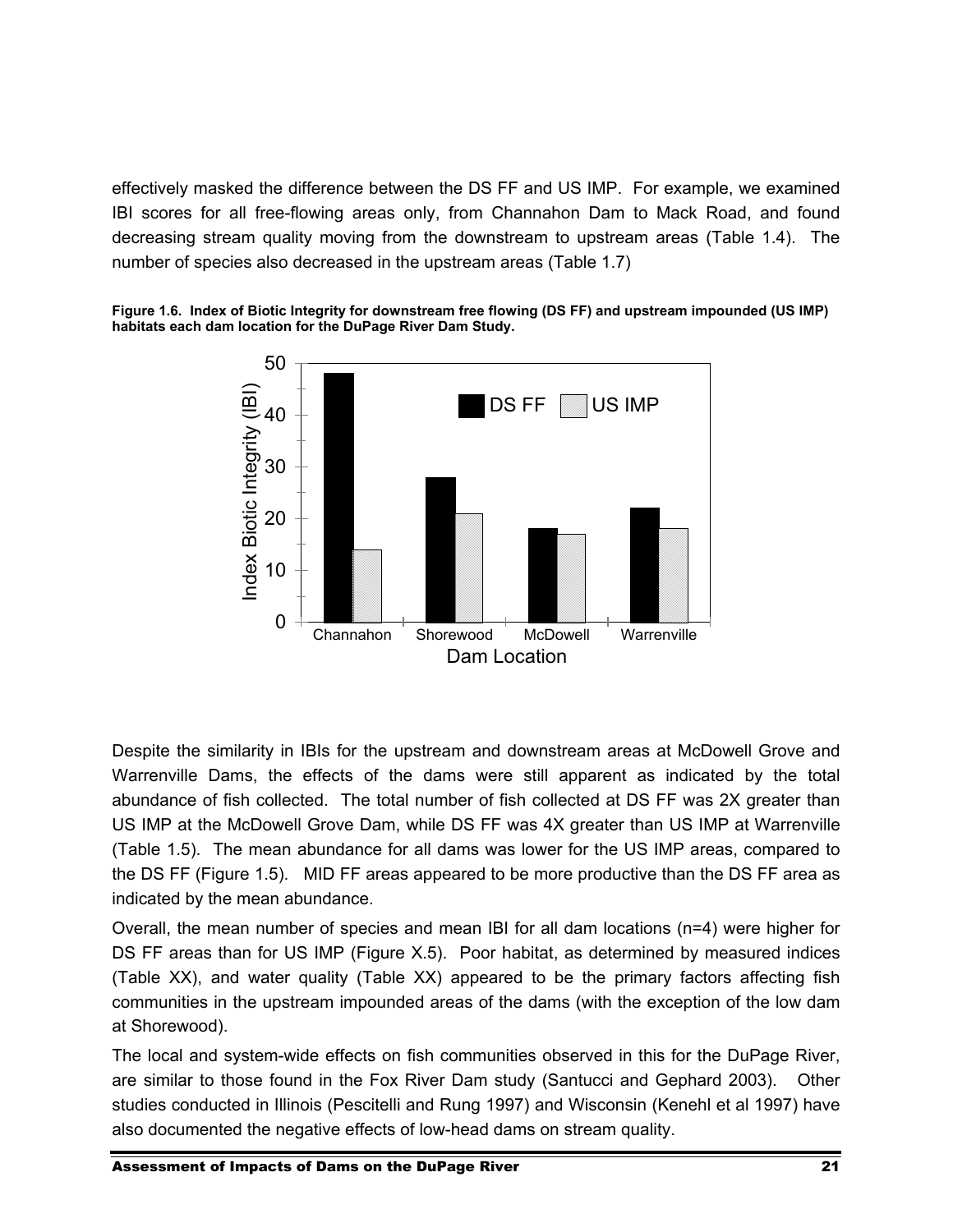**Figure 1.7. Index of Biotic Integrity (IBI) for free-flowing stations only at each sampling location (CH = Channahon Dam, SP = Shepley Road, SH = Shorewood Dam, FR = Ferguson Road, FA = Fawell Dam, MID = McDowell Grove Dam, DR = Diel Road, WV = Warrenville Dam, MR = Mack Road).** 



**Figure 1.8. Mean abundance, No. of species and IBI for each habitat type for all locations (DS FF = downstream free-flowing; US IMP = upstream impounded; MID FF = mid segment free-flowing).** 



MID FF FF DS US IMP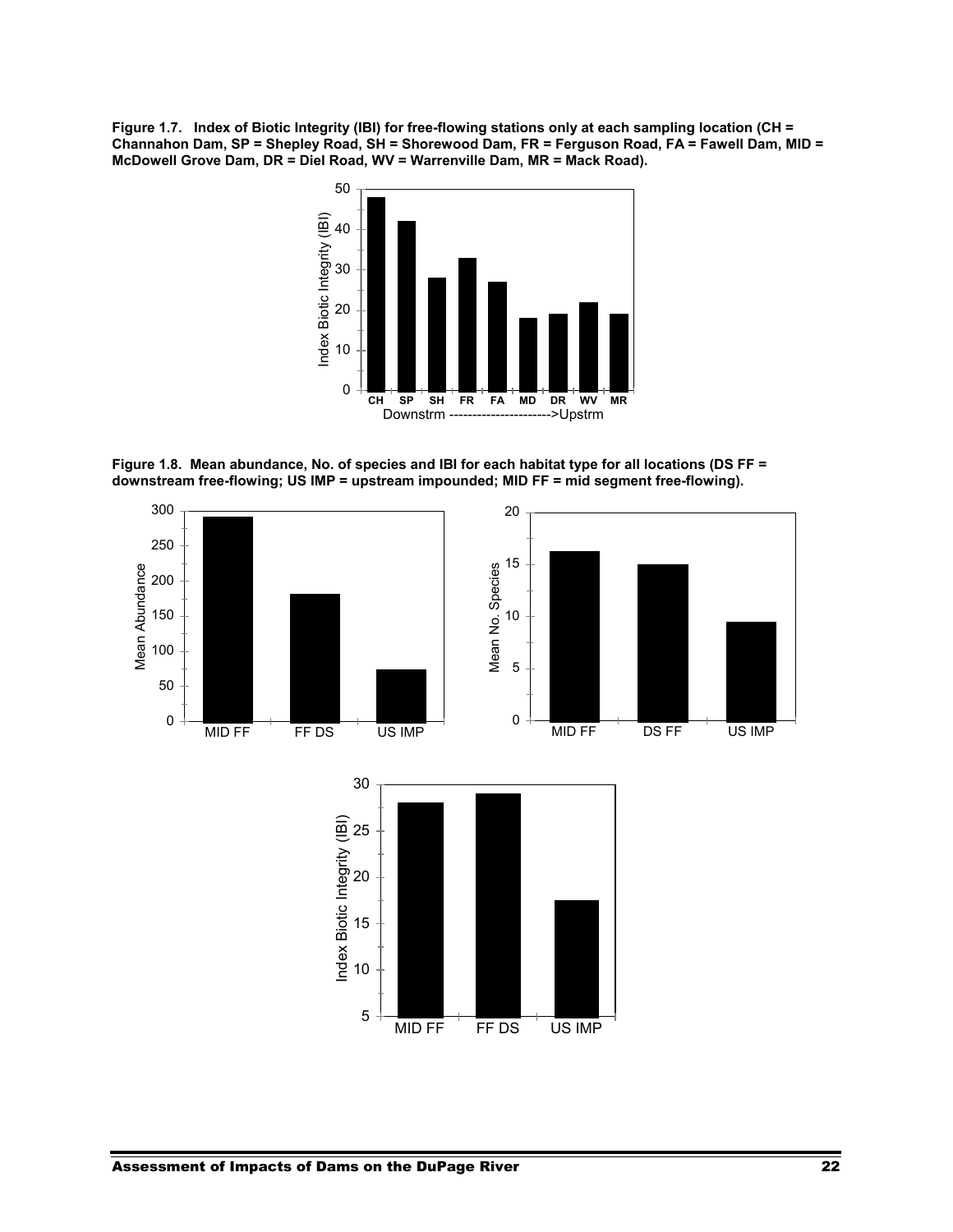#### **MACROINVERTEBRATES**

Macroinvertebrates and fish communities are indicators of changes in water quality and aquatic habitat in the watershed. Macroinvertebrates make good indicators of water quality and habitat because they:

- live in the water for all or most of their lives
- stay in areas suitable for their survival
- are easy to collect and identify
- differ in their tolerance to amounts and types of pollution
- have limited mobility
- are integrators of environmental condition
- (USEPA Office of Science and Technology Biocriteria website)

Dams do not directly impact macroinvertebrates because if conditions worsen adults can move to more suitable habitat, upstream or downstream, to lay eggs. If conditions improve the inverts can quickly repopulate an area. The absence of intolerant macroinvertebrates from the impounded areas behind the dams suggests either poor water quality, poor habitat or a combination of the two.

Sampling resulted in the collection of 2,051 individuals representing 104 taxa of macroinvertebrates. The macroinvertebrate community scores (Table 1.8, Figure 1.9) were the lowest in the Warrenville, McDowell Grove and Channahon pools respectively. This correlates with the poor quality habitat found in each of these pools. Much higher scores were found in the free flowing areas, which also had better habitat diversity. The Hammel Woods pool scores very well due to unusually diverse in-stream habitat for impounded areas.

Table 1.9 shows taxa broken down by habitat type. There are 66 taxa found in the downstream free flowing (DS FF) areas, 42 taxa in the impoundments, excluding the Hammel Dam impoundment, and 73 taxa in the mid segment free flowing (MID FF) areas. The macroinvertebrate data correlates well with the habitat assessments as shown in figure 1.10 where QHEI scores are compared with the MCI scores. Where there is poor habitat there are low macroinvertebrate scores. The macroinvertebrate data exhibits the impacts that the dams at Channahon, McDowell and Warrenville have on the quality of the habitat in the impoundments they create.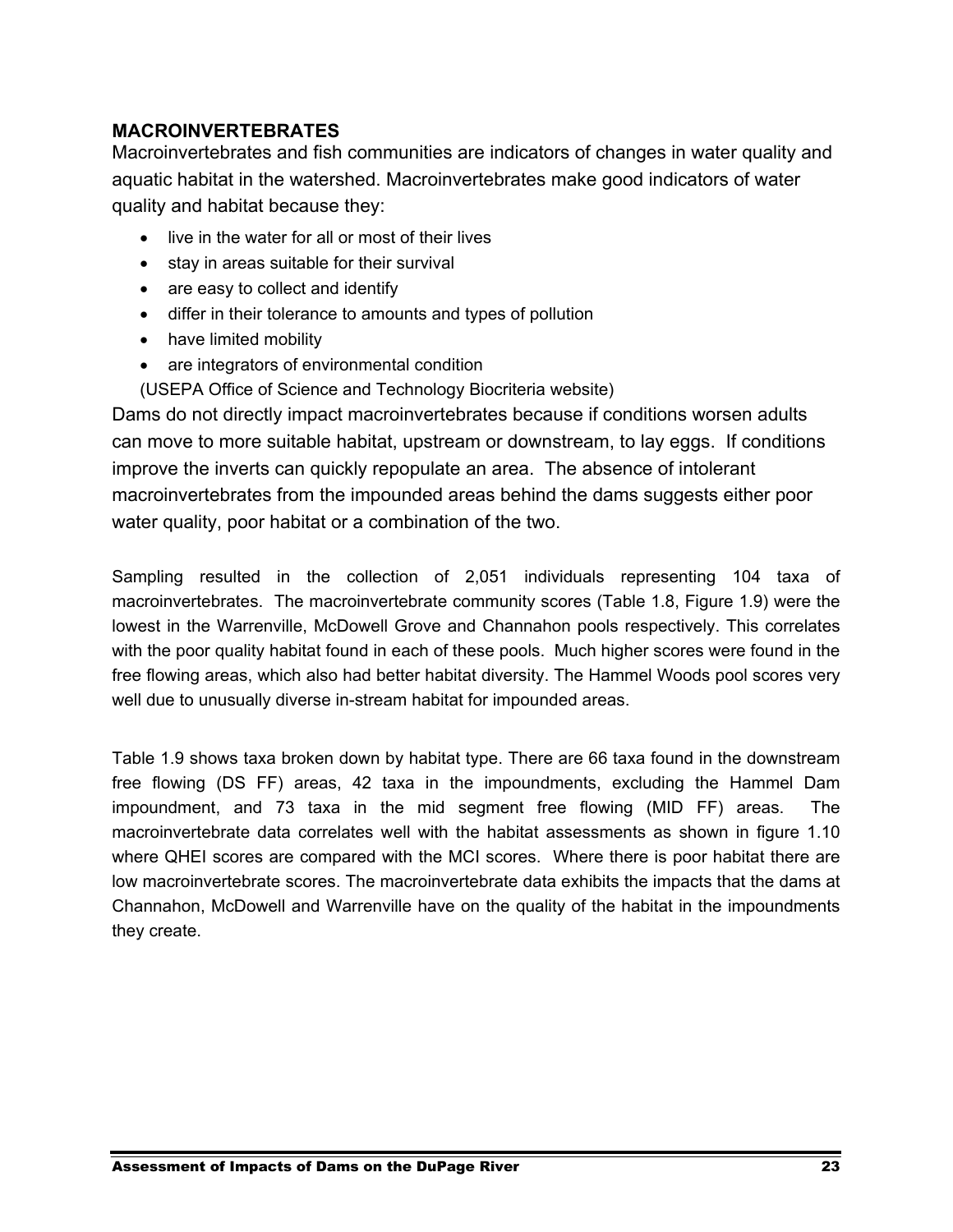**Figure 1.9. Macroinvertebrate Community Index (MCI) by habitat type, downstream free flowing (DS FF), impoundments (IMP), and mid segment free flowing (MID FF).** 



**Figure 1.10. Qualitative Habitat Evaluation Index (QHEI) compared with the Macroinvertebrate Community Index (MCI).** 

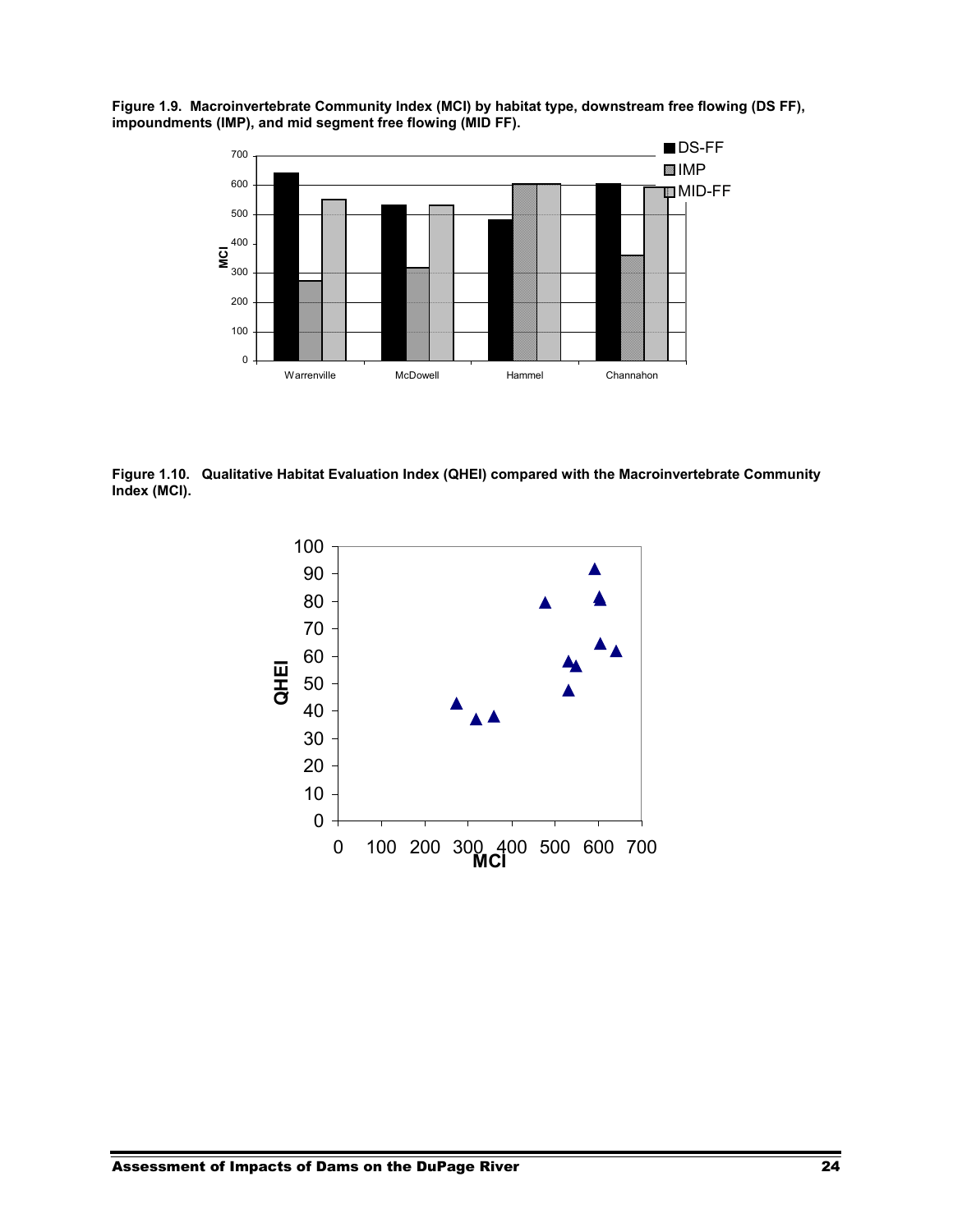| <b>Station</b>           | Total<br><b>Benthos</b> | <b>EPT</b><br>Taxa | <b>Intolerant</b><br>Taxa | $%$ EPT<br><b>Individuals</b> | $\%$<br>omidae | <b>Chiron- % Clinger</b> | <b>MBI</b> | <b>MCI</b> |
|--------------------------|-------------------------|--------------------|---------------------------|-------------------------------|----------------|--------------------------|------------|------------|
| Warrenville/Mack Rd.     | 225                     | 11                 | 5                         | 35.60                         | 17.80          | 59.10                    | 5.7        | 550        |
| <b>Warrenville Pool</b>  | 9                       | 1                  | $\Omega$                  | 11.10                         | 11.10          | 33.30                    | 5.7        | 274        |
| Warrenville Downstream   | 220                     | 11                 | 5                         | 63.20                         | 5.00           | 81.40                    | 5.8        | 641        |
| Diehl Rd.                | 206                     | 7                  | 5                         | 37.90                         | 12.60          | 70.40                    | 5.9        | 531        |
| McDowell Grove Pool      | 62                      | 3                  | 2                         | 11.30                         | 17.70          | 17.70                    | 5.5        | 319        |
| lMcDowell Downstream     | 91                      | 10                 | 3                         | 41.80                         | 15.40          | 78.00                    | 5.6        | 532        |
| 119th St.                | 191                     | 6                  | 9                         | 65.40                         | 3.10           | 78.50                    | 5.6        | 605        |
| Hammel Woods Pool        | 175                     | 10                 | 12                        | 35.40                         | 18.90          | 48.00                    | 5.3        | 604        |
| Hammel Woods Downstreaml | 240                     | 6                  | 6                         | 32.90                         | 2.10           | 40.40                    | 5.0        | 479        |
| Shepley Rd.              | 350                     | 11                 | 7                         | 41.40                         | 5.40           | 48.90                    | 5.1        | 593        |
| Channahon Pool           | 63                      | 2                  | 5                         | 11.10                         | 19.00          | 25.40                    | 5.5        | 360        |
| Channahon Downstream     | 219                     | 11                 | 7                         | 47.90                         | 9.10           | 64.80                    | 5.6        | 605        |

Table 1.8. Macroinvertebrate Community Index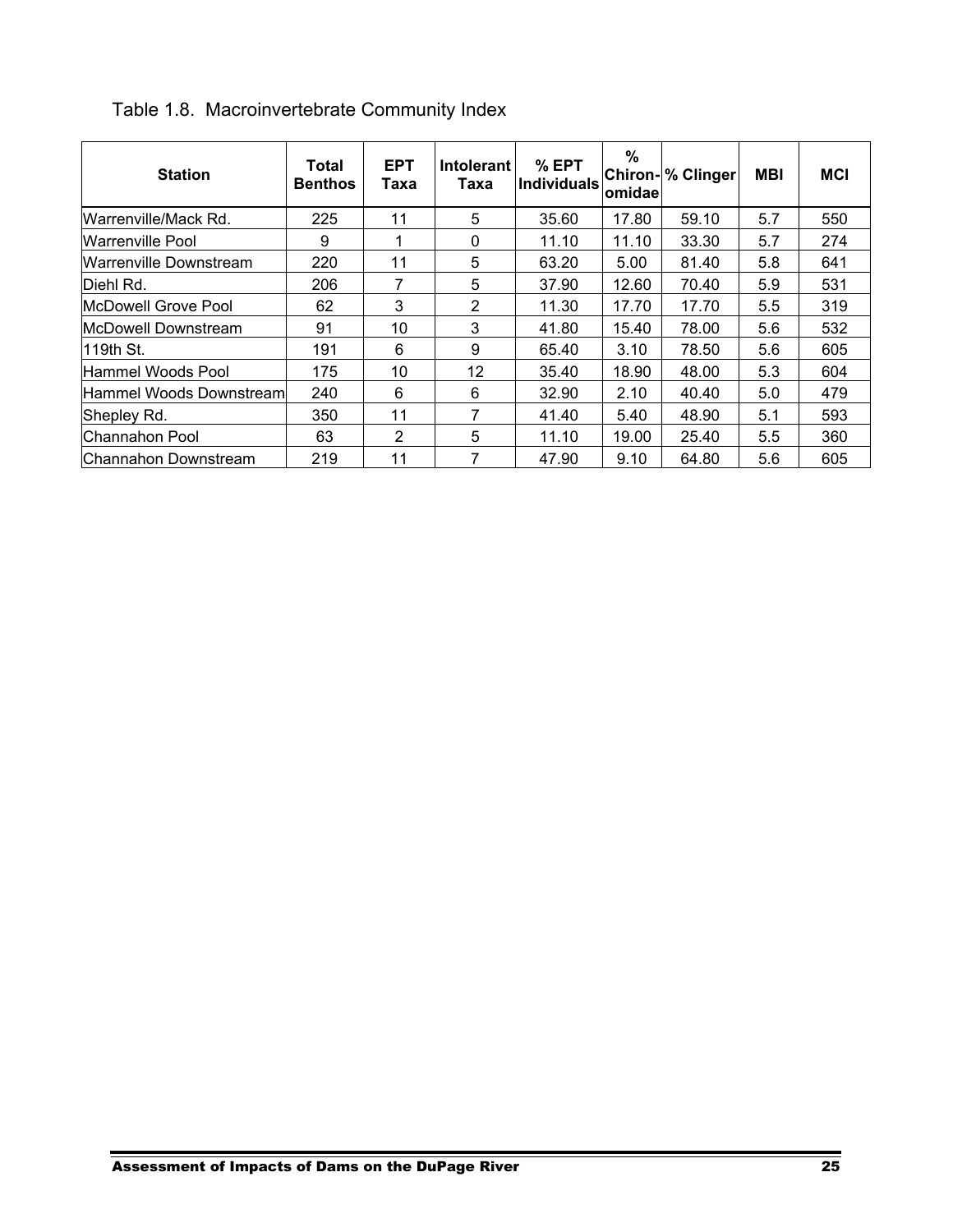|                                 |                 | Channahon,<br>McDowell &<br>Warrenville |                   |                                      | Channahon,<br>McDowell &<br>Warrenville |                   |                   |  |
|---------------------------------|-----------------|-----------------------------------------|-------------------|--------------------------------------|-----------------------------------------|-------------------|-------------------|--|
| Taxa                            | DS-FF           | Pools                                   | MID-FF            | Taxa                                 | DS-FF                                   | Pools             | MID-FF            |  |
| Turbellaria (flat worms)        |                 |                                         |                   | Stenelmis crenata                    | $\qquad \qquad +$                       |                   | $\qquad \qquad +$ |  |
| Dugesia tigrina                 | $\! + \!\!\!\!$ | $^{+}$                                  | $^{+}$            | Stenelmis grossa                     | $^+$                                    |                   | $\qquad \qquad +$ |  |
| Oligochaeta (aquatic worms)     | $\! + \!\!\!\!$ | $^{+}$                                  | $^{+}$            | Stenelmis sexlineata                 |                                         | $^{+}$            |                   |  |
| Hirudinea (leeches)             |                 |                                         |                   | Stenelmis spp. $(L)$                 | $^{+}$                                  |                   | $^{+}$            |  |
| Erpobdella punctata             |                 |                                         | $\qquad \qquad +$ | Gyrinus sp.                          |                                         | $\overline{a}$    | $^{+}$            |  |
| Mooreobdella microstoma         | $^{+}$          |                                         | $^{+}$            | Diptera (true flies)                 |                                         |                   |                   |  |
| unid. erpobdellid               | $\ddot{}$       |                                         | $\ddot{}$         | Ceratopogonidae                      |                                         |                   |                   |  |
| Helobdella stagnalis            | $^{+}$          |                                         | $^{+}$            | Bezzia/Palpomyia sp.                 |                                         | $^{+}$            |                   |  |
| Helobdella triserialis          | $^{+}$          | $^{+}$                                  | $^{+}$            | Chironomidae                         |                                         |                   |                   |  |
| unid. glossiphoniid             | $^{+}$          |                                         |                   | Ablabesmyia mallochi                 | $^{+}$                                  |                   | $^{+}$            |  |
| Isopoda (aquatic sow bugs)      | $^{+}$          | $^{+}$                                  | $^{+}$            | Ablabesmyia monilis                  |                                         | L.                | $^{+}$            |  |
| Amphipoda (scuds)               |                 |                                         |                   | Chironomus sp.                       |                                         | $\ddot{}$         |                   |  |
| Gammarus fasciatus              | $^{+}$          |                                         |                   | Clinotanypus sp.                     |                                         | $\ddot{}$         |                   |  |
| Gammarus pseudolimnaeus         | $^{+}$          |                                         | ÷.                | Corynoneura sp.                      |                                         | ä,                | $^{+}$            |  |
| Hyalella azteca                 | $^{+}$          | $^{+}$                                  | $^{+}$            | Cricotopus (C.) bicinctus            |                                         |                   | $^{+}$            |  |
| Ephemeroptera (mayflies)        |                 |                                         |                   | Cricotopus (I.) sylvestris           |                                         | $^{+}$            |                   |  |
| Baetis intercalaris             | $^{+}$          |                                         | $^{+}$            | Cricotopus/Orthocladius              | $^{+}$                                  |                   | $^{+}$            |  |
| Callibaetis sp.                 | $^{+}$          | $^{+}$                                  | $^{+}$            | Cryptochironomus sp.                 | $^{+}$                                  | $^{+}$            | $^{+}$            |  |
| Caenis latipennis               | $^{+}$          |                                         | $^{+}$            | Dicrotendipes neomodestus            |                                         | $^{+}$            | $^{+}$            |  |
| Caenis spp. (EI)                | $^{+}$          |                                         |                   | Dicrotendipes sp.                    | $^{+}$                                  | $\overline{a}$    | $^{+}$            |  |
| Leucrocuta sp.                  |                 |                                         | $^{+}$            | Harnischia sp.                       |                                         | $\ddot{}$         |                   |  |
| Stenacron interpunctatum        | $\ddot{}$       | $\ddot{}$                               | $\ddot{}$         | Parachironomus tenuicaudatus complex |                                         | $\ddot{}$         |                   |  |
| Stenonema terminatum            | $^{+}$          |                                         | $^{+}$            | Polypedilum flavum                   | $^{+}$                                  | $\ddot{}$         | $^{+}$            |  |
| Tricorythodes sp.               | $^{+}$          | $^{+}$                                  | $^{+}$            | Polypedilum illinoense-gr.           | $^{+}$                                  | $^{+}$            | $^{+}$            |  |
| Odonata                         |                 |                                         |                   | Polypedilum scalaenum-gr.            | $^{+}$                                  | $^{+}$            | $^{+}$            |  |
| Anax junius                     | $^{+}$          |                                         | $^{+}$            | Polypedilum sp.                      |                                         | $^{+}$            |                   |  |
| Anax longipes                   | $^{+}$          |                                         | $^{+}$            | Procladius sp.                       | $\qquad \qquad +$                       | $^{+}$            | $^{+}$            |  |
| Hetaerina americana             | $\ddot{}$       |                                         | $\ddot{}$         | Rheocricotopus robacki               | $\ddot{}$                               |                   |                   |  |
| Argia moesta                    | $^{+}$          |                                         | $^{+}$            | Rheotanytarsus sp.                   | $^{+}$                                  | ÷,                | $^{+}$            |  |
| Argia sp. (inc., EI)            | $^{+}$          | $^{+}$                                  | $^{+}$            | Tanypus neopunctipennis              |                                         | $\ddot{}$         |                   |  |
| Enallagma divagans              |                 |                                         | $^{+}$            | Tanypus stellatus                    |                                         | $^{+}$            |                   |  |
| Enallagma exsulans              | $^{+}$          |                                         | $^{+}$            | Tanytarsus sp. 08-gr.                |                                         |                   |                   |  |
| Enallagma signatum              | $^{+}$          | $^{+}$                                  | $^{+}$            | Tanytarsus sp. 13C                   |                                         |                   | $^{+}$            |  |
| Enallagma sp. ?                 | $\ddot{}$       | $^{+}$                                  | $^{+}$            | Thienemanniella lobapodema           |                                         |                   |                   |  |
| Enallagma spp. (inc., EI)       | $\ddot{}$       | $^{+}$                                  | $^{+}$            | Thienemanniella similis              |                                         |                   | $^{+}$            |  |
| Ischnura verticalis/posita (EI) |                 |                                         |                   | Thienemanniella xena                 | $\ddot{}$                               |                   | $\ddot{}$         |  |
| Ischnura sp. (inc., EI)         | $+$             | $^{+}$                                  | $\ddot{}$         | Thienemanniella sp.                  | $^{+}$                                  | $\overline{a}$    | $^{+}$            |  |
| Perithemis tenera               |                 | $^{+}$                                  |                   | Tribelos fuscicorne                  |                                         | $\ddot{}$         |                   |  |
| Plathemis lydia                 |                 | $^{+}$                                  |                   | Xenochironomus xenolabis             |                                         |                   |                   |  |
| Megaloptera (dobson flies)      |                 |                                         |                   | Culicidae                            |                                         |                   |                   |  |
|                                 |                 |                                         |                   |                                      |                                         | $^{+}$            |                   |  |
| Sialis sp.                      |                 |                                         |                   | Anopheles sp.                        |                                         |                   |                   |  |
| Trichoptera (caddis flies)      |                 |                                         |                   | Empididae                            |                                         |                   |                   |  |
| Protoptila sp.                  | $^{+}$          |                                         |                   | Hemerodromia sp.                     |                                         |                   |                   |  |
| Helicopsyche borealis           |                 |                                         | $^{+}$            | Simuliidae                           |                                         |                   |                   |  |
| Cheumatopsyche sp.              | $^{+}$          | $^{+}$                                  | $^{+}$            | Similium vittatum complex            |                                         |                   | $^{+}$            |  |
| Hydropsyche aerata              | $^{+}$          |                                         | $^{+}$            | Gastropoda (snails and limpets)      |                                         |                   |                   |  |
| Hydropsyche bronta              | $^{+}$          |                                         | $^{+}$            | Ferrissia rivularis                  | $^{+}$                                  | $^{+}$            |                   |  |
| Hydropsyche depravata complex   | $^{+}$          |                                         | $^{+}$            | Ferrissia walkeri                    | $\! + \!\!\!\!$                         |                   |                   |  |
| Hydropsyche morosa              | $^{+}$          |                                         | $^{+}$            | Ferrissia sp.                        | $\! + \!\!\!\!$                         |                   |                   |  |
| Hydropsyche phalerata           | $^{+}$          | $^{+}$                                  | $^{+}$            | Physella sp.                         | $\! + \!\!\!\!$                         | $\qquad \qquad +$ | $^{+}$            |  |
| Hydropsyche simulans            | $^{+}$          |                                         | $^{+}$            | Gyraulus circumstriatus              | $^+$                                    | $\ddot{}$         |                   |  |
| Hydropsyche valanis             | $\ddot{}$       |                                         | $\ddot{}$         | Amnicola limosa                      | $+$                                     | $\omega$          | $^{+}$            |  |
| Hydropsyche spp. (EI)           | $^{+}$          |                                         | $^{+}$            | Amnicola sp.                         |                                         | ÷,                | $\qquad \qquad +$ |  |
| hydropsychid (EI)               | $^{+}$          |                                         | $^{+}$            | Elimia sp.                           | $\qquad \qquad +$                       | $^{+}$            | $^{+}$            |  |
| Hydroptila sp.                  |                 |                                         | $^{+}$            | Pelecypoda (clams and mussels)       |                                         |                   |                   |  |
| Ceraclea sp.                    |                 |                                         |                   | Corbicula flumineum                  | $\! + \!\!\!\!$                         |                   | $^{+}$            |  |
| Oecetis inconspicua complex     |                 |                                         | $^{+}$            | Musculium transversum                | $\ddot{\phantom{1}}$                    | $\overline{a}$    | $\qquad \qquad +$ |  |
| Coleoptera (beettles)           |                 |                                         |                   | Musculium sp.                        | $^+$                                    |                   | $^{+}$            |  |
| Dubiraphia spp.                 | $^{+}$          | $^{+}$                                  | $^{+}$            | Pisidium casertanum                  | $^+$                                    |                   |                   |  |

#### Table 1.9. Macroinvertebrates collected at downstream free flowing (DS FF), mid segment free flowing (MID FF) and at the Channahon, McDowell and Warrenville impoundments.

 *Macronychus glabratus* - + - *Pisidium compressum* + + -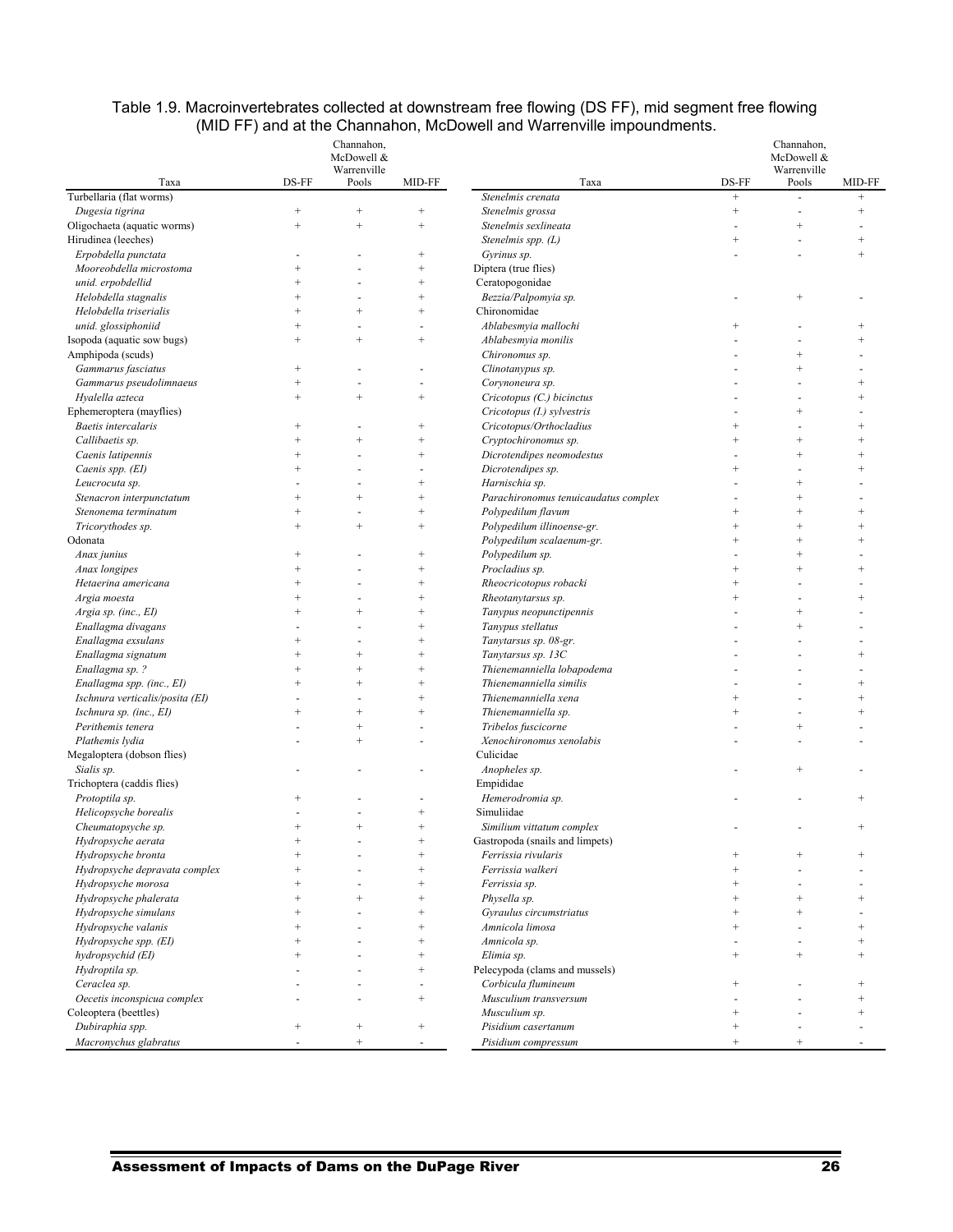#### **AQUATIC HABITAT**

In-stream habitat is a key characteristic of a healthy stream ecosystem. Streams must exhibit well-developed and diverse habitats in order to support healthy macroinvertebrate and fish communities. "Habitat" takes into consideration attributes like substrate type, in-stream cover, flow diversity, channel formation (riffles, pools and runs), sinuosity, canopy cover, and riparian land uses. Many of our stream miles have been altered, directly or indirectly, by man through channelization, bridge crossings, dams, storm sewer and wastewater effluent discharges. These changes have greatly impacted the quality of in-stream habitat.

Overall stream habitat improves going down stream, this is most likely influenced by the greater amount of development and therefore the greater amount of impervious surfaces that drain directly into the upstream portions of the system. This increased drainage causes flows to be flashy and destructive. Many of the stream segments have eroded banks and are stripped of instream structure; this causes a lack of diversity of microhabitats and local flow conditions. SHAP and QHEI scores and rankings can be found in Table 1.10.

The Diehl Road station had the best SHAP and QHEI scores for the West Branch DuPage River with a good and intermediate ranking respectively. This segment had a few pools and one good riffle, but lacked diversity in substrate type and flow. This is a relatively characteristic site for the free flowing sections of the West Branch DuPage River. Both of the impounded pools ranked as "poor" using either metric. The pools were very silted in and relatively shallow with little to no diversity in substrate type, cover or flow.

| <b>Site</b>                | <b>SHAP Score</b> | <b>SHAP</b><br>Rating | <b>QHEI Score</b> | <b>QHEI</b><br>Rating |
|----------------------------|-------------------|-----------------------|-------------------|-----------------------|
| Mack Road                  | 86                | Fair                  | 56.5              | Intermediate          |
| Warrenville Dam Pool       | 81                | Fair                  | 43                | lPoor                 |
| Warrenville Downstream     | 80                | Fair                  | 62                | Good                  |
| Diehl Road                 | 109.5             | Good                  | 58                | lIntermediatel        |
| <b>McDowell Dam Pool</b>   | 76                | Fair                  | 37                | Poor                  |
| <b>McDowell Downstream</b> | 95.5              | Fair                  | 47.5              | lIntermediate         |
| 119th Street               | 99                | Fair                  | 64.5              | Good                  |
| Hammel Dam Pool            | 134               | Good                  | 81.5              | Good                  |
| <b>Hammel Downstream</b>   | 132               | Good                  | 79.5              | Good                  |
| <b>Shepley Road</b>        | 148               | Excellent             | 92                | Good                  |
| Channahon Dam Pool         |                   |                       | 38                | Poor                  |
| Channahon Downstream       | 135               | Good                  | 80.5              | Good                  |

#### Table 1.10. Habitat Assessment Scores

The Shepley Road station ranked the best on the Main Stem DuPage River as well as over all with an "excellent" and a "high good" on the SHAP and QHEI respectively. This station is the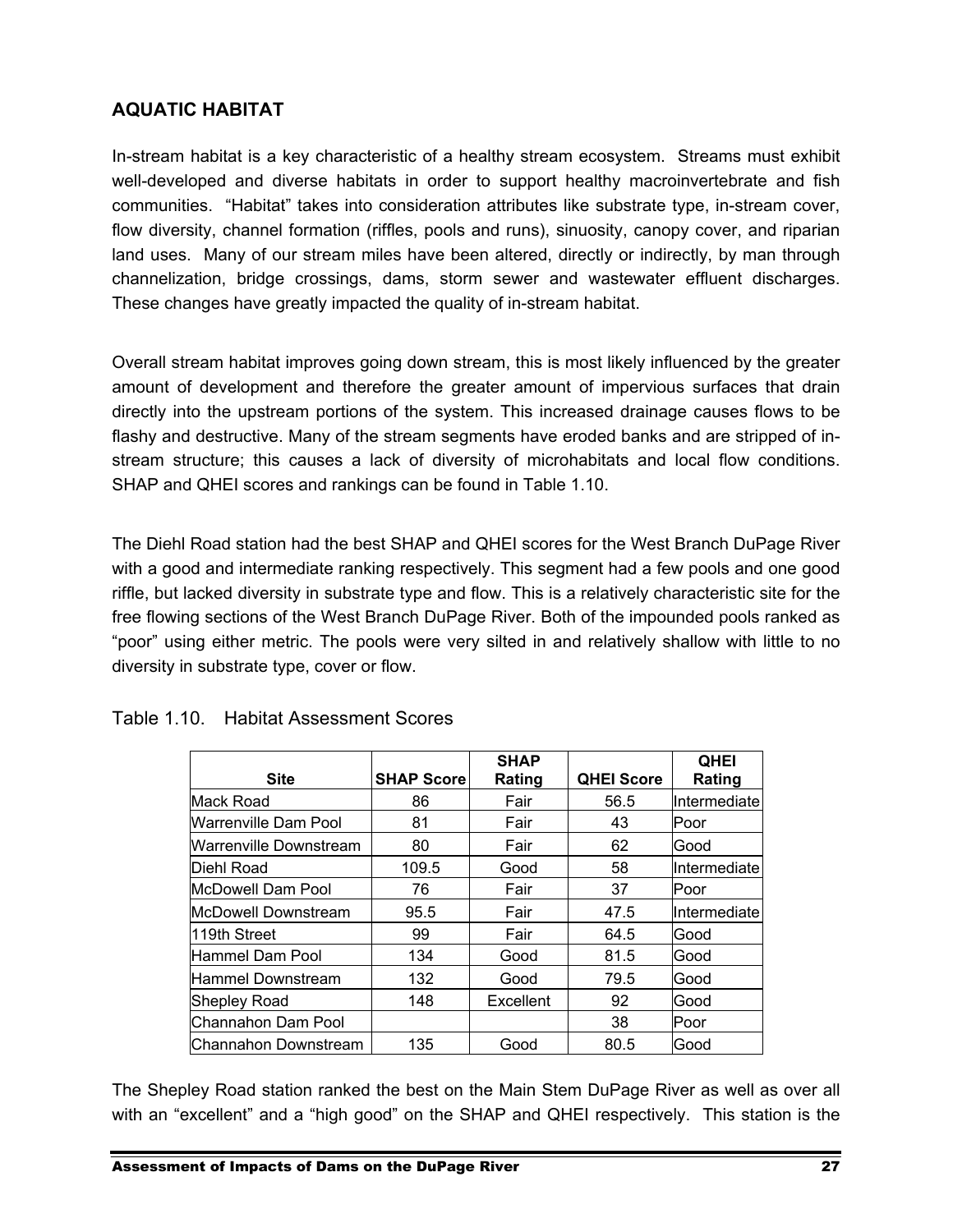best example of what a warm water stream should look like, it has excellent pool riffle development as well as diverse flow types.

The two impounded pools on the main stem vary greatly. The Hammel Dam pool scored well on both metrics, had very little Siltation and had a diverse selection of microhabitats. This may be due to the relatively low height of the dam and the relatively young age for the structure. The Channahon Pool is much more comparable to the pools in the West Branch DuPage River, low metric scores, high levels of silt, lack of microhabitats and flow diversity. The extreme height of this dam and relatively shallow gradient of this segment of the river creates a long impoundment of more than four miles.

The habitat scores show evidence of the impacts the dams at Channahon, McDowell and Warrenville have on in-stream habitat. The impounded areas behind these dams slow down and homogenize flow and settle out fine sediments, which cover valuable substrate. These areas no longer support healthy fish or macroinvertebrate communities.

#### **WATER CHEMISTRY**

The DuPage River is highly enriched with nutrients throughout the system. For the most part nutrient levels do not appear to be affected by the dams. Dissolved oxygen (DO) is another indicator of stream health. The DO levels in the river fall below the minimum 5 mg/L standard (IEPA) at the Warrenville Dam Pool to as low as  $3.98$  mg/L, and at  $119<sup>th</sup>$  Street to as low as 2.98 mg/L. The 119<sup>th</sup> Street sampling station was in a free flowing section of the main stem DuPage River and low DO levels at this station were not anticipated. Along with the low DO levels, another indicator of stress to the system are the diurnal fluctuations of DO. Diurnal fluctuations occur naturally in water bodies due to photosynthesis during the day and plant respiration at night. However, large variability between the daily high and low DO values is a potential indicator of nutrient enrichment.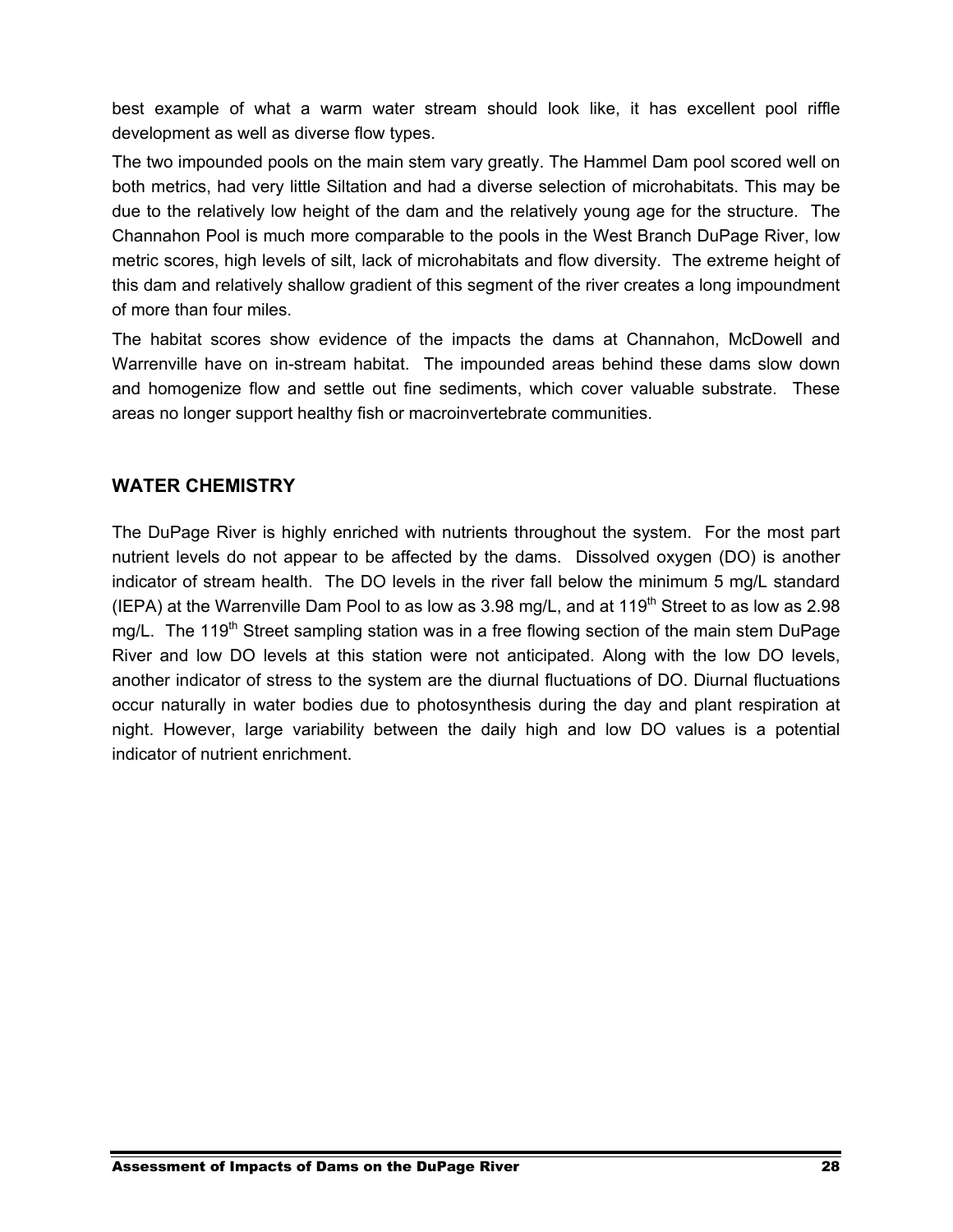



**Dissolved Oxygen**

When compared to recommended guidelines for Nitrogen Zone 2 and Phosphorus Zone 4 for Midwestern Streams (Robertson et al. 2001), recorded values were highly elevated along the entire system. Total nitrogen values were for the most part between the  $75<sup>th</sup>$  percentile (6.80) mg/L) and the 90<sup>th</sup> percentile (9.35 mg/L) with a high of 10.24 mg/L at the Warrenville Dam Pool and a low of 6.06 mg/L at the Channahon Dam Pool, well above the expected level of 1.24 mg/L for a minimally impacted site within the zone. Total phosphorus levels were all above the  $90<sup>th</sup>$ (0.54 mg/L) percentile with a high of 1.64 mg/L at Warrenville Dam Pool and a low of 0.97 mg/L downstream of the Hammel Dam and at Shepley Road, well elevated above the expected value of 0.11 mg/L (Figure 1.12). High nutrient levels can be attributed to the fact that a significant portion of the flow comes from 19 wastewater treatment plants (WWTP) in the watershed as well as the mostly urbanized land cover in the upper portions of the watershed. These WWTP do not have permit limits for nutrients and are not required to provide nutrient removal.

Chlorophyll-a was sampled as an indicator of algal growth and nutrient enrichment in the water column. All samples were well below the recommended value of 7.3 mg/L based on the  $25<sup>th</sup>$ percentile of all seasons data from aggregate ecoregion VI streams (USEPA 2000). Chlorophyll-a may be depressed due to the lack of a "seed source" for phytoplankton, the velocity of the flow, as well as the large beds of macrophytes and peryphyton throughout most of the system that uptake some of the nutrients. Retention time behind the dams is also much shorter than behind dams on the Fox River, which limits the potential for phytoplankton to buildup under normal flow conditions. A large amount of the nutrients that enter this system appear pass through the system and enter the Illinois River without having been converted to biomass.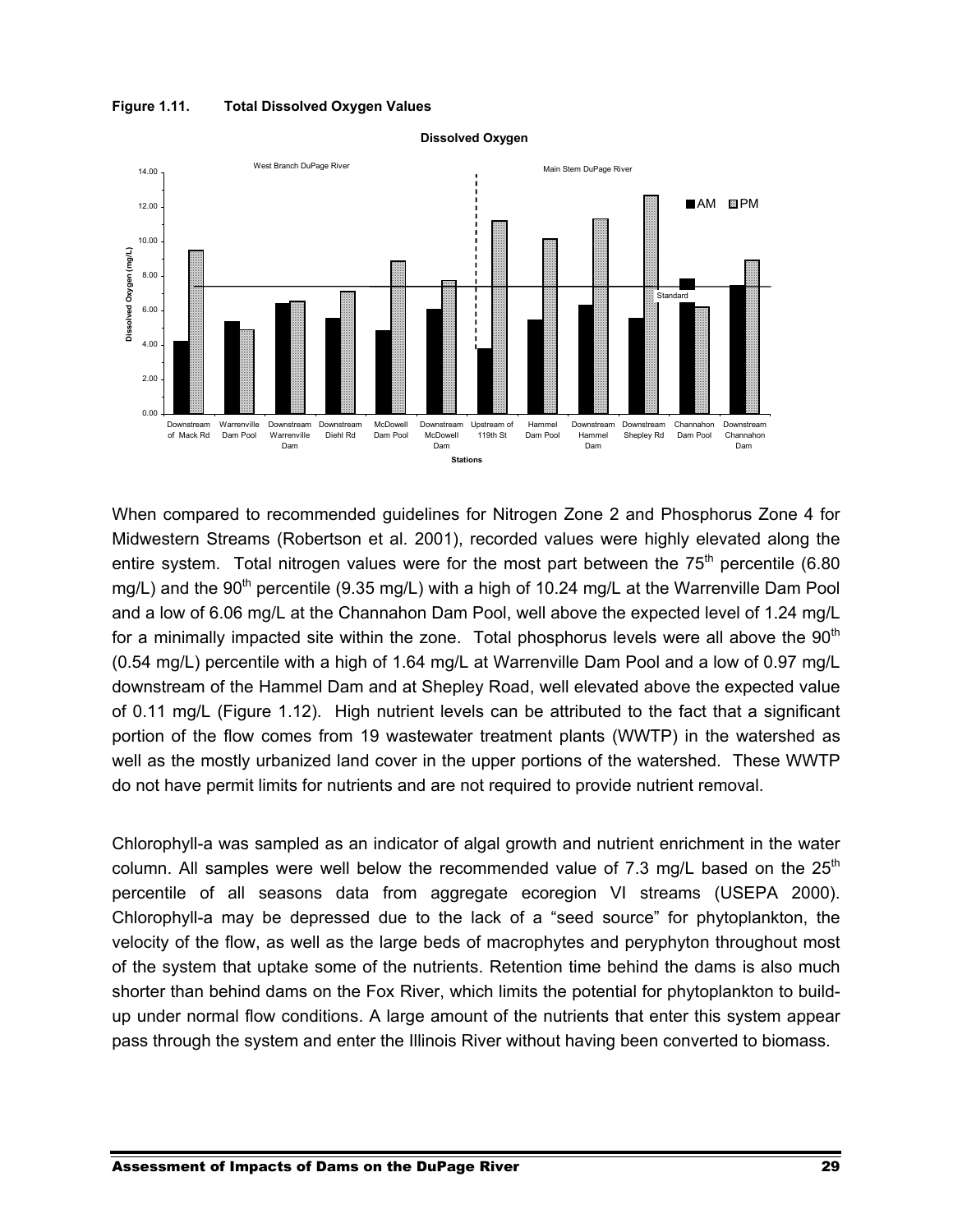

**Figure 1.12 Total Nitrogen And Total Phosphorus Values** 

The DuPage River watershed is plagued with usual impacts of urban streams, high nutrient levels from wastewater effluent and urban runoff, sedimentation from construction sites and streambank erosion as well as the remnants of past channelization. From the information collected in this study the dams themselves do not greatly impact the water chemistry of the river system.

#### **ACCUMULATED SEDIMENT**

Sediment depths were recorded at 135 locations behind the four dams studied. Sediment volumes ranged from 1,668 cubic yards behind the Hammel Woods dam to 30,686 cubic yards behind the Warrenville dam (Table 1.11). The estimated volumes may not include the entire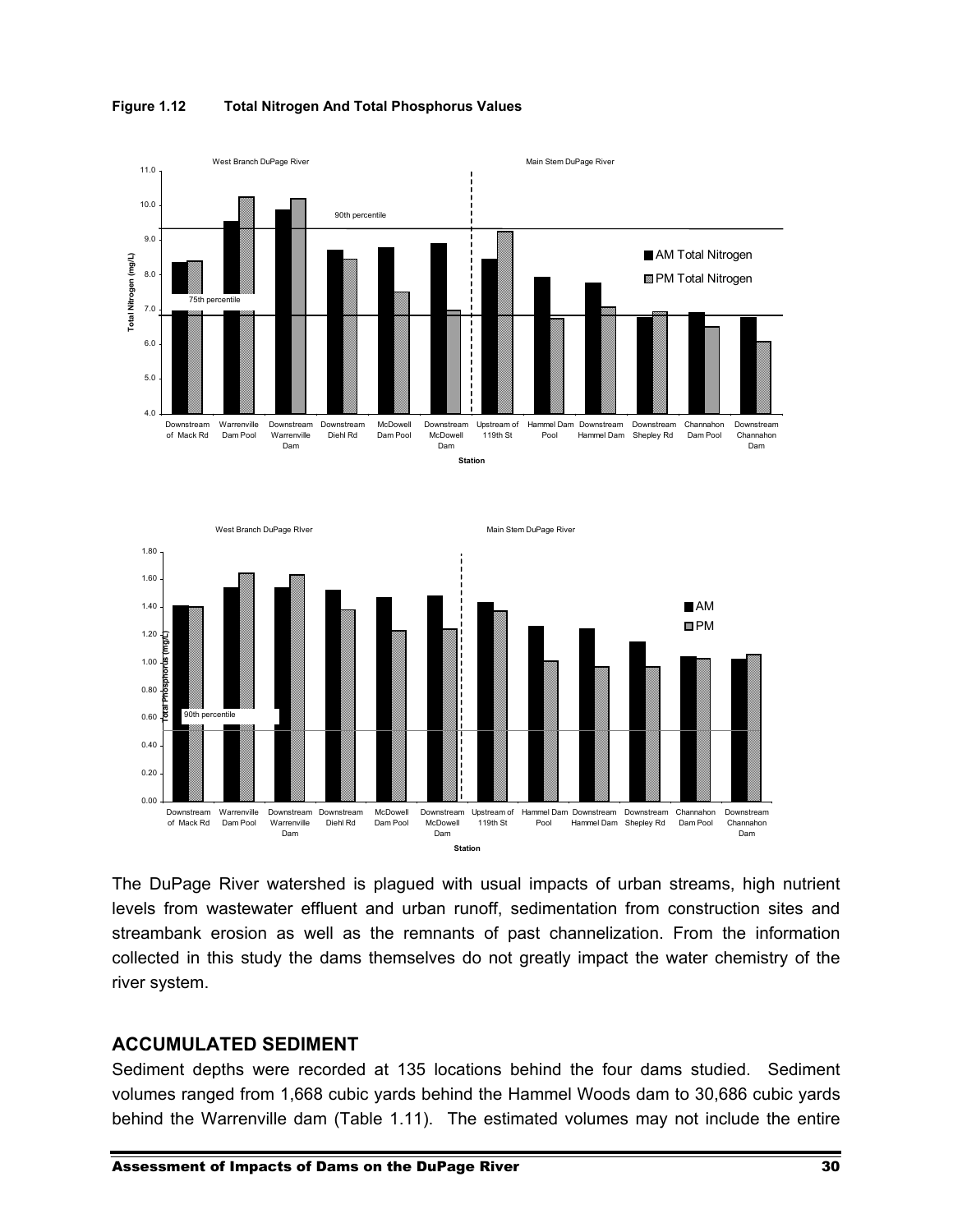volume of accumulated sediment because sampling only extended approximately 1000 feet above each dam. Sediment distribution maps are included with the summaries for each dam (see Part B of this report).

Table 1.11. Volume of bulk sediments accumulated behind the four dams studied Sediment depths were determined by probing at 31-42 locations within approximately 1,000 feet of the dam. Sediment volume estimates were made with GIS interpolation software (ESRI, Arcview 3.x).

| Dam          | <b>Number</b><br>of probes | <b>Sample</b><br>area<br>(sq ft) | Mean<br>depth<br>(ft.) | <b>Sediment</b><br>volume<br>(cu. Yd.) |
|--------------|----------------------------|----------------------------------|------------------------|----------------------------------------|
| Warrenville  | 31                         | 216,236                          | 3.9                    | 30,686                                 |
| McDowell     | 31                         | 165,054                          | 2.9                    | 21,288                                 |
| Hammel Woods | 31                         | 102,472                          | 0.47                   | 1,668                                  |
| Channahon    | 42                         | 295,491                          | 0.379                  | 24,920                                 |

Grain size analysis was conducted on 13 core and 13 ponar samples from impounded areas upstream of the four dams and 6 core and 16 ponar samples from free flowing areas below the four dams. Medium to fine sand (<0.5mm) made up approximately 65% of core and 58% of ponar samples by weight in the impounded areas and 60% of core and 31% of ponar samples by weight in the free flowing areas below the dams. Impoundment sediments also consisted of coarse to medium sand (16%), gravels (8% in core and 26% in ponar) and silts and clays (7%). Particle size distribution of gravel differed between core and ponar samples in both the impounded areas, 7.5% in core and 26% in ponar, and in free flowing areas, 14.2% in core and 40.3% in ponar. Medium to fine sands also differed between core and ponar samples in the free flowing areas, 60% in core and 31% in ponar. The impounded areas had more clays and silts than free flowing areas (7% vs. 1.5% respectively) and less gravels (7.5% in core and 26% in ponar vs. 14.2% in core and 40.3% in ponar). Silts and clays take longer to drop out of the water column, so more of these fine-grained materials accumulate in the slower moving water within the impounded areas.

 Sediment quality analysis consisted of 2,784 individual analyses of 59 contaminants in 19 core and 29 ponar (87 ponar grabs) samples from four impoundments above the dams and four free flowing areas below the dams. 1,360 or 49 percent of the analyses were below the detection limits of the analysis methods. Most of the non-detects occurred in the alkylphenols (endocrine disruptors) and pesticides. Metals analysis had the greatest number of detect and PCB were not detected in any of the samples. Levels for Sediment Kjeldahl Nitrogen were considered low at <870 mg/kg and moderate at <4,790 mg/kg. None of the samples had levels above the moderate range. Levels of sediment phosphorus were considered low at <299 mg/kg and moderate at <2,160 mg/kg, 83% of the impoundment samples and 9% of the free flowing samples were elevated above the moderate range for phosphorus. Tables summarizing the sediment data can be found in Appendix B.

Specific information on structure, safety, and recreational uses are listed by dam in Sections 2 through 5 of the report.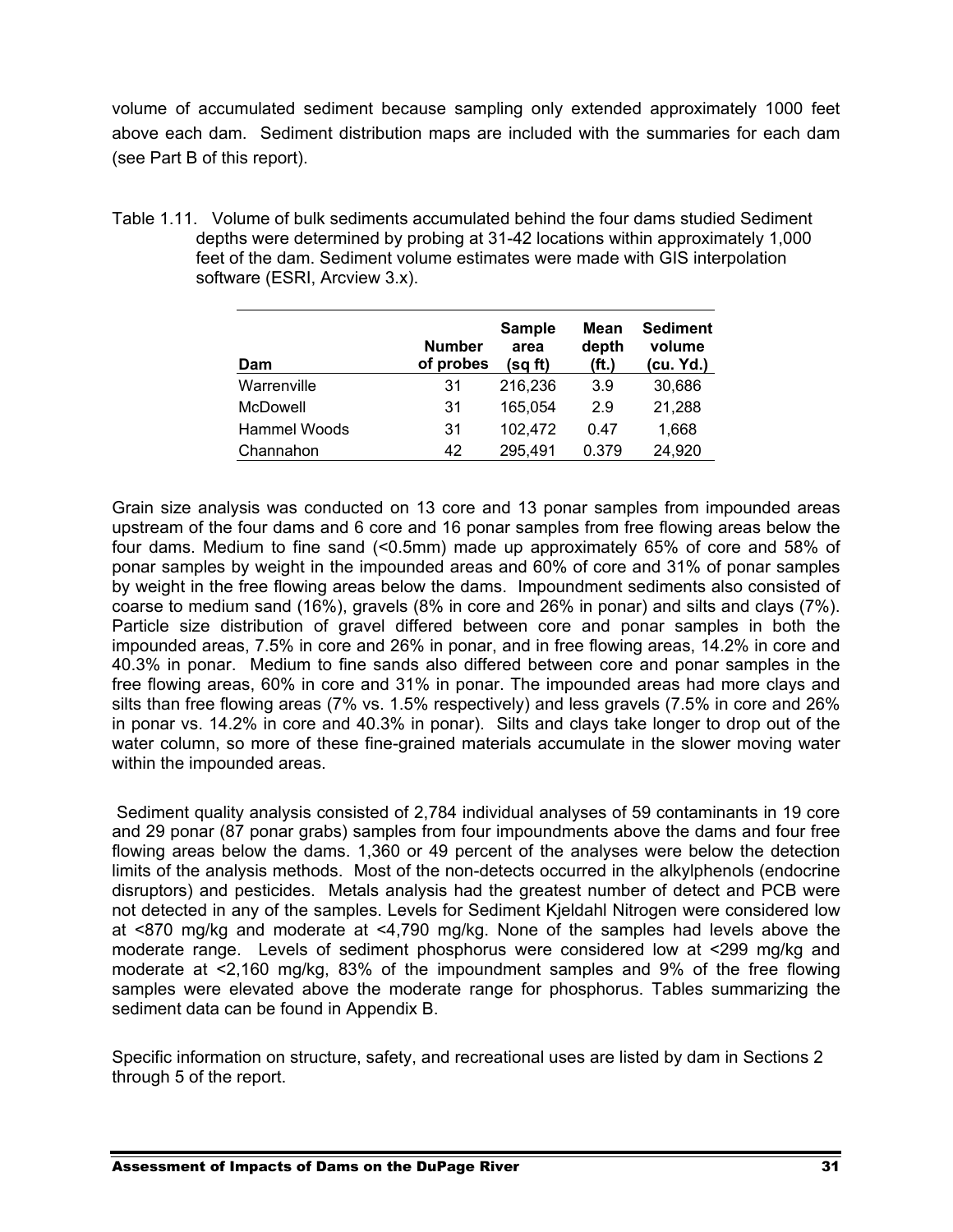| Core grain size (mean percent by weight) |                         |                        |                                                      |                                           |                                      |                                       |  |  |  |  |  |
|------------------------------------------|-------------------------|------------------------|------------------------------------------------------|-------------------------------------------|--------------------------------------|---------------------------------------|--|--|--|--|--|
| <b>Habitat and Station</b>               | Coarse<br>gravel<br>(4) | fine<br>gravel<br>(10) | <b>Coarse to Coarse to</b><br>medium<br>sand<br>(35) | <b>Medium</b><br>to fine<br>sand<br>(200) | <b>Silt</b><br>and<br>Clay<br>(tray) | specific<br>gravity<br>(mean<br>g/cm3 |  |  |  |  |  |
| <b>Impounded</b>                         |                         |                        |                                                      |                                           |                                      |                                       |  |  |  |  |  |
| Warrenville                              | 0.00                    | 5.54                   | 26.75                                                | 52.49                                     | 15.31                                | 2.49                                  |  |  |  |  |  |
| McDowell                                 | 0.00                    | 1.75                   | 12.28                                                | 76.27                                     | 9.71                                 | 2.25                                  |  |  |  |  |  |
| Hammel Woods                             | 0.00                    | 16.39                  | 25.28                                                | 55.93                                     | 2.40                                 | 2.28                                  |  |  |  |  |  |
| Channahon                                | 1.73                    | 5.81                   | 18.72                                                | 64.83                                     | 8.91                                 | 2.23                                  |  |  |  |  |  |
| <b>All Impounded Areas</b>               | 0.74                    | 6.90                   | 18.86                                                | 65.31                                     | 8.20                                 | 2.27                                  |  |  |  |  |  |
| <b>Free Flowing</b>                      |                         |                        |                                                      |                                           |                                      |                                       |  |  |  |  |  |
| Warrenville                              | 2.31                    | 4.09                   | 23.58                                                | 68.35                                     | 1.67                                 | 2.21                                  |  |  |  |  |  |
| McDowell                                 | 8.88                    | 7.24                   | 19.30                                                | 62.63                                     | 1.94                                 | 2.26                                  |  |  |  |  |  |
| Hammel Woods                             | 8.45                    | 7.12                   | 25.28                                                | 56.26                                     | 2.31                                 | 2.31                                  |  |  |  |  |  |
| Channahon                                | N/A                     | N/A                    | N/A                                                  | N/A                                       | N/A                                  | N/A                                   |  |  |  |  |  |
| <b>All Free Flowing Areas</b>            | 7.57                    | 6.65                   | 23.00                                                | 60.40                                     | 2.08                                 | 2.28                                  |  |  |  |  |  |

Table 1.12 Mean grain size analysis (percent by weight) and specific gravity (g/cm3) for impounded and free flowing areas above and below the four dams.

|                                                |                         |                        | Ponar grain size (mean percent by weight)            |                                           |                               | Ponar                                 |
|------------------------------------------------|-------------------------|------------------------|------------------------------------------------------|-------------------------------------------|-------------------------------|---------------------------------------|
| <b>Habitat and Station</b><br><b>Impounded</b> | Coarse<br>gravel<br>(4) | fine<br>gravel<br>(10) | <b>Coarse to Coarse to</b><br>medium<br>sand<br>(35) | <b>Medium</b><br>to fine<br>sand<br>(200) | Silt<br>and<br>Clay<br>(tray) | specific<br>gravity<br>(mean<br>g/cm3 |
| Warrenville                                    | 4.94                    | 11.26                  | 29.14                                                | 49.90                                     | 4.75                          | 2.61                                  |
| McDowell                                       | 26.22                   | 6.06                   | 11.27                                                | 53.26                                     | 3.52                          | 2.33                                  |
| Hammel Woods                                   | 30.73                   | 7.24                   | 11.87                                                | 57.09                                     | 3.84                          | 2.41                                  |
| Channahon                                      | 0.00                    | 8.19                   | 17.12                                                | 65.67                                     | 9.02                          | 2.14                                  |
| <b>All Impounded Areas</b>                     | 18.82                   | 7.46                   | 14.43                                                | 57.93                                     | 5.29                          | 2.32                                  |
| <b>Free Flowing</b>                            |                         |                        |                                                      |                                           |                               |                                       |
| Warrenville                                    | 14.32                   | 8.44                   | 36.97                                                | 38.59                                     | 0.72                          | 2.30                                  |
| McDowell                                       | 39.74                   | 16.17                  | 20.91                                                | 22.33                                     | 0.86                          | 2.41                                  |
| Hammel Woods                                   | 20.88                   | 17.31                  | 30.25                                                | 30.84                                     | 0.72                          | 2.58                                  |
| Channahon                                      | 25.62                   | 9.76                   | 27.28                                                | 35.40                                     | 1.95                          | 2.45                                  |
| <b>All Free Flowing Areas</b>                  | 26.88                   | 13.41                  | 27.23                                                | 31.17                                     | 1.26                          | 2.47                                  |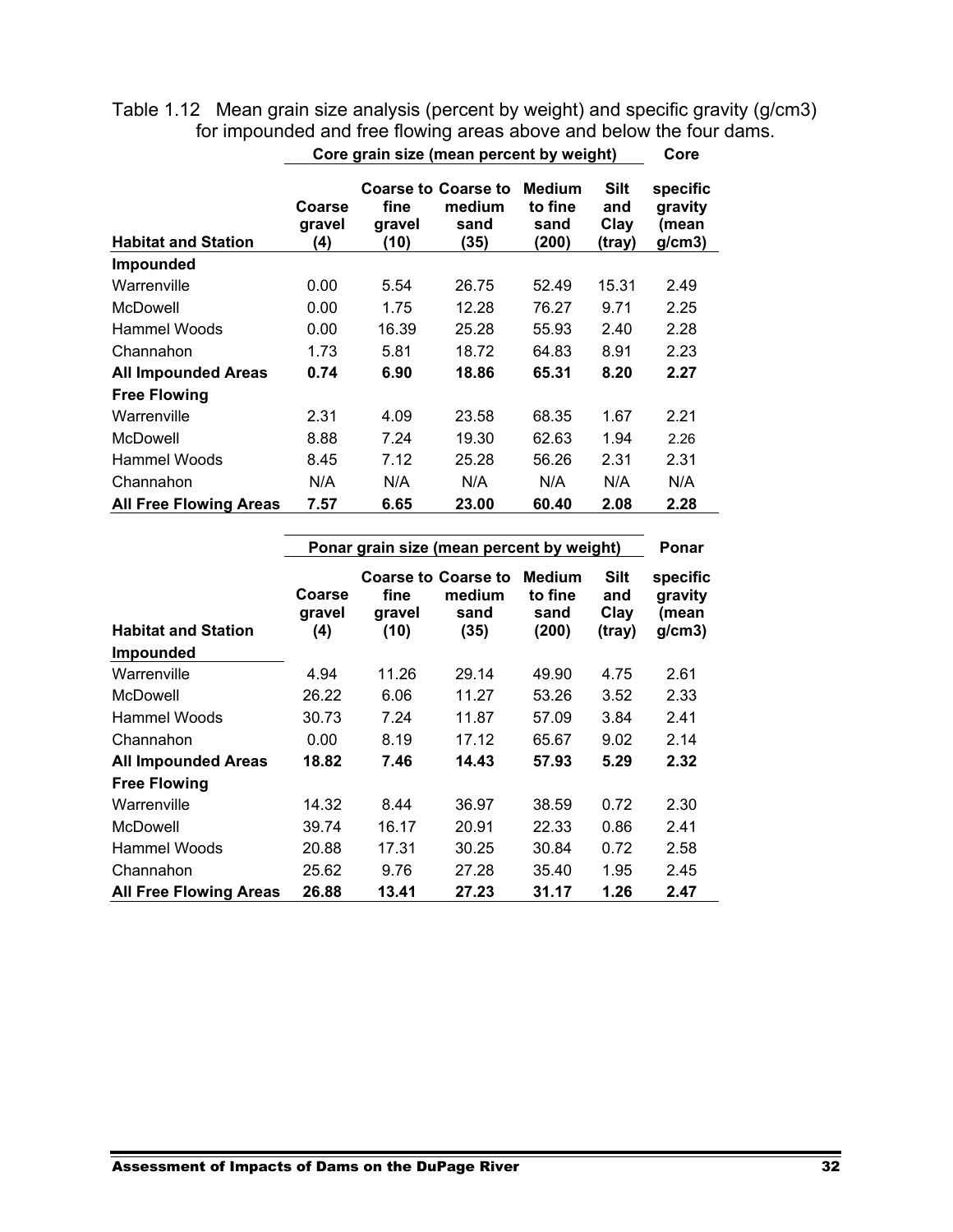## **SUMMARY CONCLUSIONS**

Over the last fifteen years The Conservation Foundation and others have worked hard to improve and protect the quality of the DuPage River watershed. Many improvements have been seen both in water quality and the increased level of awareness people have for the river and river issues. Many more people view the river as an important part of the ecosystem and an amenity in their community.

 Although great strives have been made, there is still much to do to meet the water quality goals of the Clean Water Act of fishable and swimable. Some of the greatest constituents of concern are nutrients, sediment and habitat alteration. Dams can increase the impacts of all three, with the greatest consequences to aquatic habitat.

This study has collected data that indicates that dams on the DuPage River are a significant contributor to the overall degradation of native aquatic species and their habitat. Water quality sampling performed as part of the study indicates that these low-head dams probably do not significantly exacerbate the existing, system-wide water quality problems of the DuPage River. As discussed in Sections 2 through 5 of this report, three of the five dams within the study area do not provide any useful function other than they maintain a flat water pool and create the sound of rushing water, both of which are usually considered attractive to many people visiting the public areas around these dams. Moreover, all of the dams (the ones at Channahon and Hammel Woods in particular) create an elevated safety hazard to the people using the river, be it for fishing, swimming, or boating.

Dam owners and local decision makers should actively consider options to address these safety and ecological concerns so that the safety of the general public and patrons to these facilities is improved and the health of the watershed's natural resources are preserved.

The next four sections of the report are organized into separate assessment reports for each of the four dams included in this study. Information on potential alternatives, their benefits, drawbacks and associated costs has been included to provide decision makers and stakeholders with as much site-specific information as possible to make the most informed decision as to how to manage the dams to ensure a safe and healthy future for residents, visitors and the river.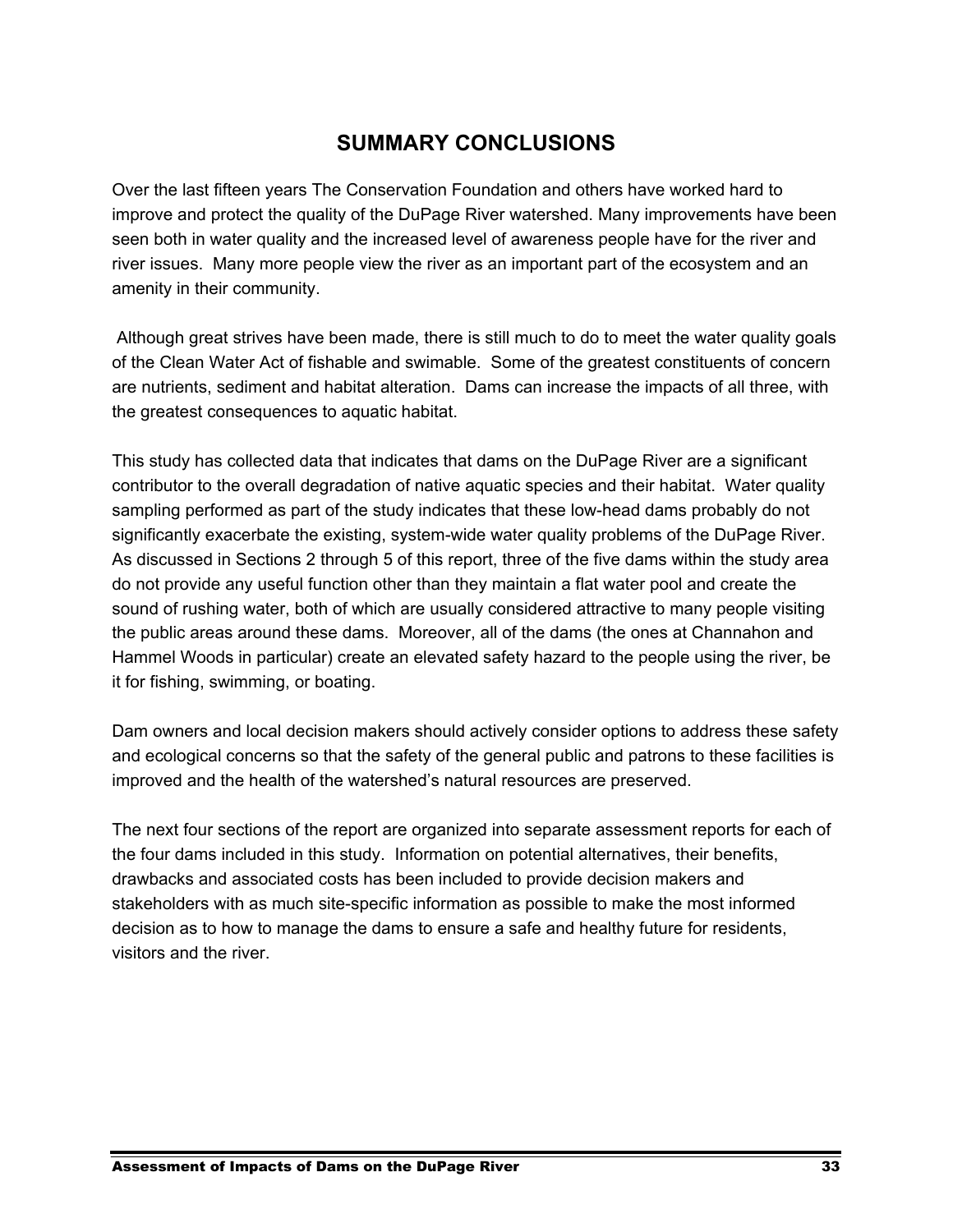#### References

- Illinois EPA, 1983. An Intensive Survey of the DuPage River Basin. Dividion of Water Pollution Control, IEPA/WPC/88-010, January 1988, Springfield, Illinois.
- Illinois EPA, 2002. Illinois Water Quality Report. Bureau of Water, IEPA/BOW/02-006, July 2002, Springfield, Illinois.
- Kanehl, P. D., J. L. Lyons, and J. E. Nelson. 1997. Changes in the Habitat and Fish Community of the Milwaukee River, Wisconsin, Following Removal of the Woolen Mills Dam. North American Journal of Fisheries Management 17:387- 400.
- Ohio EPA, Methods for Assessing Habitat in Flowing Waters Using the Qualitative Habitat Evaluation Index Fact Sheet, 1999
- Pescitelli, S. M. and R. Rung, 1997. The effects of the Hofmann Dam on local fish communities in the Des Plaines River. Illinois Department of Natural Resources, Plano, Illinois.
- Robertson et al., 2001. An Alternative Regionalization Scheme for Defining Nutrient Criteria for Rivers and Streams. USGS Water Resources Investigations Report 01-4073
- Santucci, V. J., and S. R. Gephard, 2003. Fox River Fish Passage Feasibility Study. Report to Illinois Department of Natural Resources, Springfield, IL.
- Smogor, Roy, 2000. Draft Method for Calculating Index of Biotic Integrity Scores for Illinois Streams. Illinois EPA Bureau of Water, Springfield, IL.
- United States Environmental Protection Agency Office of Science and Technology Biocriteria Website: http://www.epa.gov/ost/biocriteria/uses/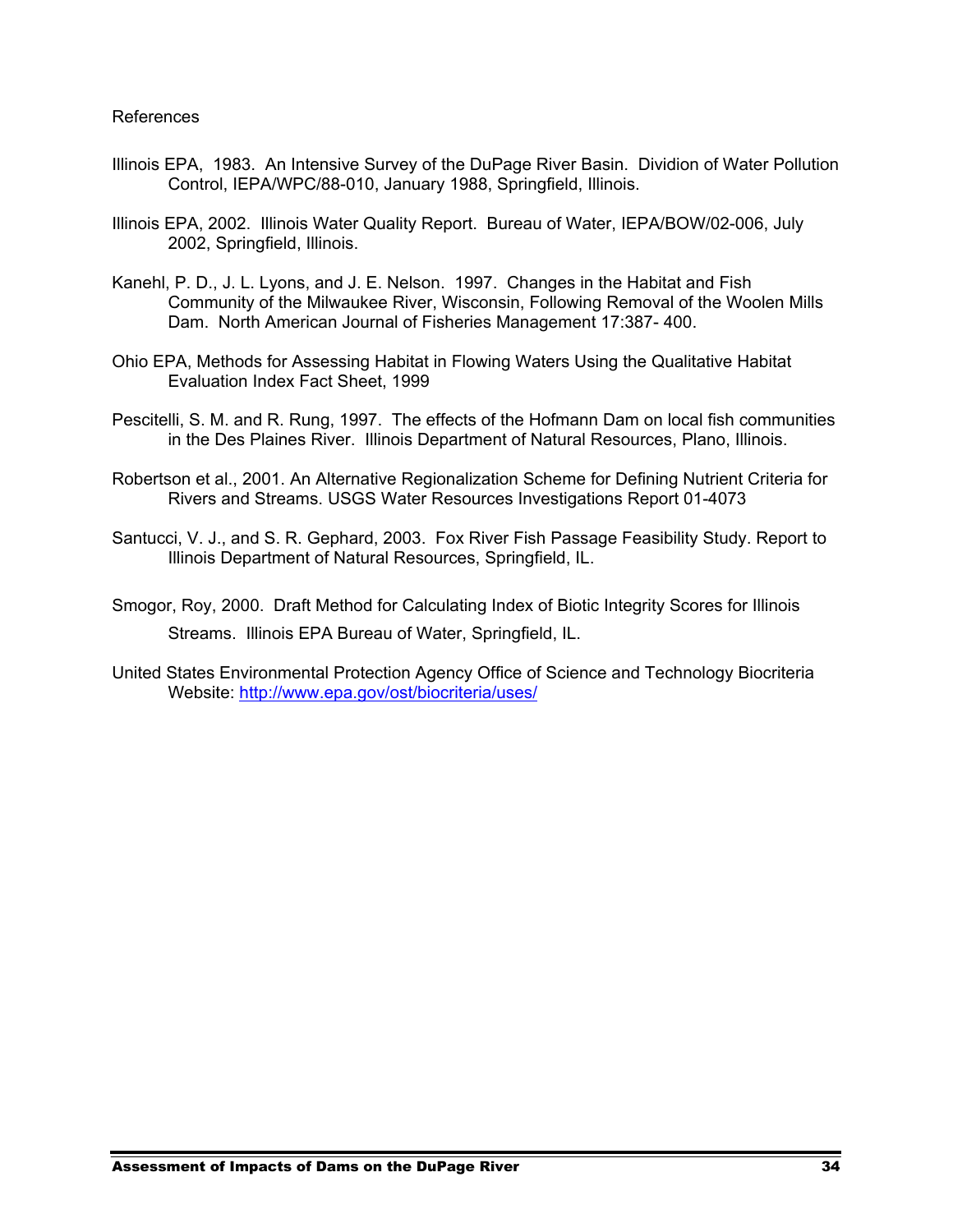Appendix A. Water quality analysis.

| <b>Parameter</b>                  | <b>Mack Rd</b> |       | <b>Warrenville Dam</b><br>Pool |                | Warrenville<br><b>Downstream</b> |       |  |
|-----------------------------------|----------------|-------|--------------------------------|----------------|----------------------------------|-------|--|
| <b>Collection Time</b>            | 05:24          | 16:26 | 04:47                          | 15:35          | 04:50                            | 15:32 |  |
| Temperature (C)                   | 25.52          | 27.75 | 27.80                          | 28.92          | 27.87                            | 27.42 |  |
| Dissolved Oxygen mg/L             | 4.21           | 9.5   | 5.36                           | 4.89           | 6.37                             | 6.53  |  |
| Dissolved Oxygen % Sat.           | 52.4           | 123.7 | 70.0                           | 64.2           | 82.4                             | 85    |  |
| Conductivity (uS/cm)              | 1187           | 1239  | 1133                           | 1149           | 1125                             | 1266  |  |
| pH                                | 7.60           | 8.1   | 7.97                           | 7.7            | 8.00                             | 7.76  |  |
| Total Organic Carbon mg/L         | 6.00           | 8     | 7.00                           | $\overline{7}$ | 7.00                             | 7     |  |
| Suspended Solids mg/L             | 24             | 9     | 28                             | 15             | 48                               | 31    |  |
| Turbidity (NTU)                   | 20             | 10    | 39                             | 22             | 43                               | 24    |  |
| Ammonia Nitrogen                  | 0.05U          | 0.05  | 0.13 M                         | 0.05           | 0.11 M                           | 0.06  |  |
| Total Kjeldahl Nitrogen (mg/L)    | 0.92           | 1.22  | 1.09                           | 1.24           | 1.28                             | 1.43  |  |
| Nitrate-Nitrite (mg/L)            | 7.42           | 7.17  | 8.45                           | 9              | 8.59                             | 8.75  |  |
| Total Nitrogen (mg/L)             | 8.34           | 8.39  | 9.54                           | 10.24          | 9.87                             | 10.18 |  |
| Total Dissolved Phosphorus (mg/L) | 1.35           | 1.34  | 1.39                           | 1.54           | 1.42                             | 1.51  |  |
| Total Phosphorus (mg/L)           | 1.41           | 1.4   | 1.54                           | 1.64           | 1.54                             | 1.63  |  |
| <b>Collection Time</b>            | 05:24          | 16:26 | 04:47                          | 15:35          | 04:50                            | 15:32 |  |
| Chlorophyll-a corrected (ug/L)    | 4.34           | 5.44  | 4.53                           | 6.14           | 5.01                             | 5.65  |  |
| Chlorophyll-b (ug/L)              | 1              | 1     | 1                              | 1              | 1                                | 1     |  |
| Chlorophyll-c (ug/L)              | 1              | 1     | 1                              | 1              | 1                                | 1     |  |
| Pheophytin-a (ug/L)               | 3.39           | 1.51  | 3.84                           | 1.47           | 5.78                             | 1.78  |  |
| Chlorophyll Volume Filtered (mL)  | 640            | 720   | 360                            | 570            | 400                              | 470   |  |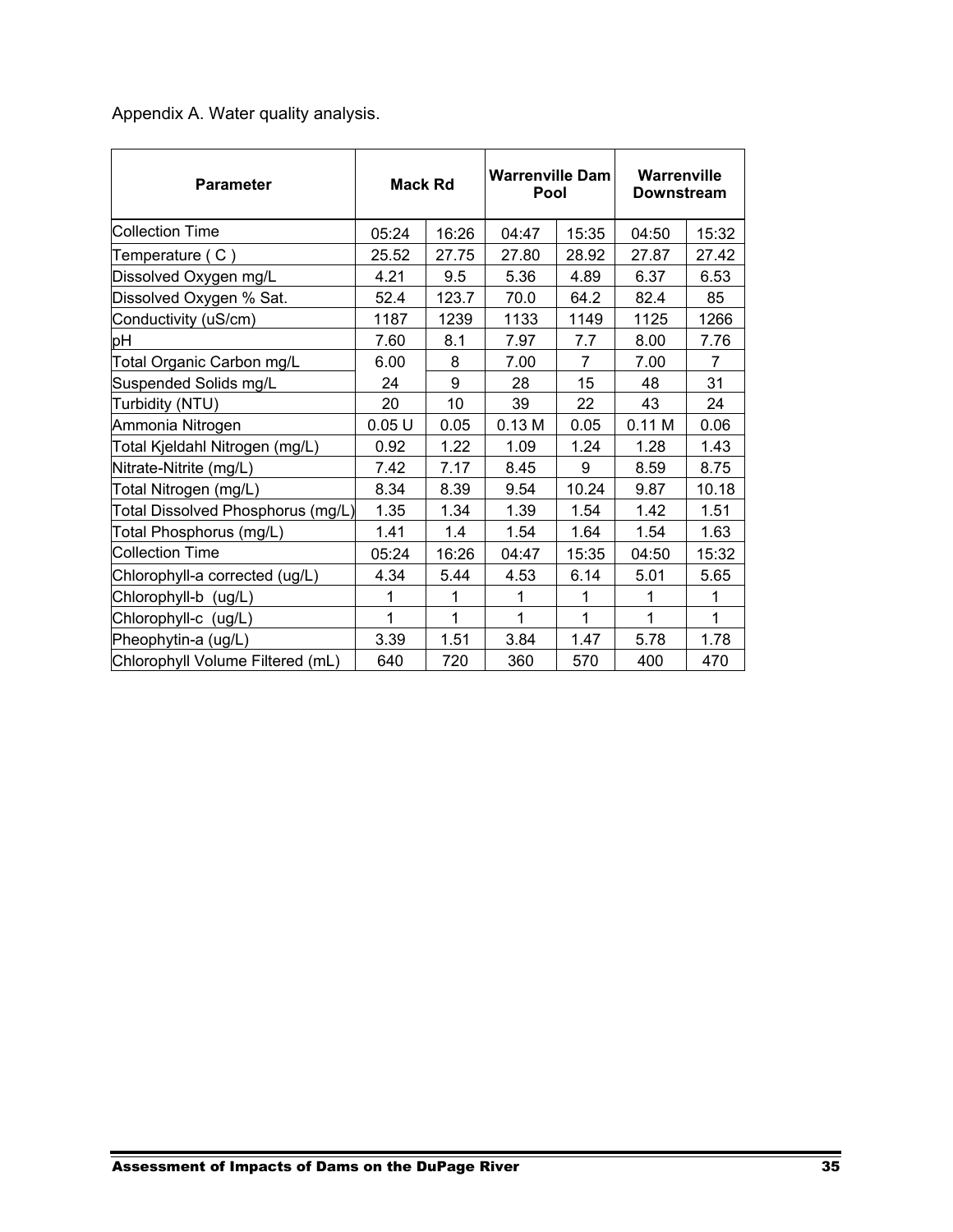| <b>Parameter</b>                  |       | <b>Diehl Road</b> |       | <b>McDowell Dam</b><br>Pool | <b>McDowell</b><br><b>Downstream</b> |       |  |
|-----------------------------------|-------|-------------------|-------|-----------------------------|--------------------------------------|-------|--|
| Time                              | 05:58 | 16:09             | 05:33 | 15:52                       | 05:32                                | 15:33 |  |
| Temperature (C)                   | 26.08 | 28.14             | 26.35 | 30.01                       | 26.36                                | 29.31 |  |
| Dissolved Oxygen mg/L             | 5.52  | 7.12              | 4.81  | 8.88                        | 6.06                                 | 7.75  |  |
| Dissolved Oxygen % Sat.           | 69.2  | 93.0              | 61.1  | 120.4                       | 76.7                                 | 104.4 |  |
| Conductivity (uS/cm)              | 1100  | 1119              | 1207  | 1210                        | 1129                                 | 1130  |  |
| рH                                | 7.60  | 7.66              | 7.65  | 8.08                        | 7.67                                 | 8.00  |  |
| Total Organic Carbon mg/L         | 7.00  | 7.00              | 7.00  | 7.00                        | 8.00                                 | 7.00  |  |
| Suspended Solids mg/L             | 67    | 27                | 42    | 19                          | 51                                   | 17    |  |
| Turbidity (NTU)                   | 41    | 19                | 33    | 14                          | 36                                   | 20    |  |
| Ammonia Nitrogen                  | 0.09  | 0.08              | 0.08  | 0.05                        | 0.07                                 | 0.06  |  |
| Total Kjeldahl Nitrogen (mg/L)    | 1.46  | 0.99              | 1.23  | 1.03                        | 1.07                                 | 1.02  |  |
| Nitrate-Nitrite (mg/L)            | 7.24  | 7.46              | 7.54  | 6.48                        | 7.81                                 | 5.95  |  |
| Total Nitrogen (mg/L)             | 8.70  | 8.45              | 8.77  | 7.51                        | 8.88                                 | 6.97  |  |
| Total Dissolved Phosphorus (mg/L) | 1.34  | 1.28              | 1.32  | 1.17                        | 1.35                                 | 1.15  |  |
| Total Phosphorus (mg/L)           | 1.52  | 1.38              | 1.47  | 1.23                        | 1.48                                 | 1.24  |  |
| Chlorophyll-a corrected (ug/L)    | 5.36  | 2.89              | 3.09  | 2.58                        | 3.55                                 | 3.35  |  |
| Chlorophyll-b (ug/L)              | 1     | 1                 | 1     | 1                           | 1                                    | 1     |  |
| Chlorophyll-c (ug/L)              | 1     | 1                 | 1     | 1                           | 1                                    | 1     |  |
| Pheophytin-a (ug/L)               | 7.27  | 1.96              | 5.27  | 1                           | 7.34                                 | 1.12  |  |
| Chlorophyll Volume Filtered (mL)  | 600   | 700               | 520   | 835                         | 460                                  | 750   |  |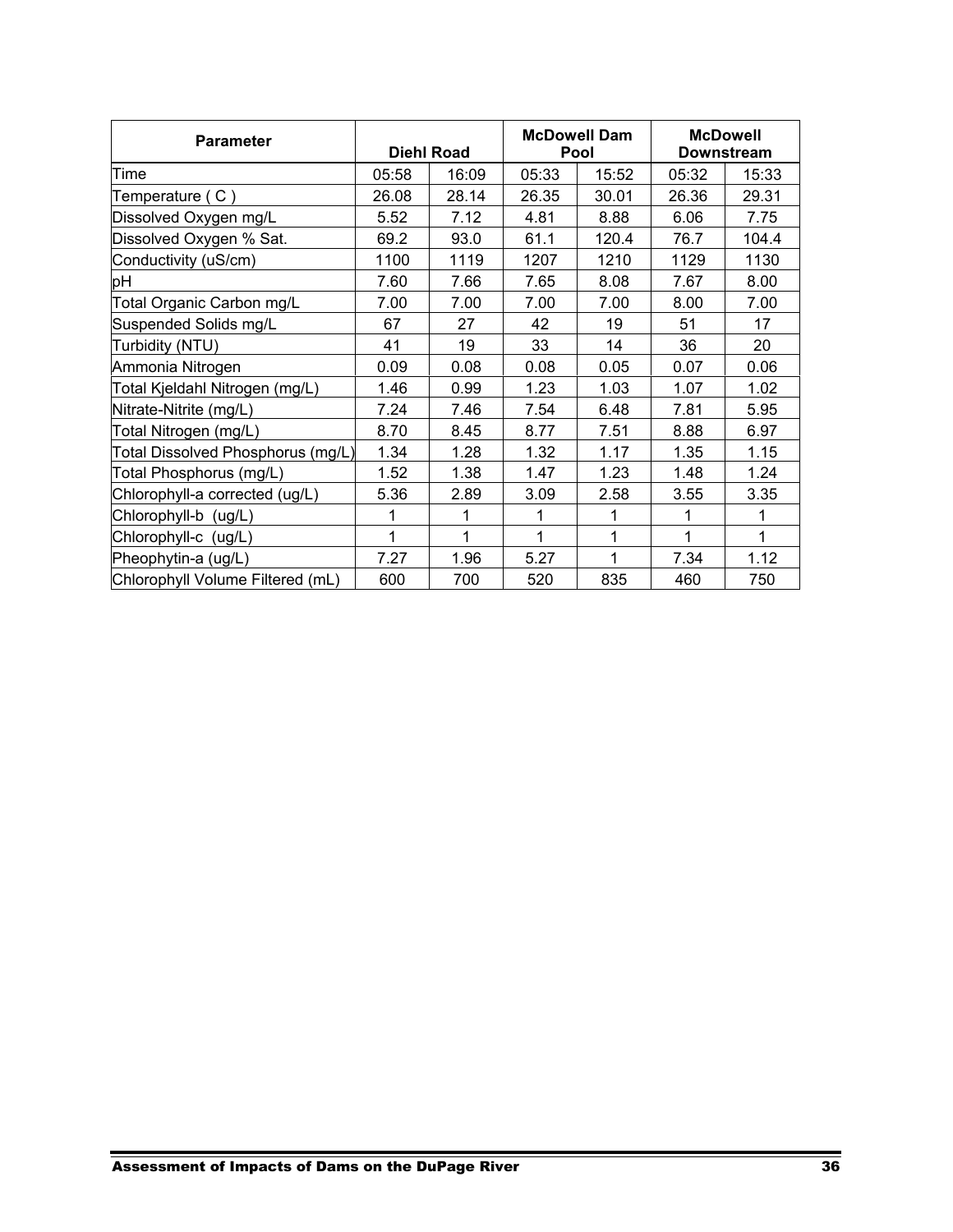| <b>Parameter</b>                  |       | 119th Street |       | <b>Hammel Dam Pool</b> | Hammel<br><b>Downstream</b> |       |  |
|-----------------------------------|-------|--------------|-------|------------------------|-----------------------------|-------|--|
| Time                              | 06:25 | 16:29        | 05:26 | 15:28                  | 05:27                       | 15:18 |  |
| Temperature (C)                   | 23.71 | 28.28        | 25.60 | 30.10                  | 25.61                       | 30.00 |  |
| Dissolved Oxygen mg/L             | 3.80  | 11.20        | 5.45  | 10.14                  | 6.30                        | 11.32 |  |
| Dissolved Oxygen % Sat.           | 45.9  | 145.1        | 68.5  | 137.9                  | 81.1                        | 154.4 |  |
| Conductivity (uS/cm)              | 1116  | 1094         | 1035  | 1019                   | 1029                        | 1009  |  |
| pН                                | 7.42  | 8.28         | 7.84  | 8.48                   | 7.82                        | 8.50  |  |
| Total Organic Carbon mg/L         | 6.00  | 7.00         | 7.00  | 7.00                   | 7.00                        | 7.00  |  |
| Suspended Solids mg/L             | 20    | 12           | 48    | 15                     | 37                          | 16    |  |
| Turbidity (NTU)                   | 14    | 10           | 29    | 12                     | 25                          | 13    |  |
| Ammonia Nitrogen                  | 0.08  | 0.05         | 0.05  | 0.05                   | 0.05                        | 0.05  |  |
| Total Kjeldahl Nitrogen (mg/L)    | 0.97  | 1.80         | 1.16  | 1.04                   | 1.08                        | 1.32  |  |
| Nitrate-Nitrite (mg/L)            | 7.46  | 7.44         | 6.76  | 5.69                   | 6.68                        | 5.75  |  |
| Total Nitrogen (mg/L)             | 8.43  | 9.24         | 7.92  | 6.73                   | 7.76                        | 7.07  |  |
| Total Dissolved Phosphorus (mg/L) | 1.36  | 1.30         | 1.13  | 0.93                   | 1.10                        | 0.92  |  |
| Total Phosphorus (mg/L)           | 1.43  | 1.37         | 1.26  | 1.01                   | 1.24                        | 0.97  |  |
| Chlorophyll-a corrected (ug/L)    | 2.16  | 1.48         | 2.09  | 1.84                   | 2.09                        | 2.38  |  |
| Chlorophyll-b (ug/L)              | 1     | 1            | 1     | 1                      | 1                           | 1     |  |
| Chlorophyll-c (ug/L)              | 1     | 1            | 1     | 1                      | 1                           | 1     |  |
| Pheophytin-a (ug/L)               | 2.06  | 1.03         | 1.45  | 1                      | 2.64                        | 2.9   |  |
| Chlorophyll Volume Filtered (mL)  | 980   | 950          | 800   | 900                    | 600                         | 800   |  |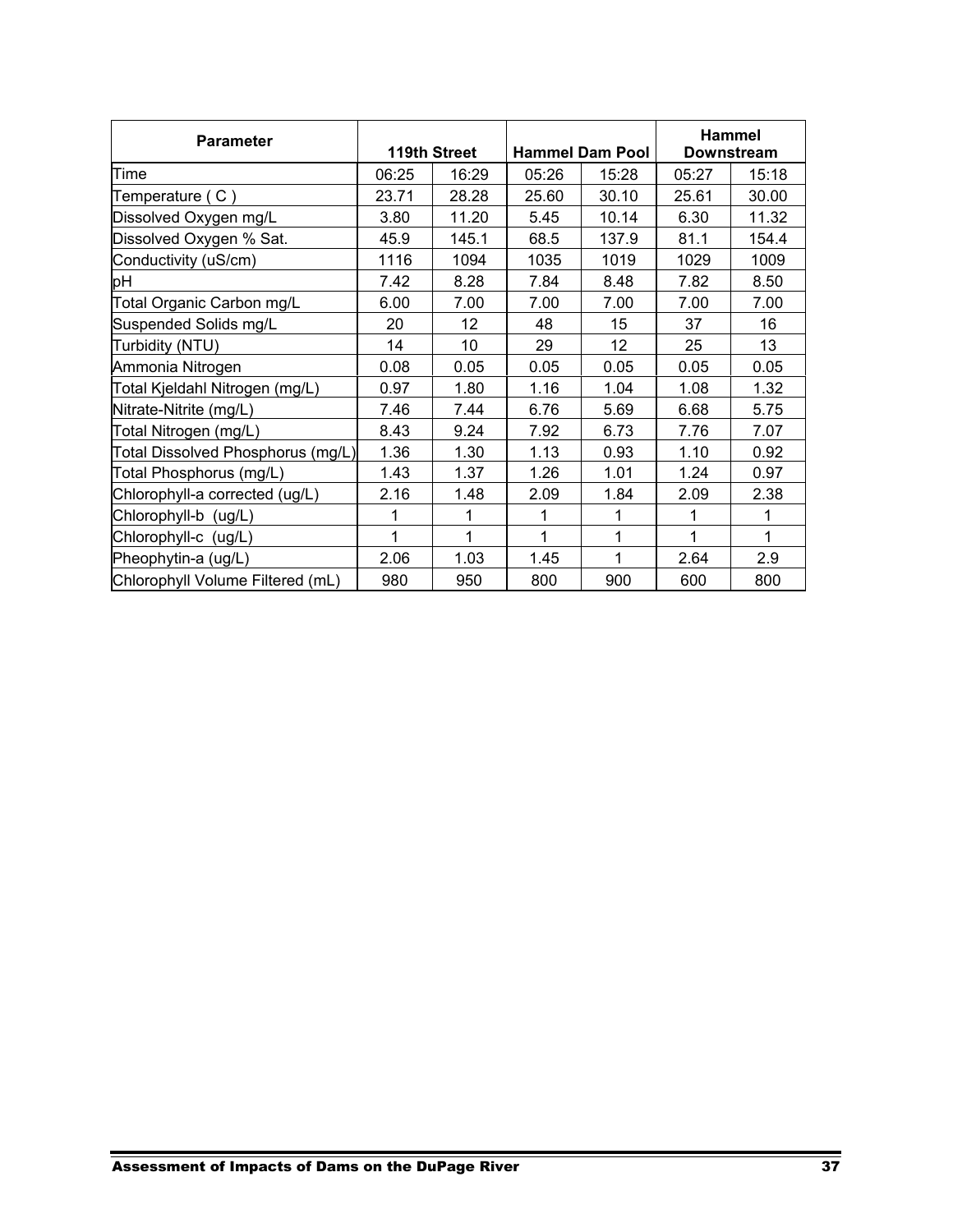| <b>Parameter</b>                  |       | <b>Shepley Road</b> |       | <b>Channahon Dam</b><br>Pool | Channahon<br><b>Downstream</b> |           |  |
|-----------------------------------|-------|---------------------|-------|------------------------------|--------------------------------|-----------|--|
| Time                              | 05:51 | 17:02               | 05:17 | 15:43                        | 05:17                          | 15:23     |  |
| Temperature (C)                   | 26.10 | 30.74               | 28.50 | 29.89                        | 28.37                          | 28.27     |  |
| Dissolved Oxygen mg/L             | 5.52  | 12.69               | 7.80  | 6.21                         | 7.42                           | 8.93      |  |
| Dissolved Oxygen % Sat.           | 69.2  | 168.9               | 102.4 | 83.7                         | 97.6                           | 109.7     |  |
| Conductivity (uS/cm)              | UA    | 1084                | 1007  | 1054                         | UA                             | <b>UA</b> |  |
| pH                                | 7.88  | 8.82                | 8.54  | 8.10                         | 8.51                           | 8.11      |  |
| Total Organic Carbon mg/L         | 6.00  | 7.00                | 7.00  | 8.00                         | 7.00                           | 7.00      |  |
| Suspended Solids mg/L             | 17    | 7                   | 18    | 13                           | 18                             | 12        |  |
| Turbidity (NTU)                   | 9     | 5                   | 16    | 9                            | 14                             | 10        |  |
| Ammonia Nitrogen                  | 0.05  | 0.05                | 0.05  | 0.05                         | 0.05                           | 0.05      |  |
| Total Kjeldahl Nitrogen (mg/L)    | 1.12  | 1.10                | 1.27  | 1.11                         | 1.22                           | 0.70      |  |
| Nitrate-Nitrite (mg/L)            | 5.63  | 5.84                | 5.64  | 5.39                         | 5.54                           | 5.36      |  |
| Total Nitrogen (mg/L)             | 6.75  | 6.94                | 6.91  | 6.50                         | 6.76                           | 6.06      |  |
| Total Dissolved Phosphorus (mg/L) | 1.03  | 0.92                | 0.91  | 0.96                         | 0.94                           | 0.98      |  |
| Total Phosphorus (mg/L)           | 1.15  | 0.97                | 1.04  | 1.03                         | 1.02                           | 1.06      |  |
| Chlorophyll-a corrected (ug/L)    | 2.58  | 1.97                | 1.86  | 3.25                         | 1.92                           | 3.11      |  |
| Chlorophyll-b (ug/L)              |       |                     | 1     | 1                            | 1                              | 1         |  |
| Chlorophyll-c (ug/L)              | 1     | 1                   | 1     | 1                            | 1                              | 1         |  |
| Pheophytin-a (ug/L)               | 1.41  | 1                   | 1.07  | 1                            | 1.43                           | 1         |  |
| Chlorophyll Volume Filtered (mL)  | 980   | 900                 | 800   | 900                          | 900                            | 700       |  |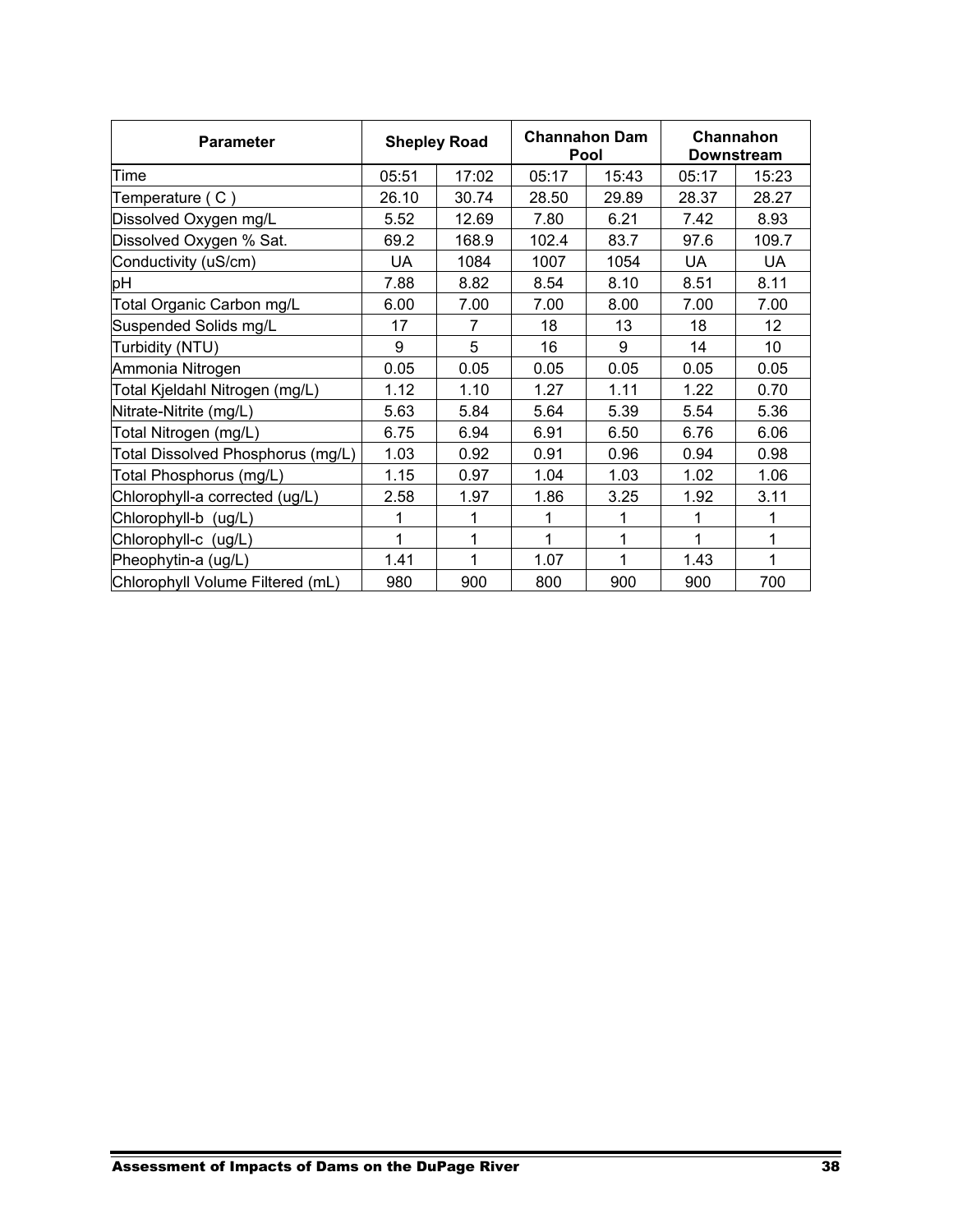Appendix B. Sediment quality characteristics of core and ponar samples.

# **Warrenvile Dam**

|                                 |          |           | <b>Above Dam</b> |           |           |           |                                              |           | <b>Below Dam</b> |           |           |           |                                              |  |  |
|---------------------------------|----------|-----------|------------------|-----------|-----------|-----------|----------------------------------------------|-----------|------------------|-----------|-----------|-----------|----------------------------------------------|--|--|
| <b>Parameter</b>                | Unit     |           |                  |           |           |           | Core 1 Core 2 Core 3 Ponar 1 Ponar 2 Ponar 3 |           |                  |           |           |           | Core 1 Core 2 Core 3 Ponar 1 Ponar 2 Ponar 3 |  |  |
| Ammonia Nitorgen                | mg N/Kg  | 491       | 216              | 282       | 124       | 290       | 199                                          | 184       | 49               | 42        | 8         | 13        | 14                                           |  |  |
| Total Kjeldahl Nitrogen mg N/Kg |          | 3680      | 3130             | 3490      | 1470      | 2990      | 2840                                         | 1330      | 614              | 463       | 165       | 255       | 326                                          |  |  |
| <b>Total Phosphours</b>         | mg N/Kg  | 5210      | 3450             | 4500      | 3190      | 3630      | 4570                                         | 2460      | 2150             | 2020      | 1670      | 1530      | 1730                                         |  |  |
| <b>Total Solids</b>             | % Solids | 43.2      | 41.9             | 39.4      | 56.8      | 37.8      | 41.7                                         | 50.4      | 67.5             | 71.7      | 79.1      | 75.8      | 69.3                                         |  |  |
| <b>Total Volatile Solids</b>    | % Solids | 10.5      | 10.5             | 9.74      | 5.92      | 10.1      | 10.9                                         | 12.7      | 5.85             | 2.45      | 2.81      | 2.68      | 4.2                                          |  |  |
| <b>Total Organic Carbon</b>     | % C      | 4.5       | 3.9              | 3.5       | 2.5       | 5.2       | 4.5                                          | 4.9       | 1.7              | 1.3       | 1.1       | 0.6       | 1.1                                          |  |  |
| Pesticides                      |          |           |                  |           |           |           |                                              |           |                  |           |           |           |                                              |  |  |
| Aldrin                          | ug/G     | <b>ND</b> | <b>ND</b>        | <b>ND</b> | <b>ND</b> | <b>ND</b> | <b>ND</b>                                    | <b>ND</b> | <b>ND</b>        | <b>ND</b> | <b>ND</b> | <b>ND</b> | <b>ND</b>                                    |  |  |
| alpha-BHC                       | ug/G     | <b>ND</b> | <b>ND</b>        | <b>ND</b> | <b>ND</b> | <b>ND</b> | <b>ND</b>                                    | <b>ND</b> | <b>ND</b>        | <b>ND</b> | <b>ND</b> | <b>ND</b> | <b>ND</b>                                    |  |  |
| beta-BHC                        | ug/G     | <b>ND</b> | <b>ND</b>        | <b>ND</b> | <b>ND</b> | <b>ND</b> | <b>ND</b>                                    | <b>ND</b> | <b>ND</b>        | <b>ND</b> | <b>ND</b> | <b>ND</b> | <b>ND</b>                                    |  |  |
| delta-BHC                       | ug/G     | <b>ND</b> | <b>ND</b>        | <b>ND</b> | <b>ND</b> | <b>ND</b> | <b>ND</b>                                    | <b>ND</b> | <b>ND</b>        | <b>ND</b> | <b>ND</b> | <b>ND</b> | <b>ND</b>                                    |  |  |
| alpha-Chlordane                 | ug/G     | <b>ND</b> | <b>ND</b>        | <b>ND</b> | <b>ND</b> | <b>ND</b> | <b>ND</b>                                    | <b>ND</b> | <b>ND</b>        | <b>ND</b> | <b>ND</b> | <b>ND</b> | <b>ND</b>                                    |  |  |
| gamma-Chlordane                 | ug/G     | <b>ND</b> | <b>ND</b>        | <b>ND</b> | <b>ND</b> | <b>ND</b> | <b>ND</b>                                    | <b>ND</b> | <b>ND</b>        | <b>ND</b> | <b>ND</b> | <b>ND</b> | <b>ND</b>                                    |  |  |
| p,p'-DDD                        | ug/G     | 0.05      | 0.036            | 0.077     | 0.013     | 0.036     | 0.029                                        | 0.042     | 0.024            | 0.006     | 0.01      | 0.008     | 0.005                                        |  |  |
| p,p'-DDE                        | ug/G     | 0.03      | 0.017            | 0.02      | <b>ND</b> | 0.013     | 0.011                                        | 0.014     | 0.01             | <b>ND</b> | 0.004     | 0.003     | <b>ND</b>                                    |  |  |
| p,p'-DDT                        | ug/G     | <b>ND</b> | 0.215            | 0.105     | 0.148     | <b>ND</b> | 0.145                                        | 0.031     | 0.019            | <b>ND</b> | <b>ND</b> | 0.039     | <b>ND</b>                                    |  |  |
| <b>Dieldrin</b>                 | ug/G     | <b>ND</b> | <b>ND</b>        | <b>ND</b> | <b>ND</b> | <b>ND</b> | <b>ND</b>                                    | <b>ND</b> | 0.019            | <b>ND</b> | <b>ND</b> | 0.017     | <b>ND</b>                                    |  |  |
| Endrin                          | ug/G     | <b>ND</b> | <b>ND</b>        | <b>ND</b> | <b>ND</b> | <b>ND</b> | <b>ND</b>                                    | <b>ND</b> | <b>ND</b>        | <b>ND</b> | <b>ND</b> | <b>ND</b> | <b>ND</b>                                    |  |  |
| Endrin Aldehyde                 | ug/G     | <b>ND</b> | <b>ND</b>        | <b>ND</b> | <b>ND</b> | <b>ND</b> | <b>ND</b>                                    | <b>ND</b> | <b>ND</b>        | <b>ND</b> | <b>ND</b> | <b>ND</b> | <b>ND</b>                                    |  |  |
| Endrin ketone                   | ug/G     | <b>ND</b> | <b>ND</b>        | <b>ND</b> | <b>ND</b> | <b>ND</b> | <b>ND</b>                                    | <b>ND</b> | <b>ND</b>        | <b>ND</b> | <b>ND</b> | <b>ND</b> | <b>ND</b>                                    |  |  |
| Endosulfan I                    | ug/G     | <b>ND</b> | <b>ND</b>        | <b>ND</b> | <b>ND</b> | <b>ND</b> | <b>ND</b>                                    | <b>ND</b> | <b>ND</b>        | <b>ND</b> | <b>ND</b> | <b>ND</b> | <b>ND</b>                                    |  |  |
| Endosulfan II                   | ug/G     | <b>ND</b> | 0.295            | 0.39      | <b>ND</b> | <b>ND</b> | 0.76                                         | 0.529     | 0.279            | 0.051     | <b>ND</b> | <b>ND</b> | <b>ND</b>                                    |  |  |
| <b>Endosulfan Sulfate</b>       | ug/G     | <b>ND</b> | 0.413            | 0.71      | <b>ND</b> | <b>ND</b> | 0.752                                        | <b>ND</b> | <b>ND</b>        | <b>ND</b> | <b>ND</b> | <b>ND</b> | <b>ND</b>                                    |  |  |
| Heptachlor                      | ug/G     | <b>ND</b> | <b>ND</b>        | <b>ND</b> | <b>ND</b> | <b>ND</b> | <b>ND</b>                                    | <b>ND</b> | <b>ND</b>        | <b>ND</b> | <b>ND</b> | <b>ND</b> | <b>ND</b>                                    |  |  |
| <b>Hept Epoxide</b>             | ug/G     | <b>ND</b> | <b>ND</b>        | <b>ND</b> | <b>ND</b> | <b>ND</b> | <b>ND</b>                                    | <b>ND</b> | <b>ND</b>        | <b>ND</b> | <b>ND</b> | <b>ND</b> | <b>ND</b>                                    |  |  |
| Lindane                         | ug/G     | <b>ND</b> | <b>ND</b>        | <b>ND</b> | <b>ND</b> | <b>ND</b> | <b>ND</b>                                    | <b>ND</b> | <b>ND</b>        | <b>ND</b> | <b>ND</b> | <b>ND</b> | <b>ND</b>                                    |  |  |
| Methoxychlor                    | ug/G     | <b>ND</b> | <b>ND</b>        | <b>ND</b> | <b>ND</b> | <b>ND</b> | <b>ND</b>                                    | <b>ND</b> | <b>ND</b>        | <b>ND</b> | <b>ND</b> | <b>ND</b> | <b>ND</b>                                    |  |  |
| <b>PCB</b>                      | uq/G     | <b>ND</b> | <b>ND</b>        | <b>ND</b> | <b>ND</b> | <b>ND</b> | <b>ND</b>                                    | <b>ND</b> | <b>ND</b>        | <b>ND</b> | <b>ND</b> | <b>ND</b> | <b>ND</b>                                    |  |  |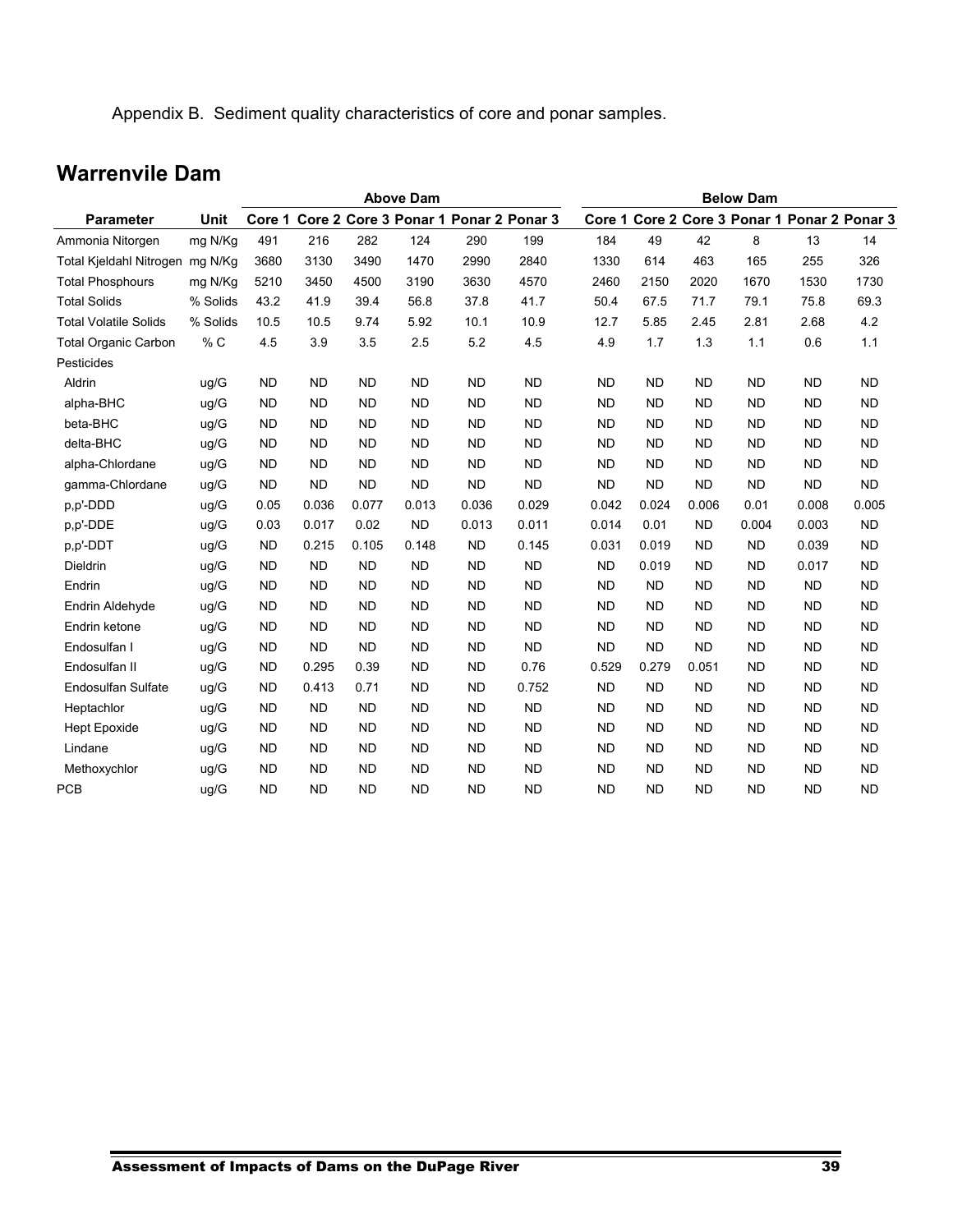|                  |       | <b>Above Dam</b> |           |           |                                                   |           |           | <b>Below Dam</b> |           |           |           |                                              |           |  |
|------------------|-------|------------------|-----------|-----------|---------------------------------------------------|-----------|-----------|------------------|-----------|-----------|-----------|----------------------------------------------|-----------|--|
| <b>Parameter</b> |       |                  |           |           | Unit Core 1 Core 2 Core 3 Ponar 1 Ponar 2 Ponar 3 |           |           |                  |           |           |           | Core 1 Core 2 Core 3 Ponar 1 Ponar 2 Ponar 3 |           |  |
|                  |       |                  |           |           |                                                   |           |           |                  |           |           |           |                                              |           |  |
| Metals           |       |                  |           |           |                                                   |           |           |                  |           |           |           |                                              |           |  |
| Aluminum         | mg/Kg | 11000            | 11000     | 14000     | 7200                                              | 11000     | 10000     | 3900             | 3100      | 2700      | 1700      | 2900                                         | 2800      |  |
| Barium           | mg/Kg | 170              | 160       | 160       | 120                                               | 140       | 140       | 95               | 100       | 63        | 46        | 55                                           | 60        |  |
| Beryllium        | mg/Kg | 0.69             | 0.64      | 0.76      | 0.49                                              | 0.59      | 0.61      | 0.34             | 0.29      | 0.21      | 0.22      | 0.23                                         | 0.28      |  |
| Boron            | mg/Kg | 7.7              | 9.2       | 8.5       | 10                                                | 9.4       | 9.8       | 8.8              | <b>ND</b> | <b>ND</b> | <b>ND</b> | <b>ND</b>                                    | <b>ND</b> |  |
| Cadmium          | mg/Kg | 0.7              | 0.79      | <b>ND</b> | <b>ND</b>                                         | <b>ND</b> | <b>ND</b> | 0.26             | <b>ND</b> | <b>ND</b> | <b>ND</b> | <b>ND</b>                                    | <b>ND</b> |  |
| Calcium          | mg/Kg | 43000            | 42000     | 41000     | 68000E                                            | 40000     | 41000     | 64000            | 73000     | 55000     | 88000     | 73000                                        | 75000     |  |
| Chromium         | mg/Kg | 30               | 23        | 22        | 13                                                | 20        | 20        | 9.6              | 8         | 5.8       | 2.6       | 5.7                                          | 5.7       |  |
| Cobalt           | mg/Kg | 9.9              | 8.4       | 9.3       | 7.2                                               | 7.4       | 8.1       | 6.6              | 6.5       | 6.5       | 5.3       | 6.9                                          | 5         |  |
| Copper           | mg/Kg | 88               | 71        | 86        | 29                                                | 49        | 47        | 25               | 18        | 9.5       | 1.5       | 3.3                                          | 6.3       |  |
| Cyanide          | mg/Kg | <b>ND</b>        | <b>ND</b> | <b>ND</b> | <b>ND</b>                                         | <b>ND</b> | <b>ND</b> | <b>ND</b>        | <b>ND</b> | <b>ND</b> | <b>ND</b> | <b>ND</b>                                    | <b>ND</b> |  |
| Iron             | mg/Kg | 30000            | 27000     | 30000     | 20000                                             | 25000     | 26000     | 15000            | 12000     | 9800      | 9000      | 9600                                         | 9700      |  |
| Lithium          | mg/Kg | 15               | 16        | 18        | 13                                                | 16        | 15        | 8.4              | 7.1       | 5.8       | 8.3       | 6.4B                                         | 7.6B      |  |
| Lead             | mg/Kg | 47               | 40        | 36        | 23                                                | 32        | 29        | 23               | 19        | 13        | 13        | 11                                           | 10        |  |
| Magnesium        | mg/Kg | 21000            | 18000     | 18000     | 35000                                             | 20000     | 19000     | 31000            | 32000     | 28000     | 50000     | 39000                                        | 38000     |  |
| Manganese        | mg/Kg | 680              | 510       | 550       | 580                                               | 490       | 580       | 450              | 560       | 380       | 320       | 330                                          | 370       |  |
| Mercury          | mg/Kg | 0.4              | 0.2       | 0.5       | 0.2                                               | 0.3       | 0.2       | 0.1              | 0.1       | 0.1       | 0.05      | 0.05                                         | 0.04      |  |
| Molybdenum mg/Kg |       | <b>ND</b>        | <b>ND</b> | <b>ND</b> | <b>ND</b>                                         | <b>ND</b> | <b>ND</b> | <b>ND</b>        | <b>ND</b> | <b>ND</b> | <b>ND</b> | <b>ND</b>                                    | <b>ND</b> |  |
| Nickel           | mg/Kg | 22               | 19        | 25        | 12                                                | 17        | 17        | 12               | 8         | <b>ND</b> | <b>ND</b> | 9.1                                          | <b>ND</b> |  |
| Potassium        | mg/Kg | 1400             | 1500      | 1800      | 1200                                              | 1600      | 1400      | 690              | 510       | 470       | 510       | 560                                          | 600       |  |
| Sodium           | mg/Kg | 360              | 350       | 430       | 350                                               | 300       | 350       | 280              | 260       | 170       | 220       | 180                                          | 210       |  |
| Silver           | mg/Kg | 2.5              | 1.6       | 2.6       | $\mathbf{1}$                                      | 1.4       | 1.4       | <b>ND</b>        | <b>ND</b> | <b>ND</b> | <b>ND</b> | <b>ND</b>                                    | <b>ND</b> |  |
| Tin              | mg/Kg | ND               | <b>ND</b> | <b>ND</b> | <b>ND</b>                                         | <b>ND</b> | <b>ND</b> | <b>ND</b>        | <b>ND</b> | ND        | <b>ND</b> | ND                                           | <b>ND</b> |  |
| Titanium         | mg/Kg | 52               | 53        | 67        | 71                                                | 65        | 58        | 58               | 45        | 57        | 40        | 130                                          | 63        |  |
| Vanadium         | mg/Kg | 17               | 17        | 20        | 10                                                | 17        | 15        | 7.7              | 4.7       | 4.8       | 2.8       | 8.4                                          | 4.8       |  |
| Zinc             | mg/Kg | 240              | 200       | 170       | 120                                               | 170       | 170       | 96               | 71        | 43        | 22        | 30                                           | 41        |  |
| Oil & Grease     | mg/Kg | 1547             | 1442      | 1324      | 856                                               | 1744      | 1491      | 847              | 700       | <b>ND</b> | <b>ND</b> | 672                                          | 817       |  |
| Alkylphenols     |       |                  |           |           |                                                   |           |           |                  |           |           |           |                                              |           |  |
| Bisphenol A      | ug/G  | <b>ND</b>        | <b>ND</b> | <b>ND</b> | <b>ND</b>                                         | <b>ND</b> | <b>ND</b> | <b>ND</b>        | <b>ND</b> | <b>ND</b> | <b>ND</b> | <b>ND</b>                                    | <b>ND</b> |  |
| <b>Total NP</b>  | uq/G  | 1066             | 1739      | 432       | <b>ND</b>                                         | <b>ND</b> | 886       | 1398             | 1080      | 410       | <b>ND</b> | <b>ND</b>                                    | <b>ND</b> |  |
| Total NP1EO      | ug/G  | ND.              | <b>ND</b> | ND        | <b>ND</b>                                         | ND        | <b>ND</b> | <b>ND</b>        | <b>ND</b> | ND        | <b>ND</b> | ND                                           | <b>ND</b> |  |
| Total NP2EO      | ug/G  | <b>ND</b>        | <b>ND</b> | <b>ND</b> | <b>ND</b>                                         | <b>ND</b> | <b>ND</b> | <b>ND</b>        | <b>ND</b> | <b>ND</b> | <b>ND</b> | <b>ND</b>                                    | <b>ND</b> |  |
| Octylphenol      | uq/G  | <b>ND</b>        | <b>ND</b> | <b>ND</b> | <b>ND</b>                                         | <b>ND</b> | <b>ND</b> | <b>ND</b>        | <b>ND</b> | <b>ND</b> | <b>ND</b> | <b>ND</b>                                    | <b>ND</b> |  |

# **Warrenvile Dam (continued)**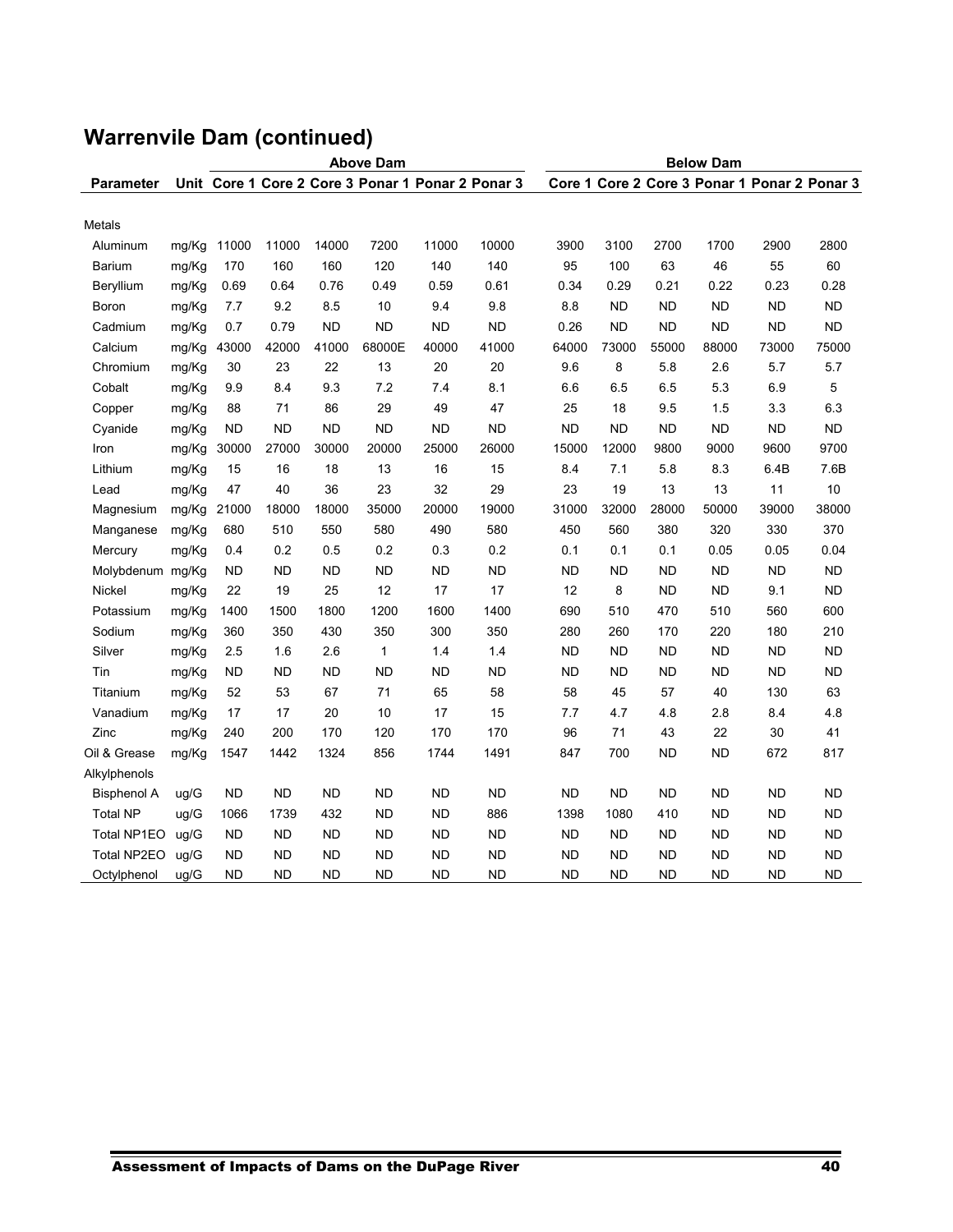# **McDowell Grove Dam**

|                                 |          | <b>Above Dam</b> |           |           |                                       |           |           | <b>Below Dam</b> |           |                                |           |  |  |
|---------------------------------|----------|------------------|-----------|-----------|---------------------------------------|-----------|-----------|------------------|-----------|--------------------------------|-----------|--|--|
| <b>Parameter</b>                | Unit     | Core 1           |           |           | Core 2 Core 3 Ponar 1 Ponar 2 Ponar 3 |           |           |                  |           | Core 1 Ponar 1 Ponar 2 Ponar 3 |           |  |  |
| Ammonia Nitorgen                | mg N/Kg  | 434              | 364       | 468       | 86                                    | 97        | 295       | 105              | 12        | 13                             | 15        |  |  |
| Total Kjeldahl Nitrogen mg N/Kg |          | 2530             | 2380      | 2060      | 1460                                  | 1230      | 2830      | 1640             | 462       | 807                            | 191       |  |  |
| <b>Total Phosphours</b>         | mg N/Kg  | 3430             | 4960      | 4380      | 4020                                  | 998       | 3500      | 3650             | 1530      | 2030                           | 375       |  |  |
| <b>Total Solids</b>             | % Solids | 50.4             | 43.9      | 49.7      | 54.2                                  | 63.2      | 40.2      | 51.7             | 78.2      | 68                             | 84.6      |  |  |
| <b>Total Volatile Solids</b>    | % Solids | 8.81             | 10.2      | 9.02      | 7.7                                   | 5.26      | 9.78      | 10.7             | 4.07      | 4.75                           | 1.81      |  |  |
| <b>Total Organic Carbon</b>     | % C      | 3.5              | 0.7       | 4.5       | 4.4                                   | 3.5       | 3.8       | 5.3              | 0.9       | 1.9                            | 0.9       |  |  |
| Pesticides                      |          |                  |           |           |                                       |           |           |                  |           |                                |           |  |  |
| Aldrin                          | uq/G     | <b>ND</b>        | <b>ND</b> | <b>ND</b> | <b>ND</b>                             | <b>ND</b> | <b>ND</b> | <b>ND</b>        | <b>ND</b> | <b>ND</b>                      | <b>ND</b> |  |  |
| alpha-BHC                       | uq/G     | <b>ND</b>        | <b>ND</b> | <b>ND</b> | <b>ND</b>                             | <b>ND</b> | <b>ND</b> | <b>ND</b>        | <b>ND</b> | <b>ND</b>                      | <b>ND</b> |  |  |
| beta-BHC                        | ug/G     | <b>ND</b>        | <b>ND</b> | <b>ND</b> | <b>ND</b>                             | <b>ND</b> | <b>ND</b> | <b>ND</b>        | <b>ND</b> | <b>ND</b>                      | <b>ND</b> |  |  |
| delta-BHC                       | uq/G     | <b>ND</b>        | <b>ND</b> | <b>ND</b> | <b>ND</b>                             | <b>ND</b> | <b>ND</b> | <b>ND</b>        | <b>ND</b> | <b>ND</b>                      | <b>ND</b> |  |  |
| alpha-Chlordane                 | ug/G     | <b>ND</b>        | <b>ND</b> | <b>ND</b> | <b>ND</b>                             | <b>ND</b> | <b>ND</b> | <b>ND</b>        | <b>ND</b> | <b>ND</b>                      | <b>ND</b> |  |  |
| gamma-Chlordane                 | ug/G     | <b>ND</b>        | <b>ND</b> | <b>ND</b> | <b>ND</b>                             | <b>ND</b> | <b>ND</b> | <b>ND</b>        | <b>ND</b> | <b>ND</b>                      | <b>ND</b> |  |  |
| p,p'-DDD                        | ug/G     | 0.034            | 0.099     | 0.073     | 0.02                                  | 0.007     | 0.069     | 0.031            | 0.007     | 0.026                          | <b>ND</b> |  |  |
| p,p'-DDE                        | uq/G     | 0.019            | 0.04      | 0.04      | 0.008                                 | <b>ND</b> | 0.019     | 0.013            | <b>ND</b> | 0.008                          | <b>ND</b> |  |  |
| p,p'-DDT                        | ug/G     | <b>ND</b>        | <b>ND</b> | <b>ND</b> | <b>ND</b>                             | <b>ND</b> | <b>ND</b> | <b>ND</b>        | <b>ND</b> | <b>ND</b>                      | <b>ND</b> |  |  |
| Dieldrin                        | ug/G     | <b>ND</b>        | <b>ND</b> | <b>ND</b> | <b>ND</b>                             | <b>ND</b> | <b>ND</b> | <b>ND</b>        | <b>ND</b> | <b>ND</b>                      | <b>ND</b> |  |  |
| Endrin                          | uq/G     | <b>ND</b>        | <b>ND</b> | <b>ND</b> | <b>ND</b>                             | <b>ND</b> | <b>ND</b> | <b>ND</b>        | <b>ND</b> | <b>ND</b>                      | <b>ND</b> |  |  |
| Endrin Aldehyde                 | uq/G     | <b>ND</b>        | <b>ND</b> | <b>ND</b> | <b>ND</b>                             | <b>ND</b> | <b>ND</b> | <b>ND</b>        | <b>ND</b> | <b>ND</b>                      | <b>ND</b> |  |  |
| Endrin ketone                   | uq/G     | <b>ND</b>        | <b>ND</b> | <b>ND</b> | <b>ND</b>                             | <b>ND</b> | <b>ND</b> | <b>ND</b>        | <b>ND</b> | <b>ND</b>                      | <b>ND</b> |  |  |
| Endosulfan I                    | ug/G     | <b>ND</b>        | <b>ND</b> | <b>ND</b> | <b>ND</b>                             | <b>ND</b> | <b>ND</b> | <b>ND</b>        | <b>ND</b> | <b>ND</b>                      | <b>ND</b> |  |  |
| Endosulfan II                   | ug/G     | <b>ND</b>        | 0.007     | <b>ND</b> | <b>ND</b>                             | <b>ND</b> | <b>ND</b> | <b>ND</b>        | <b>ND</b> | <b>ND</b>                      | <b>ND</b> |  |  |
| <b>Endosulfan Sulfate</b>       | uq/G     | <b>ND</b>        | <b>ND</b> | 0.053     | 0.011                                 | <b>ND</b> | <b>ND</b> | <b>ND</b>        | <b>ND</b> | <b>ND</b>                      | <b>ND</b> |  |  |
| Heptachlor                      | ug/G     | <b>ND</b>        | <b>ND</b> | <b>ND</b> | <b>ND</b>                             | <b>ND</b> | <b>ND</b> | <b>ND</b>        | <b>ND</b> | <b>ND</b>                      | <b>ND</b> |  |  |
| <b>Hept Epoxide</b>             | ug/G     | <b>ND</b>        | <b>ND</b> | <b>ND</b> | <b>ND</b>                             | <b>ND</b> | <b>ND</b> | <b>ND</b>        | <b>ND</b> | <b>ND</b>                      | <b>ND</b> |  |  |
| Lindane                         | uq/G     | <b>ND</b>        | <b>ND</b> | <b>ND</b> | <b>ND</b>                             | <b>ND</b> | <b>ND</b> | <b>ND</b>        | <b>ND</b> | <b>ND</b>                      | <b>ND</b> |  |  |
| Methoxychlor                    | uq/G     | <b>ND</b>        | <b>ND</b> | <b>ND</b> | <b>ND</b>                             | <b>ND</b> | <b>ND</b> | <b>ND</b>        | <b>ND</b> | <b>ND</b>                      | <b>ND</b> |  |  |
| <b>PCB</b>                      | uq/G     | <b>ND</b>        | <b>ND</b> | <b>ND</b> | <b>ND</b>                             | <b>ND</b> | <b>ND</b> | <b>ND</b>        | <b>ND</b> | <b>ND</b>                      | <b>ND</b> |  |  |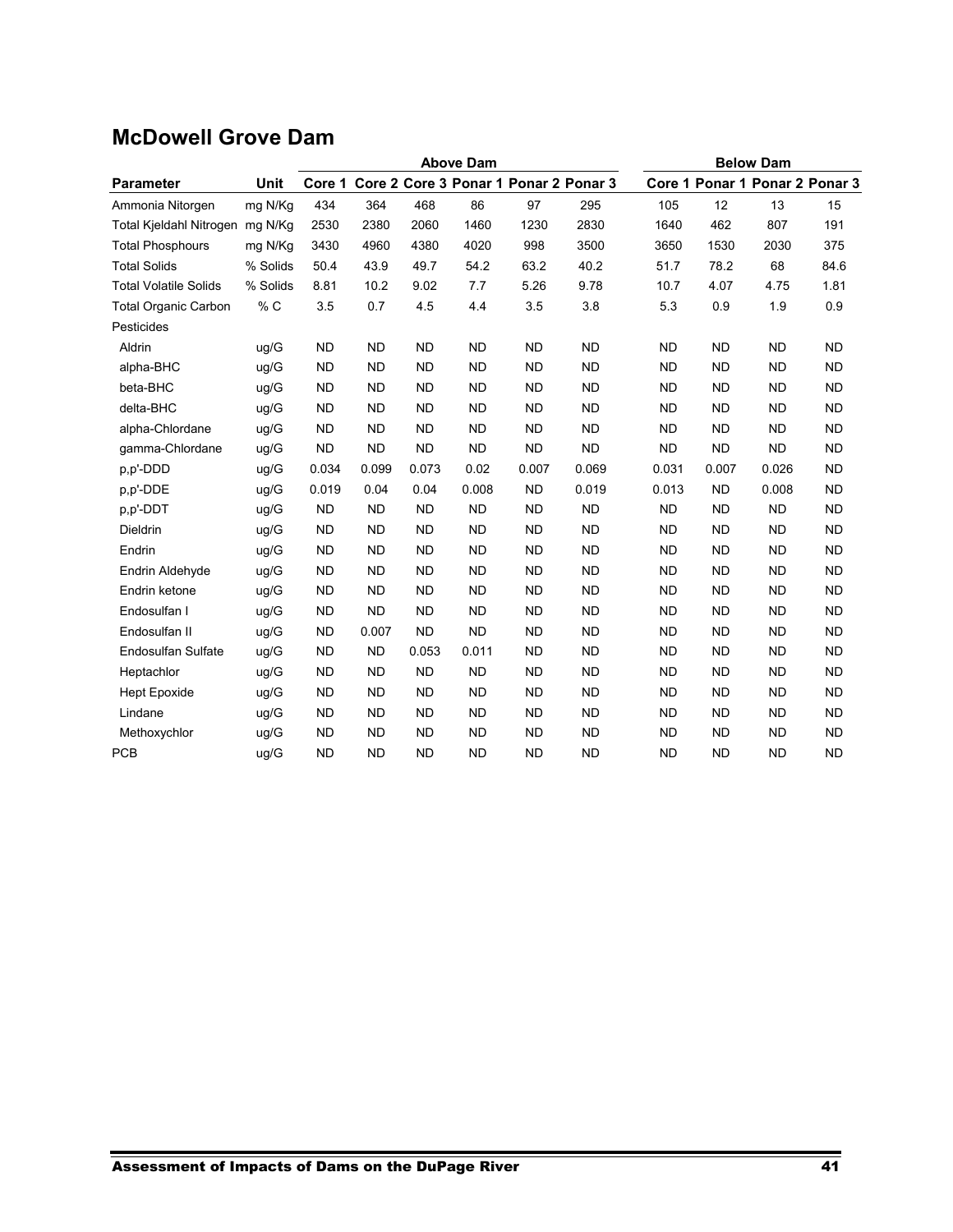|                    |             |           |                | <b>Above Dam</b> | <b>Below Dam</b> |           |                 |           |           |                                |           |
|--------------------|-------------|-----------|----------------|------------------|------------------|-----------|-----------------|-----------|-----------|--------------------------------|-----------|
| <b>Parameter</b>   | <b>Unit</b> | Core 1    | Core 2         | Core 3           | Ponar 1          |           | Ponar 2 Ponar 3 |           |           | Core 1 Ponar 1 Ponar 2 Ponar 3 |           |
| Metals             |             |           |                |                  |                  |           |                 |           |           |                                |           |
| Aluminum           | mg/Kg       | 11000     | 4200           | 8400             | 5600             | 5800      | 11000           | 5300      | 4400      | 3300                           | 1500      |
| <b>Barium</b>      | mg/Kg       | 130       | 63             | 140              | 110              | 63        | 130             | 130       | 62        | 99                             | 43        |
| Beryllium          | mg/Kg       | 0.63      | 0.33           | 0.65             | 0.42             | 0.46      | 0.65            | 0.51      | 0.4       | 0.36                           | 0.3       |
| Boron              | mg/Kg       | 9         | <b>ND</b>      | 16               | 7.1              | 8.8       | <b>ND</b>       | 8.7       | <b>ND</b> | <b>ND</b>                      | <b>ND</b> |
| Cadmium            | mg/Kg       | 0.74      | <b>ND</b>      | <b>ND</b>        | <b>ND</b>        | <b>ND</b> | <b>ND</b>       | <b>ND</b> | <b>ND</b> | <b>ND</b>                      | <b>ND</b> |
| Calcium            | mg/Kg       | 42000     | 77000          | 69000            | 70000            | 130000    | 50000           | 68000     | 81000     | 79000                          | 120000    |
| Chromium           | mg/Kg       | 21        | 6.8            | 22               | 12               | 7.5       | 17              | 11        | 5.8       | 7.6                            | 2.6       |
| Cobalt             | mg/Kg       | 8.6       | 5.2            | 8                | 6.6              | 5.4       | 9               | 6.3       | 4.4       | 4.4                            | <b>ND</b> |
| Copper             | mg/Kg       | 56        | $\overline{7}$ | 79               | 26               | 10        | 64              | 32        | 6.6       | 18                             | <b>ND</b> |
| Cyanide            | mg/Kg       | <b>ND</b> | <b>ND</b>      | <b>ND</b>        | <b>ND</b>        | <b>ND</b> | <b>ND</b>       | <b>ND</b> | <b>ND</b> | <b>ND</b>                      | <b>ND</b> |
| Iron               | mg/Kg       | 25000     | 13000          | 25000            | 21000            | 12000     | 26000           | 20000     | 13000     | 12000                          | 7800      |
| Lead               | mg/Kg       | 36        | 18             | 42               | 25               | 17        | 28              | 21        | 10        | 12                             | 11        |
| Lithium            | mg/Kg       | 15        | 9.5            | 19               | 9                | 16        | 18              | 11        | 13        | 9                              |           |
| Magnesium          | mg/Kg       | 20000     | 35000          | 35000            | 34000            | 74000     | 24000           | 31000     | 40000     | 37000                          | 65000     |
| Manganese          | mg/Kg       | 610       | 430            | 700              | 750              | 470       | 620             | 570       | 420       | 500                            | 390       |
| Molybdenum         | mg/Kg       | <b>ND</b> | <b>ND</b>      | <b>ND</b>        | <b>ND</b>        | <b>ND</b> | <b>ND</b>       | <b>ND</b> | <b>ND</b> | <b>ND</b>                      | <b>ND</b> |
| Mercury            | mg/Kg       | 0.2       | 0.4            | 0.3              | 0.2              | 0.2       | 0.2             | 0.2       | 0.1       | 0.1                            | 0.02      |
| Nickel             | mg/Kg       | 18        | 8.6            | 18               | 12               | 9         | 22              | 13        | 9.8       | 8.6                            | <b>ND</b> |
| Potassium          | mg/Kg       | 1500      | 910            | 1300             | 870              | 1300      | 1600            | 810       | 900       | 610                            | 420       |
| Sodium             | mg/Kg       | 340       | 280            | 410              | 280              | 420       | 370             | 280       | 300       | 310                            | 240       |
| Silver             | mg/Kg       | 1.6       | <b>ND</b>      | 1.5              | 0.69             | <b>ND</b> | 1.4             | 0.7       | <b>ND</b> | <b>ND</b>                      | <b>ND</b> |
| Tin                | mg/Kg       | <b>ND</b> | <b>ND</b>      | <b>ND</b>        | <b>ND</b>        | <b>ND</b> | <b>ND</b>       | <b>ND</b> | <b>ND</b> | <b>ND</b>                      | <b>ND</b> |
| Titanium           | mg/Kg       | 69        | $\overline{2}$ | 61               | 58               | 48        | 55              | 43        | 69        | 51                             | 65        |
| Vanadium           | mg/Kg       | 19        | 8.5            | 14               | 11               | 7.6       | 18              | 9.6       | 9.2       | 7.1                            | 6         |
| Zinc               | mg/Kg       | 150       | 36             | 200              | 120              | 42        | 140             | 110       | 43        | 65                             |           |
| Oil & Grease       | mg/Kg       | 930       | 1700           | 3047             | 976              | 725       | 1025            | 1082      | <b>ND</b> | 858                            | <b>ND</b> |
| Alkylphenols       |             |           |                |                  |                  |           |                 |           |           |                                |           |
| <b>Bisphenol A</b> | uq/G        | <b>ND</b> | <b>ND</b>      | <b>ND</b>        | <b>ND</b>        | <b>ND</b> | <b>ND</b>       | <b>ND</b> | <b>ND</b> | <b>ND</b>                      | <b>ND</b> |
| <b>Total NP</b>    | ug/G        | 795       | 2485           | 930              | 547              | 169       | 494             | 212       | ND        | 197                            | <b>ND</b> |
| Total NP1EO        | ug/G        | ND        | ND             | <b>ND</b>        | <b>ND</b>        | <b>ND</b> | <b>ND</b>       | <b>ND</b> | ND        | ND                             | <b>ND</b> |
| Total NP2EO        | ug/G        | <b>ND</b> | <b>ND</b>      | <b>ND</b>        | <b>ND</b>        | <b>ND</b> | <b>ND</b>       | <b>ND</b> | <b>ND</b> | <b>ND</b>                      | <b>ND</b> |
| Octylphenol        | ug/G        | <b>ND</b> | <b>ND</b>      | <b>ND</b>        | <b>ND</b>        | <b>ND</b> | <b>ND</b>       | <b>ND</b> | <b>ND</b> | <b>ND</b>                      | <b>ND</b> |

# **McDowell Grove Dam (continued)**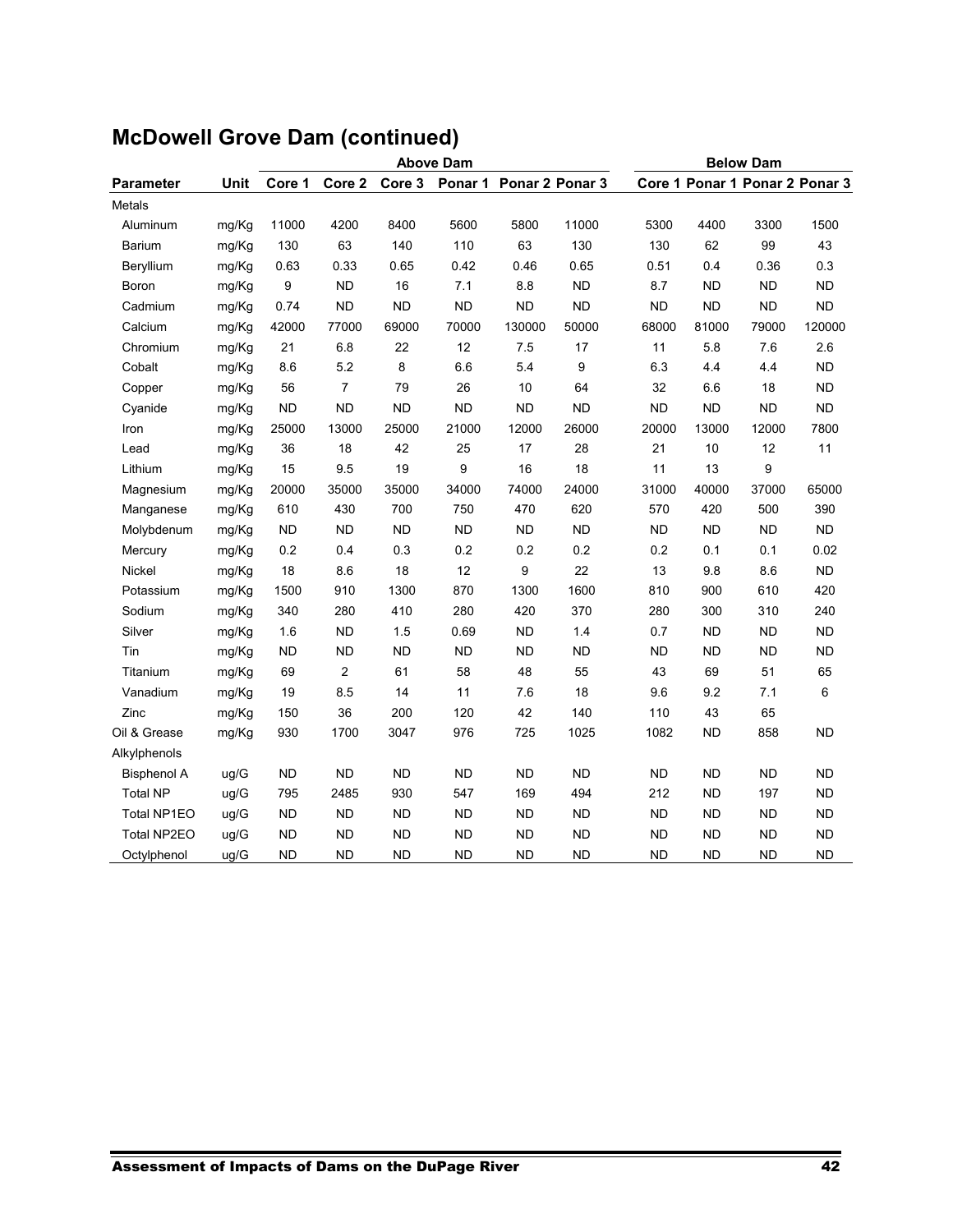# **Hammel Wood Dam**

|                                |          | <b>Above Dam</b> |           |           |           |           |                                        |           | <b>Hammel Woods Dam - Downstream</b> |           |           |                                               |           |  |  |
|--------------------------------|----------|------------------|-----------|-----------|-----------|-----------|----------------------------------------|-----------|--------------------------------------|-----------|-----------|-----------------------------------------------|-----------|--|--|
| <b>Parameter</b>               | Unit     | Core 1           |           |           |           |           | Core 2 Ponar 1 Ponar 2 Ponar 3 Ponar 4 |           |                                      |           |           | Core 1 Core 2 Ponar 1 Ponar 2 Ponar 3 Ponar 4 |           |  |  |
| Ammonia Nitorgen               | mg N/Kg  | 262              | 517       | 46        | 112       | 151       | 86                                     | 144       | 41                                   | 10        | 8         | 8                                             | 13        |  |  |
| <b>Total Kieldahl Nitrogen</b> | mg N/Kg  | 2560             | 3240      | 927       | 1150      | 3210      | 1620                                   | 1610      | 1160                                 | 460       | 74        | 394                                           | 574       |  |  |
| <b>Total Phosphours</b>        | mg N/Kg  | 1660             | 2380      | 888       | 1510      | 3690      | 4670                                   | 872       | 990                                  | 459       | 162       | 460                                           | 583       |  |  |
| <b>Total Solids</b>            | % Solids | 54.2             | 51.1      | 64        | 61.1      | 43.4      | 49                                     | 52.2      | 58.3                                 | 76.7      | 84.3      | 83.2                                          | 77.1      |  |  |
| <b>Total Volatile Solids</b>   | % Solids | 6.79             | 7.74      | 4.45      | 5.22      | 10.1      | 8.53                                   | 10.5      | 10.4                                 | 2.75      | 1.6       | 2.12                                          | 2.41      |  |  |
| <b>Total Organic Carbon</b>    | % C      | 74               | 3.3       | 6         | 3.4       | 0.2       | 8.1                                    | 3.5       | 0.6                                  | 1.2       | 0.7       | 0.5                                           | 1         |  |  |
| Pesticides                     |          |                  |           |           |           |           |                                        |           |                                      |           |           |                                               |           |  |  |
| Aldrin                         | uq/G     | <b>ND</b>        | <b>ND</b> | <b>ND</b> | <b>ND</b> | <b>ND</b> | <b>ND</b>                              | <b>ND</b> | <b>ND</b>                            | <b>ND</b> | <b>ND</b> | <b>ND</b>                                     | <b>ND</b> |  |  |
| alpha-BHC                      | ug/G     | <b>ND</b>        | <b>ND</b> | <b>ND</b> | <b>ND</b> | <b>ND</b> | <b>ND</b>                              | <b>ND</b> | <b>ND</b>                            | <b>ND</b> | <b>ND</b> | <b>ND</b>                                     | <b>ND</b> |  |  |
| beta-BHC                       | uq/G     | <b>ND</b>        | <b>ND</b> | <b>ND</b> | <b>ND</b> | <b>ND</b> | <b>ND</b>                              | <b>ND</b> | <b>ND</b>                            | <b>ND</b> | <b>ND</b> | <b>ND</b>                                     | <b>ND</b> |  |  |
| delta-BHC                      | ug/G     | <b>ND</b>        | <b>ND</b> | <b>ND</b> | <b>ND</b> | <b>ND</b> | <b>ND</b>                              | <b>ND</b> | <b>ND</b>                            | <b>ND</b> | <b>ND</b> | <b>ND</b>                                     | <b>ND</b> |  |  |
| alpha-Chlordane                | ug/G     | <b>ND</b>        | <b>ND</b> | <b>ND</b> | <b>ND</b> | <b>ND</b> | <b>ND</b>                              | <b>ND</b> | <b>ND</b>                            | <b>ND</b> | <b>ND</b> | <b>ND</b>                                     | <b>ND</b> |  |  |
| gamma-Chlordane                | ug/G     | <b>ND</b>        | <b>ND</b> | <b>ND</b> | <b>ND</b> | <b>ND</b> | <b>ND</b>                              | <b>ND</b> | <b>ND</b>                            | <b>ND</b> | <b>ND</b> | <b>ND</b>                                     | <b>ND</b> |  |  |
| p,p'-DDD                       | uq/G     | 0.038            | 0.012     | <b>ND</b> | <b>ND</b> | 0.013     | 0.011                                  | 0.007     | <b>ND</b>                            | <b>ND</b> | <b>ND</b> | <b>ND</b>                                     | <b>ND</b> |  |  |
| p,p'-DDE                       | ug/G     | 0.012            | 0.009     | <b>ND</b> | <b>ND</b> | 0.008     | 0.006                                  | ND.       | <b>ND</b>                            | <b>ND</b> | <b>ND</b> | <b>ND</b>                                     | <b>ND</b> |  |  |
| p,p'-DDT                       | ug/G     | <b>ND</b>        | <b>ND</b> | <b>ND</b> | <b>ND</b> | <b>ND</b> | 0.05                                   | <b>ND</b> | <b>ND</b>                            | <b>ND</b> | <b>ND</b> | <b>ND</b>                                     | <b>ND</b> |  |  |
| Dieldrin                       | ug/G     | <b>ND</b>        | <b>ND</b> | <b>ND</b> | <b>ND</b> | <b>ND</b> | <b>ND</b>                              | 0.005     | 0.009                                | 0.005     | <b>ND</b> | <b>ND</b>                                     | <b>ND</b> |  |  |
| Endrin                         | ug/G     | <b>ND</b>        | <b>ND</b> | <b>ND</b> | <b>ND</b> | <b>ND</b> | <b>ND</b>                              | <b>ND</b> | <b>ND</b>                            | <b>ND</b> | <b>ND</b> | <b>ND</b>                                     | <b>ND</b> |  |  |
| Endrin Aldehyde                | ug/G     | <b>ND</b>        | <b>ND</b> | <b>ND</b> | <b>ND</b> | <b>ND</b> | <b>ND</b>                              | <b>ND</b> | <b>ND</b>                            | <b>ND</b> | <b>ND</b> | <b>ND</b>                                     | <b>ND</b> |  |  |
| Endrin ketone                  | uq/G     | <b>ND</b>        | <b>ND</b> | <b>ND</b> | <b>ND</b> | <b>ND</b> | <b>ND</b>                              | <b>ND</b> | <b>ND</b>                            | <b>ND</b> | <b>ND</b> | <b>ND</b>                                     | <b>ND</b> |  |  |
| Endosulfan I                   | ug/G     | <b>ND</b>        | <b>ND</b> | <b>ND</b> | <b>ND</b> | <b>ND</b> | <b>ND</b>                              | <b>ND</b> | <b>ND</b>                            | <b>ND</b> | <b>ND</b> | <b>ND</b>                                     | <b>ND</b> |  |  |
| Endosulfan II                  | ug/G     | <b>ND</b>        | <b>ND</b> | <b>ND</b> | <b>ND</b> | <b>ND</b> | <b>ND</b>                              | 0.006     | <b>ND</b>                            | <b>ND</b> | <b>ND</b> | <b>ND</b>                                     | <b>ND</b> |  |  |
| <b>Endosulfan Sulfate</b>      | uq/G     | <b>ND</b>        | <b>ND</b> | <b>ND</b> | <b>ND</b> | <b>ND</b> | <b>ND</b>                              | <b>ND</b> | <b>ND</b>                            | <b>ND</b> | <b>ND</b> | <b>ND</b>                                     | <b>ND</b> |  |  |
| Heptachlor                     | uq/G     | <b>ND</b>        | <b>ND</b> | <b>ND</b> | <b>ND</b> | <b>ND</b> | <b>ND</b>                              | <b>ND</b> | <b>ND</b>                            | <b>ND</b> | <b>ND</b> | <b>ND</b>                                     | <b>ND</b> |  |  |
| <b>Hept Epoxide</b>            | ug/G     | <b>ND</b>        | <b>ND</b> | <b>ND</b> | <b>ND</b> | <b>ND</b> | <b>ND</b>                              | <b>ND</b> | <b>ND</b>                            | <b>ND</b> | <b>ND</b> | <b>ND</b>                                     | <b>ND</b> |  |  |
| Lindane                        | ug/G     | <b>ND</b>        | <b>ND</b> | <b>ND</b> | <b>ND</b> | <b>ND</b> | <b>ND</b>                              | <b>ND</b> | <b>ND</b>                            | <b>ND</b> | <b>ND</b> | <b>ND</b>                                     | <b>ND</b> |  |  |
| Methoxychlor                   | ug/G     | <b>ND</b>        | <b>ND</b> | <b>ND</b> | <b>ND</b> | <b>ND</b> | <b>ND</b>                              | <b>ND</b> | <b>ND</b>                            | <b>ND</b> | <b>ND</b> | <b>ND</b>                                     | <b>ND</b> |  |  |
| <b>PCB</b>                     | uq/G     | <b>ND</b>        | <b>ND</b> | <b>ND</b> | <b>ND</b> | <b>ND</b> | <b>ND</b>                              | <b>ND</b> | <b>ND</b>                            | <b>ND</b> | <b>ND</b> | <b>ND</b>                                     | <b>ND</b> |  |  |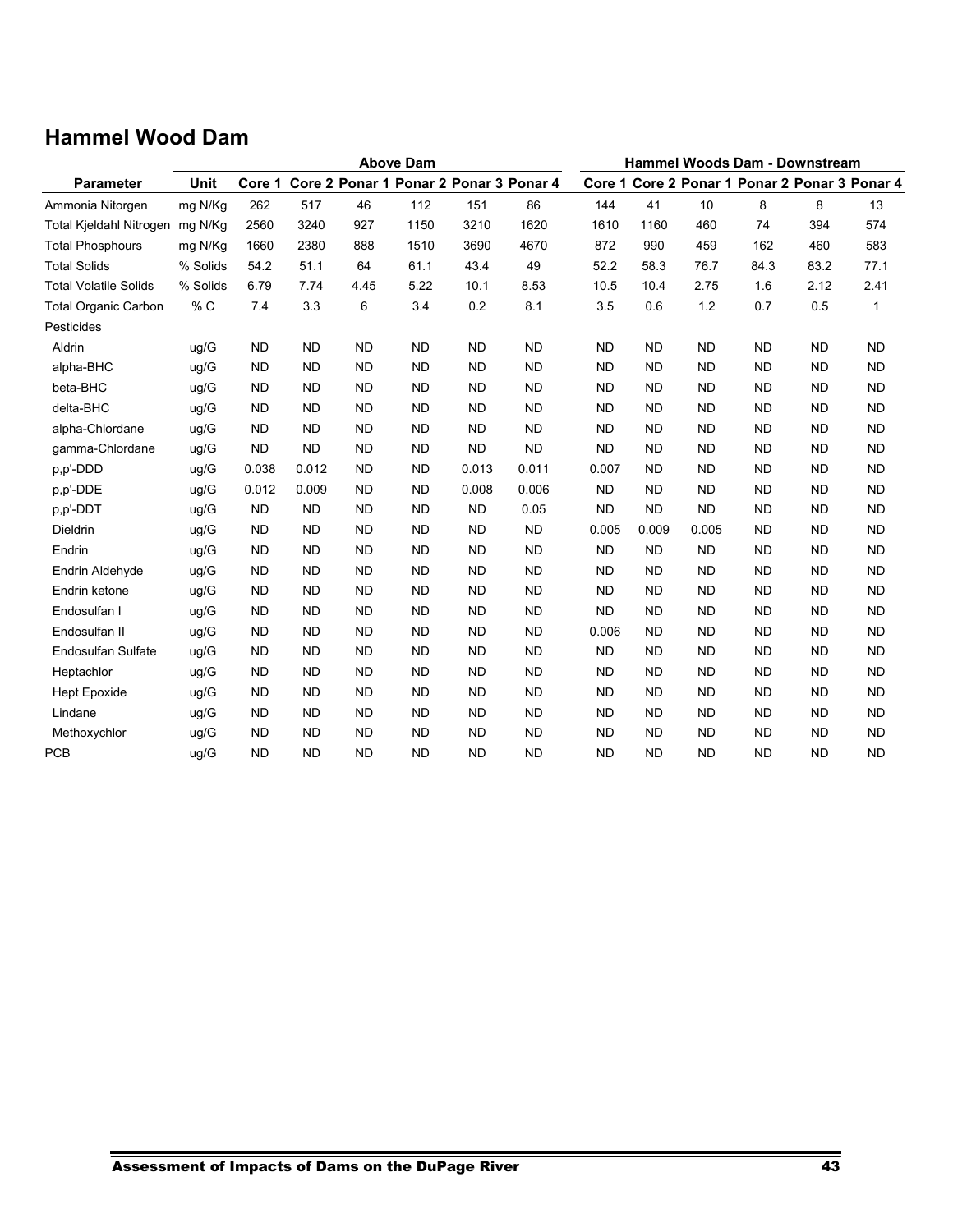| <b>Above Dam</b>   |             |           |           |                |                         |           | Hammel Woods Dam - Downstream |           |           |           |           |                                               |           |
|--------------------|-------------|-----------|-----------|----------------|-------------------------|-----------|-------------------------------|-----------|-----------|-----------|-----------|-----------------------------------------------|-----------|
| Parameter          | <b>Unit</b> | Core 1    | Core 2    | Ponar 1        | Ponar 2 Ponar 3 Ponar 4 |           |                               |           |           |           |           | Core 1 Core 2 Ponar 1 Ponar 2 Ponar 3 Ponar 4 |           |
| Metals             |             |           |           |                |                         |           |                               |           |           |           |           |                                               |           |
| Aluminum           | mg/Kg       | 8900      | 10000     | 5000           | 5200                    | 8000      | 7900                          | 6700      | 5500      | 4200      | 1300      | 3300                                          | 3600      |
| Barium             | mg/Kg       | 100       | 120       | 66             | 79                      | 95        | 100                           | 81        | 88        | 66        | 46        | 78                                            | 70        |
| Beryllium          | mg/Kg       | 0.6       | 0.66      | 0.45           | 0.5                     | 0.59      | 0.56                          | 0.56      | 0.46      | 0.44      | 0.26      | 0.4                                           | 0.39      |
| Boron              | mg/Kg       | <b>ND</b> | <b>ND</b> | $\overline{7}$ | 9.6                     | 9.1       | 8.5                           | 7.9       | 7.4       | <b>ND</b> | <b>ND</b> | <b>ND</b>                                     | <b>ND</b> |
| Cadmium            | mg/Kg       | <b>ND</b> | <b>ND</b> | <b>ND</b>      | <b>ND</b>               | <b>ND</b> | <b>ND</b>                     | <b>ND</b> | <b>ND</b> | <b>ND</b> | <b>ND</b> | <b>ND</b>                                     | <b>ND</b> |
| Calcium            | mg/Kg       | 82000     | 84000     | 94000          | 160000                  | 82000     | 89000                         | 59000     | 90000     | 60000     | 99000     | 100000                                        | 110000    |
| Chromium           | mg/Kg       | 12        | 16        | 7.9            | $\overline{7}$          | 12        | 12                            | 9         | 7.5       | 6         | 1.8       | 4.4                                           | 4.6       |
| Cobalt             | mg/Kg       | 6.7       | 7.4       | <b>ND</b>      | 4                       | 6.7       | 7.1                           | 9.7       | 5.7       | 9.5       | <b>ND</b> | 6.2                                           | 5.1       |
| Copper             | mg/Kg       | 20        | 32        | 14             | 8.9                     | 30        | 30                            | 13        | 12        | 4.7       | <b>ND</b> | 2.4                                           | 1.9       |
| Cyanide            | mg/Kg       | <b>ND</b> | <b>ND</b> | <b>ND</b>      | <b>ND</b>               | <b>ND</b> | <b>ND</b>                     | <b>ND</b> | <b>ND</b> | <b>ND</b> | <b>ND</b> | <b>ND</b>                                     | <b>ND</b> |
| Iron               | mg/Kg       | 18000     | 22000     | 12000          | 11000                   | 21000     | 24000                         | 17000     | 14000     | 14000     | 6500      | 11000                                         | 11000     |
| Lead               | mg/Kg       | 31        | 43        | 21             | 18                      | 38        | 33                            |           | 16        | 23        | 10        | 17                                            | 11        |
| Lithium            | mg/Kg       | 16        | 16        | 14             | 17                      | 14        | 14                            | 12        | 14        | 7.9       | 11        | 9.4                                           | 9.9       |
| Magnesium          | mg/Kg       | 18000     | 18000     | 39000          | 44000                   | 23000     | 22000                         | 21000     | 20000     | 27000     | 52000     | 35000                                         | 28000     |
| Manganese          | mg/Kg       | 430       | 620       | 470            | 530                     | 750       | 1000                          | 540       | 490       | 630       | 500       | 630                                           | 560       |
| Mercury            | mg/Kg       | 0.2       | 0.2       | 0.1            | 0.1                     | 0.2       | 0.2                           | 0.1       | 0.1       | 0.04      | 0.02      | 0.04                                          | 0.03      |
| Molybdenum         | mg/Kg       | <b>ND</b> | <b>ND</b> | <b>ND</b>      | <b>ND</b>               | <b>ND</b> | <b>ND</b>                     | <b>ND</b> | <b>ND</b> | <b>ND</b> | <b>ND</b> | <b>ND</b>                                     | <b>ND</b> |
| Silver             | mg/Kg       | <b>ND</b> | 0.92B     | <b>ND</b>      | <b>ND</b>               | 0.82      | <b>ND</b>                     | ND.       | <b>ND</b> | <b>ND</b> | <b>ND</b> | <b>ND</b>                                     | <b>ND</b> |
| Sodium             | mg/Kg       | 320       | 320       | 290            | 360                     | 300       | 300                           | 230       | 260       | 190       | 190       | 330                                           | 260       |
| Nickel             | mg/Kg       | 16        | 20        | 11             | 8.2                     | 17        | 17                            | 16        | 12        | 11        | <b>ND</b> | <b>ND</b>                                     | 8.3       |
| Potassium          | mg/Kg       | 1300      | 1400      | 960            | 930                     | 1300      | 1300                          | 1000      | 990       | 720       | 410       | 610                                           | 690       |
| Tin                | mg/Kg       | <b>ND</b> | <b>ND</b> | <b>ND</b>      | <b>ND</b>               | <b>ND</b> | <b>ND</b>                     | <b>ND</b> | <b>ND</b> | <b>ND</b> | <b>ND</b> | <b>ND</b>                                     | <b>ND</b> |
| Titanium           | mg/Kg       | 37        | 40        | 34             | 39                      | 49        | 51                            | 62        | 38        | 55        | 24        | 50                                            | 46        |
| Vanadium           | mg/Kg       | 14        | 15        | 8.1            | 8.5                     | 12        | 11                            | 18        | 9.6       | 14        | 1.3       | 8.6                                           | 6.7       |
| Zinc               | mg/Kg       | 88        | 120       | 63             | 48                      | 130       | 130                           | 65        | 63        | 35        | 17        | 26                                            | 30        |
| Oil & Grease       | mg/Kg       | 916       | 849       | 728            | 720                     | 1239      | 1180                          | 625       | 787       | <b>ND</b> | <b>ND</b> | 617                                           | 869       |
| Alkylphenols       |             |           |           |                |                         |           |                               |           |           |           |           |                                               |           |
| Bisphenol A        | ug/G        | <b>ND</b> | <b>ND</b> | <b>ND</b>      | <b>ND</b>               | <b>ND</b> | <b>ND</b>                     | <b>ND</b> | <b>ND</b> | <b>ND</b> | <b>ND</b> | ND                                            | <b>ND</b> |
| <b>Total NP</b>    | uq/G        | 643       | 1105      | 202            | 944                     | 764       | 879                           | 428       | 360       | <b>ND</b> | <b>ND</b> | <b>ND</b>                                     | <b>ND</b> |
| Total NP1EO        | ug/G        | <b>ND</b> | <b>ND</b> | <b>ND</b>      | <b>ND</b>               | <b>ND</b> | <b>ND</b>                     | <b>ND</b> | <b>ND</b> | <b>ND</b> | <b>ND</b> | <b>ND</b>                                     | ND        |
| <b>Total NP2EO</b> | ug/G        | <b>ND</b> | <b>ND</b> | <b>ND</b>      | <b>ND</b>               | <b>ND</b> | <b>ND</b>                     | <b>ND</b> | <b>ND</b> | <b>ND</b> | <b>ND</b> | <b>ND</b>                                     | <b>ND</b> |
| Octylphenol        | uq/G        | <b>ND</b> | <b>ND</b> | <b>ND</b>      | <b>ND</b>               | <b>ND</b> | <b>ND</b>                     | <b>ND</b> | <b>ND</b> | <b>ND</b> | <b>ND</b> | <b>ND</b>                                     | <b>ND</b> |

# **Hammel Wood Dam (continued)**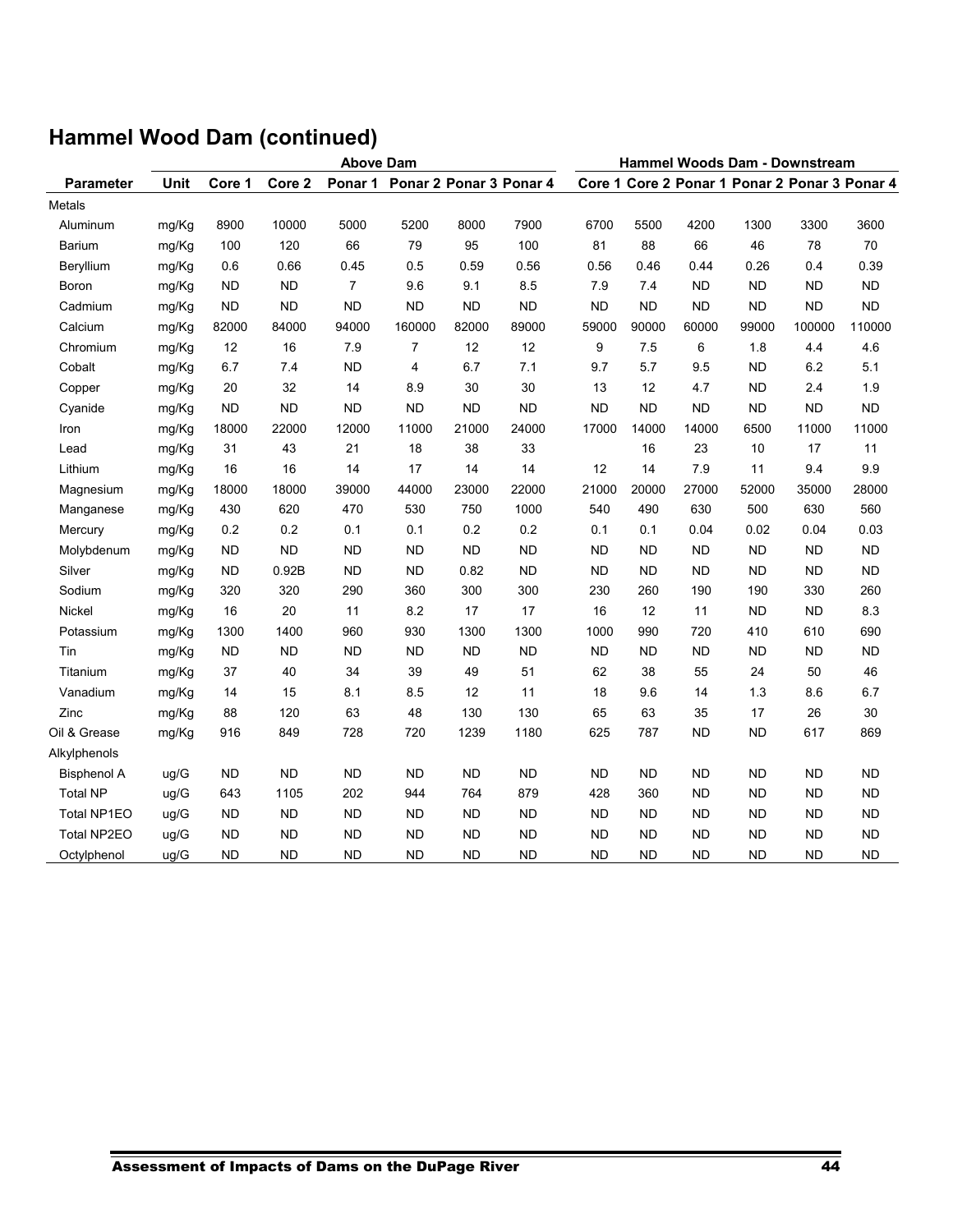## **Channahon Dam**

|                              |          | <b>Above Dam</b> |           |           |           |           |           |                                       |           |
|------------------------------|----------|------------------|-----------|-----------|-----------|-----------|-----------|---------------------------------------|-----------|
| <b>Parameter</b>             | Unit     | Core 1           | Core 2    | Core 3    |           |           |           | Core 4 Core 5 Ponar 1 Ponar 2 Ponar 3 |           |
| Ammonia Nitorgen             | mg N/Kg  | 42               | 143       | 100       | 126       | 142       | 127       | 157                                   | 176       |
| Total Kjeldahl Nitrogen      | mg N/Kg  | 3220             | 2560      | 2460      | 2930      | 2750      | 3130      | 3260                                  | 3170      |
| <b>Total Phosphours</b>      | mg N/Kg  | 2380             | 1780      | 3840      | 3240      | 1510      | 3230      | 2400                                  | 2780      |
| <b>Total Solids</b>          | % Solids | 44.6             | 48.2      | 49        | 45.6      | 48        | 39.6      | 33.9                                  | 35.6      |
| <b>Total Volatile Solids</b> | % Solids | 9.95             | 8.78      | 10.3      | 10.4      | 10.1      | 10.4      | 11.1                                  | 10.9      |
| <b>Total Organic Carbon</b>  | % C      | 8.7              | 3.3       | 3.8       | 3.8       | 3.8       | 6.4       | 3.9                                   | 4.1       |
| Pesticides                   |          |                  |           |           |           |           |           |                                       |           |
| Aldrin                       | ug/G     | <b>ND</b>        | <b>ND</b> | <b>ND</b> | <b>ND</b> | <b>ND</b> | <b>ND</b> | <b>ND</b>                             | <b>ND</b> |
| alpha-BHC                    | ug/G     | <b>ND</b>        | <b>ND</b> | <b>ND</b> | <b>ND</b> | <b>ND</b> | <b>ND</b> | <b>ND</b>                             | <b>ND</b> |
| beta-BHC                     | uq/G     | <b>ND</b>        | <b>ND</b> | <b>ND</b> | <b>ND</b> | <b>ND</b> | <b>ND</b> | <b>ND</b>                             | <b>ND</b> |
| delta-BHC                    | uq/G     | <b>ND</b>        | <b>ND</b> | <b>ND</b> | <b>ND</b> | <b>ND</b> | <b>ND</b> | <b>ND</b>                             | <b>ND</b> |
| alpha-Chlordane              | ug/G     | <b>ND</b>        | <b>ND</b> | <b>ND</b> | <b>ND</b> | <b>ND</b> | <b>ND</b> | <b>ND</b>                             | <b>ND</b> |
| gamma-Chlordane              | ug/G     | <b>ND</b>        | <b>ND</b> | <b>ND</b> | <b>ND</b> | <b>ND</b> | <b>ND</b> | <b>ND</b>                             | <b>ND</b> |
| p.p'-DDD                     | uq/G     | 0.008            | 0.006     | 0.006     | 0.006     | 0.006     | 0.011     | 0.008                                 | 0.006     |
| p,p'-DDE                     | uq/G     | 0.006            | <b>ND</b> | 0.004     | 0.005     | 0.005     | 0.007     | 0.008                                 | 0.005     |
| p,p'-DDT                     | uq/G     | 0.029            | 0.023     | 0.019     | 0.050     | 0.028     | 0.022     | 0.027                                 | 0.035     |
| Dieldrin                     | ug/G     | <b>ND</b>        | <b>ND</b> | <b>ND</b> | <b>ND</b> | <b>ND</b> | <b>ND</b> | <b>ND</b>                             | <b>ND</b> |
| Endrin                       | ug/G     | <b>ND</b>        | <b>ND</b> | <b>ND</b> | <b>ND</b> | <b>ND</b> | <b>ND</b> | <b>ND</b>                             | <b>ND</b> |
| Endrin Aldehyde              | ug/G     | <b>ND</b>        | <b>ND</b> | <b>ND</b> | <b>ND</b> | <b>ND</b> | <b>ND</b> | <b>ND</b>                             | <b>ND</b> |
| Endrin ketone                | uq/G     | <b>ND</b>        | <b>ND</b> | <b>ND</b> | <b>ND</b> | <b>ND</b> | <b>ND</b> | <b>ND</b>                             | <b>ND</b> |
| Endosulfan I                 | ug/G     | <b>ND</b>        | <b>ND</b> | <b>ND</b> | <b>ND</b> | <b>ND</b> | <b>ND</b> | <b>ND</b>                             | <b>ND</b> |
| Endosulfan II                | ug/G     | 0.559            | 0.516     | 0.439     | 0.510     | 0.232     | 0.259     | 0.255                                 | 0.138     |
| <b>Endosulfan Sulfate</b>    | ug/G     | <b>ND</b>        | <b>ND</b> | <b>ND</b> | <b>ND</b> | <b>ND</b> | <b>ND</b> | <b>ND</b>                             | <b>ND</b> |
| Heptachlor                   | uq/G     | <b>ND</b>        | <b>ND</b> | <b>ND</b> | <b>ND</b> | <b>ND</b> | <b>ND</b> | <b>ND</b>                             | <b>ND</b> |
| <b>Hept Epoxide</b>          | uq/G     | <b>ND</b>        | <b>ND</b> | <b>ND</b> | <b>ND</b> | <b>ND</b> | <b>ND</b> | <b>ND</b>                             | <b>ND</b> |
| Lindane                      | ug/G     | <b>ND</b>        | <b>ND</b> | <b>ND</b> | <b>ND</b> | <b>ND</b> | <b>ND</b> | <b>ND</b>                             | <b>ND</b> |
| Methoxychlor                 | uq/G     | <b>ND</b>        | <b>ND</b> | <b>ND</b> | <b>ND</b> | ND        | ND        | <b>ND</b>                             | <b>ND</b> |
| PCB (ug/G)                   | uq/G     | <b>ND</b>        | <b>ND</b> | <b>ND</b> | <b>ND</b> | <b>ND</b> | <b>ND</b> | <b>ND</b>                             | <b>ND</b> |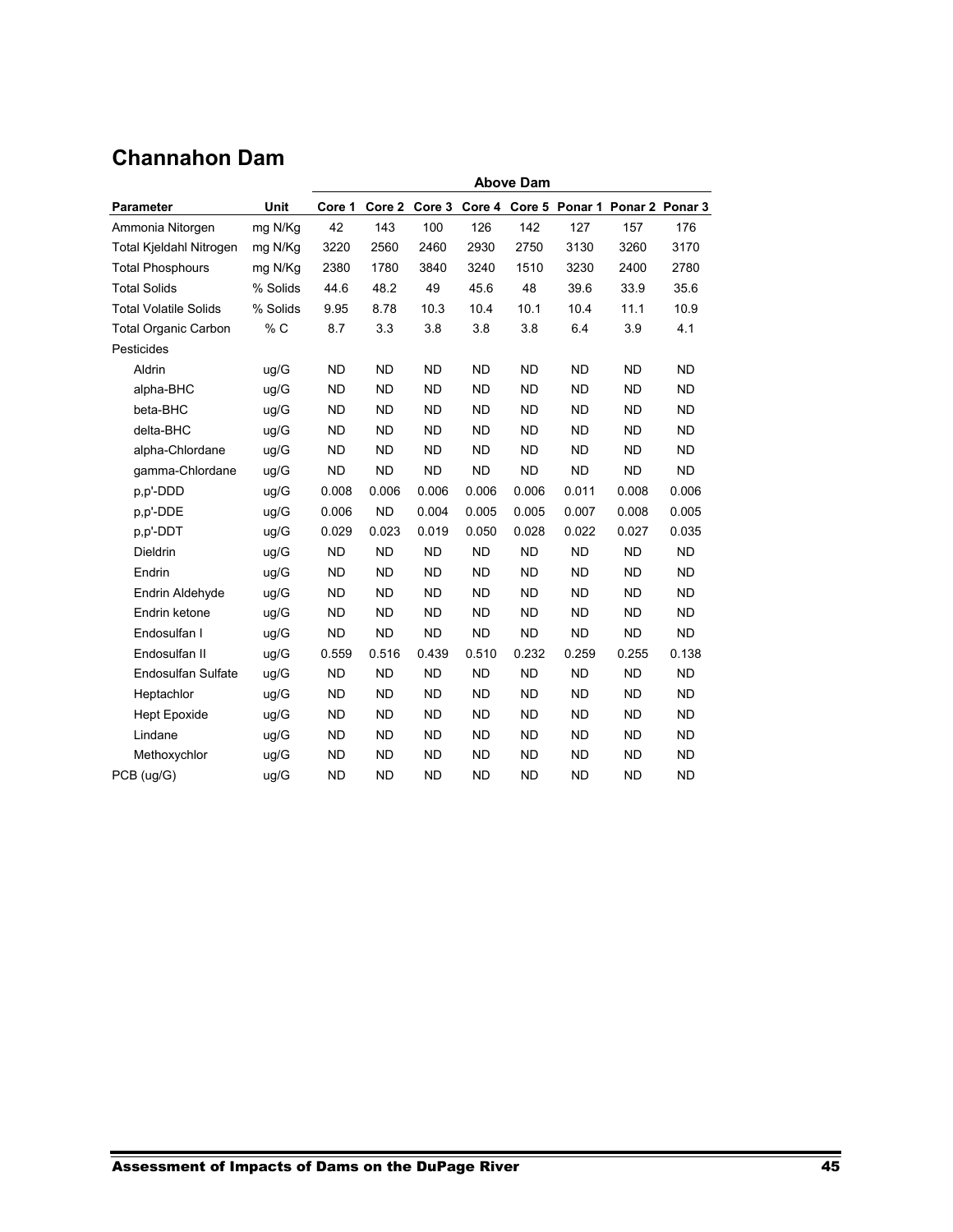|                    |       | <b>Above Dam</b> |           |           |           |           |           |                                       |              |  |
|--------------------|-------|------------------|-----------|-----------|-----------|-----------|-----------|---------------------------------------|--------------|--|
| <b>Parameter</b>   | Unit  | Core 1           | Core 2    | Core 3    |           |           |           | Core 4 Core 5 Ponar 1 Ponar 2 Ponar 3 |              |  |
| Metals             |       |                  |           |           |           |           |           |                                       |              |  |
| Aluminum           | mg/Kg | 11000            | 11000     | 12000     | 11000     | 13000     | 11000     | 13000                                 | 10000        |  |
| Barium             | mg/Kg | 120              | 110       | 110       | 110       | 110       | 120       | 120                                   | 110          |  |
| Beryllium          | mg/Kg | 0.69             | 0.62      | 0.68      | 0.66      | 0.7       | 0.64      | 0.7                                   | 0.6          |  |
| Boron              | mg/Kg | 10               | 8.8       | 11        | <b>ND</b> | 9         | 12        | 10                                    | 7.7          |  |
| Cadmium            | mg/Kg | 2.7              | <b>ND</b> | 1.5       | <b>ND</b> | <b>ND</b> | <b>ND</b> | 0.76                                  | $\mathbf{1}$ |  |
| Calcium            | mg/Kg | 56000            | 97000     | 53000     | 42000     | 52000     | 77000     | 55000                                 | 57000        |  |
| Chromium           | mg/Kg | 34               | 13        | 23        | 15        | 17        | 18        | 19                                    | 19           |  |
| Cobalt             | mg/Kg | 9.2              | 7.5       | 8.7       | 8.5       | 7.7       | 8.1       | 7.7                                   | 7.3          |  |
| Copper             | mg/Kg | 48               | 22        | 32        | 25        | 26        | 39        | 40                                    | 37           |  |
| Cyanide            | mg/Kg | <b>ND</b>        | <b>ND</b> | <b>ND</b> | <b>ND</b> | <b>ND</b> | <b>ND</b> | <b>ND</b>                             | <b>ND</b>    |  |
| Iron               | mg/Kg | 27000            | 19000     | 24000     | 25000     | 23000     | 24000     | 26000                                 | 22000        |  |
| Lithium            | mg/Kg | 18               | 16        | 16        | 16        | 19        | 17        | 20                                    | 16           |  |
| Lead               | mg/Kg | 110              | 31        | 63        | 34        | 26        | 40        | 34                                    | 51           |  |
| Magnesium          | mg/Kg | 15000            | 16000     | 13000     | 12000     | 13000     | 20000     | 17000                                 | 15000        |  |
| Manganese          | mg/Kg | 410              | 520       | 440       | 590       | 340       | 660       | 580                                   | 500          |  |
| Mercury            | mg/Kg | 0.7              | 0.2       | 0.4       | 0.2       | 0.3       | 0.1       | 0.2                                   | 0.4          |  |
| Molybdenum         | mg/Kg | 0.33             | <b>ND</b> | <b>ND</b> | <b>ND</b> | <b>ND</b> | <b>ND</b> | <b>ND</b>                             | <b>ND</b>    |  |
| Nickel             | mg/Kg | 26               | 17        | 23        | 19        | 19        | 20        | 20                                    | 18           |  |
| Potassium          | mg/Kg | 1600             | 1500      | 1600      | 1400      | 1800      | 1600      | 2000                                  | 1500         |  |
| Silver             | mg/Kg | 1.2              | 0.68      | 1         | 0.87      | 0.86      | 1.3       | $\mathbf{1}$                          | 1.2          |  |
| Sodium             | mg/Kg | 330              | 300       | 270       | 260       | 240       | 290       | 270                                   | 270          |  |
| Tin                | mg/Kg | <b>ND</b>        | ND        | <b>ND</b> | <b>ND</b> | ND        | ND        | ND                                    | <b>ND</b>    |  |
| Titanium           | mg/Kg | 70               | 75        | 70        | 31        | 66        | 69        | 69                                    | 35           |  |
| Vanadium           | mg/Kg | 19               | 17        | 19        | 19        | 21        | 17        | 20                                    | 15           |  |
| Zinc               | mg/Kg | 250              | 93        | 170       | 110       | 110       | 150       | 150                                   | 150          |  |
| Oil & Grease       | mg/Kg | 767              | 901       | 800       | 1038      | 1780      | 1218      | 676                                   | 912          |  |
| Alkylphenols       |       |                  |           |           |           |           |           |                                       |              |  |
| <b>Bisphenol A</b> | ug/G  | <b>ND</b>        | <b>ND</b> | <b>ND</b> | <b>ND</b> | <b>ND</b> | <b>ND</b> | <b>ND</b>                             | <b>ND</b>    |  |
| <b>Total NP</b>    | ug/G  | <b>ND</b>        | <b>ND</b> | <b>ND</b> | <b>ND</b> | <b>ND</b> | 332       | 470                                   | 521          |  |
| Total NP1EO        | ug/G  | <b>ND</b>        | <b>ND</b> | <b>ND</b> | <b>ND</b> | <b>ND</b> | <b>ND</b> | <b>ND</b>                             | <b>ND</b>    |  |
| Total NP2EO        | ug/G  | <b>ND</b>        | <b>ND</b> | <b>ND</b> | <b>ND</b> | <b>ND</b> | <b>ND</b> | <b>ND</b>                             | <b>ND</b>    |  |
| Octylphenol        | ug/G  | <b>ND</b>        | <b>ND</b> | <b>ND</b> | <b>ND</b> | <b>ND</b> | <b>ND</b> | <b>ND</b>                             | <b>ND</b>    |  |

# **Channahon Dam (continued)**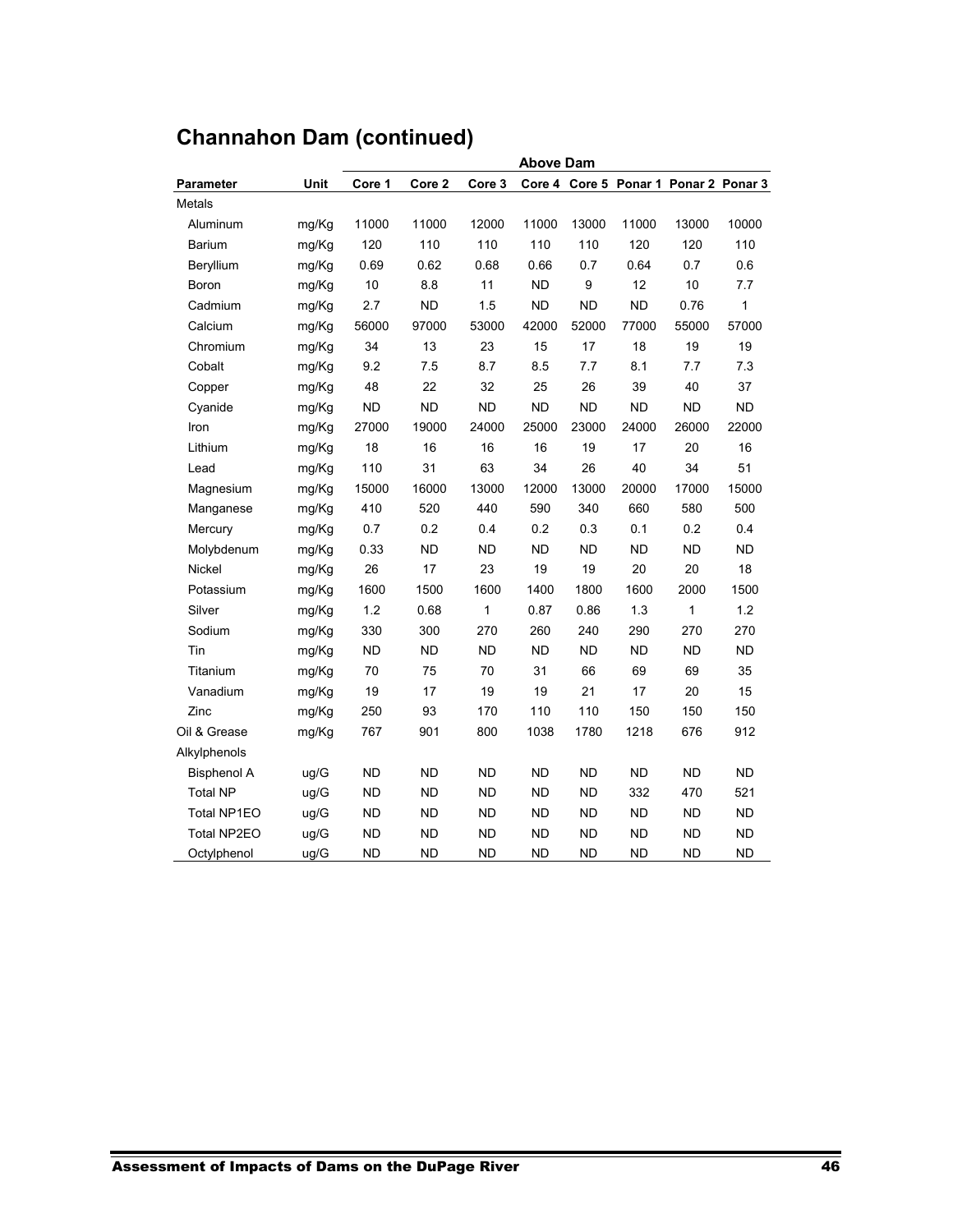|                              |          |           |           | <b>Below Dam</b> |           |                                 |           |
|------------------------------|----------|-----------|-----------|------------------|-----------|---------------------------------|-----------|
| <b>Parameter</b>             | Unit     | Ponar 1   | Ponar 2   |                  |           | Ponar 3 Ponar 4 Ponar 5 Ponar 6 |           |
| Ammonia Nitorgen             | mg N/Kg  | 19        | 26        | 13               | 15        | $\overline{7}$                  | 9         |
| Total Kjeldahl Nitrogen      | mg N/Kg  | 1520      | 2280      | 219              | 663       | 29                              | 690       |
| <b>Total Phosphours</b>      | mg N/Kg  | 814       | 653       | 718              | 501       | 358                             | 748       |
| <b>Total Solids</b>          | % Solids | 49.2      | 55.5      | 69.1             | 77.7      | 90.3                            | 71.2      |
| <b>Total Volatile Solids</b> | % Solids | 8.28      | 7.23      | 5.39             | 3.13      | 1.34                            | 3.83      |
| <b>Total Organic Carbon</b>  | % C      | 4.2       | 3.6       | 1.4              | 4.1       | 1.8                             | 2         |
| Pesticides                   |          |           |           |                  |           |                                 |           |
| Aldrin                       | uq/G     | <b>ND</b> | <b>ND</b> | <b>ND</b>        | <b>ND</b> | <b>ND</b>                       | <b>ND</b> |
| alpha-BHC                    | uq/G     | <b>ND</b> | <b>ND</b> | <b>ND</b>        | <b>ND</b> | <b>ND</b>                       | <b>ND</b> |
| beta-BHC                     | ug/G     | <b>ND</b> | <b>ND</b> | <b>ND</b>        | <b>ND</b> | <b>ND</b>                       | <b>ND</b> |
| delta-BHC                    | ug/G     | <b>ND</b> | <b>ND</b> | <b>ND</b>        | <b>ND</b> | <b>ND</b>                       | <b>ND</b> |
| alpha-Chlordane              | ug/G     | <b>ND</b> | <b>ND</b> | <b>ND</b>        | <b>ND</b> | <b>ND</b>                       | ND.       |
| gamma-Chlordane              | ug/G     | <b>ND</b> | <b>ND</b> | <b>ND</b>        | <b>ND</b> | <b>ND</b>                       | <b>ND</b> |
| p,p'-DDD                     | ug/G     | 0.007     | <b>ND</b> | 0.009            | <b>ND</b> | <b>ND</b>                       | 0.011     |
| p,p'-DDE                     | ug/G     | 0.005     |           | 0.005            | <b>ND</b> | <b>ND</b>                       | <b>ND</b> |
| p,p'-DDT                     | ug/G     | <b>ND</b> | <b>ND</b> | <b>ND</b>        | <b>ND</b> | <b>ND</b>                       | ND.       |
| <b>Dieldrin</b>              | uq/G     | <b>ND</b> | <b>ND</b> | <b>ND</b>        | <b>ND</b> | <b>ND</b>                       | <b>ND</b> |
| Endrin                       | uq/G     | <b>ND</b> | <b>ND</b> | <b>ND</b>        | <b>ND</b> | <b>ND</b>                       | <b>ND</b> |
| Endrin Aldehyde              | uq/G     | <b>ND</b> | <b>ND</b> | <b>ND</b>        | <b>ND</b> | <b>ND</b>                       | <b>ND</b> |
| Endrin ketone                | uq/G     | <b>ND</b> | <b>ND</b> | <b>ND</b>        | <b>ND</b> | <b>ND</b>                       | ND        |
| Endosulfan I                 | uq/G     | <b>ND</b> | <b>ND</b> | <b>ND</b>        | <b>ND</b> | <b>ND</b>                       | <b>ND</b> |
| Endosulfan II                | uq/G     | <b>ND</b> | <b>ND</b> | <b>ND</b>        | <b>ND</b> | <b>ND</b>                       | <b>ND</b> |
| <b>Endosulfan Sulfate</b>    | uq/G     | <b>ND</b> | <b>ND</b> | <b>ND</b>        | <b>ND</b> | <b>ND</b>                       | <b>ND</b> |
| Heptachlor                   | uq/G     | <b>ND</b> | <b>ND</b> | <b>ND</b>        | <b>ND</b> | <b>ND</b>                       | <b>ND</b> |
| <b>Hept Epoxide</b>          | uq/G     | <b>ND</b> | <b>ND</b> | <b>ND</b>        | <b>ND</b> | <b>ND</b>                       | <b>ND</b> |
| Lindane                      | ug/G     | <b>ND</b> | <b>ND</b> | <b>ND</b>        | <b>ND</b> | <b>ND</b>                       | <b>ND</b> |
| Methoxychlor                 | ug/G     | <b>ND</b> | <b>ND</b> | <b>ND</b>        | <b>ND</b> | <b>ND</b>                       | <b>ND</b> |
| PCB (uq/G)                   | uq/G     | <b>ND</b> | <b>ND</b> | <b>ND</b>        | <b>ND</b> | <b>ND</b>                       | <b>ND</b> |

# **Channahon Dam (continued)**